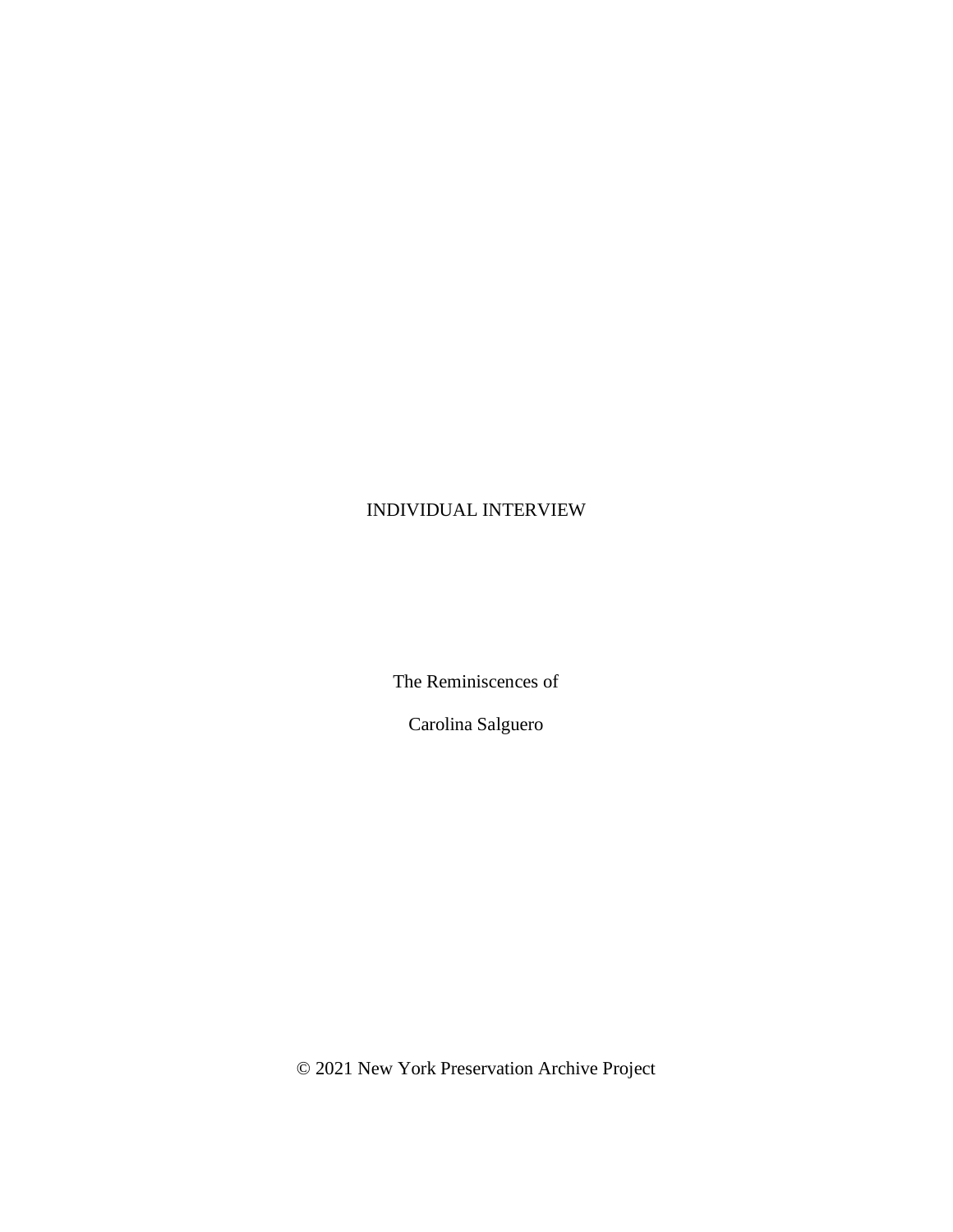## **PREFACE**

The following oral history is the result of a recorded interview with Carolina Salguero conducted by Interviewer Sarah Dziedzic on August 13, 2021. This interview is part of the New York Preservation Archive's Project's collection of individual oral history interviews.

The reader is asked to bear in mind that they are reading a verbatim transcript of the spoken word, rather than written prose. The views expressed in this oral history interview do not necessarily reflect the views of the New York Preservation Archive Project.

Carolina Salguero is originally from New York, and developed a connection to the New York Harbor when she returned to the city after a successful career as a traveling photojournalist. While she tried to become a beat reporter covering the harbor, there was little media interest and so she became an advocate.

Joining a small group of individuals and non-profits advocating for harbor issues, she founded PortSide NewYork to advocate for changes in city policy that would support the use of waterways by boats of any kind, from recreational to industrial. This work has been in sharp contrast to the development of the city's formerly-industrial waterfronts that started under Mayor Michael Bloomberg, in which the harbor was treated only as a luxury view. In addition to applying policy pressure, PortSide, which operates from the retired oil tanker and historic ship, the *Mary A. Whalen*, also engages actively in education, economic development, and community response where it is based in Red Hook, Brooklyn.

In this interview, Salguero shares the history of the *Mary A. Whalen* and its physical restoration, and details the challenges that boat owners face in the harbor, particularly around docking including her own saga with the *Mary A. Whalen*. She also describes in detail the impact of Hurricane Sandy on Red Hook, including PortSide's contribution to the clean-up and its post-Sandy leadership in flood prevention, which ultimately earned it a Champions of Change award from the White House. Salguero is joined in this interview by the *Mary A. Whalen*'s famous ship cat, Chiclet.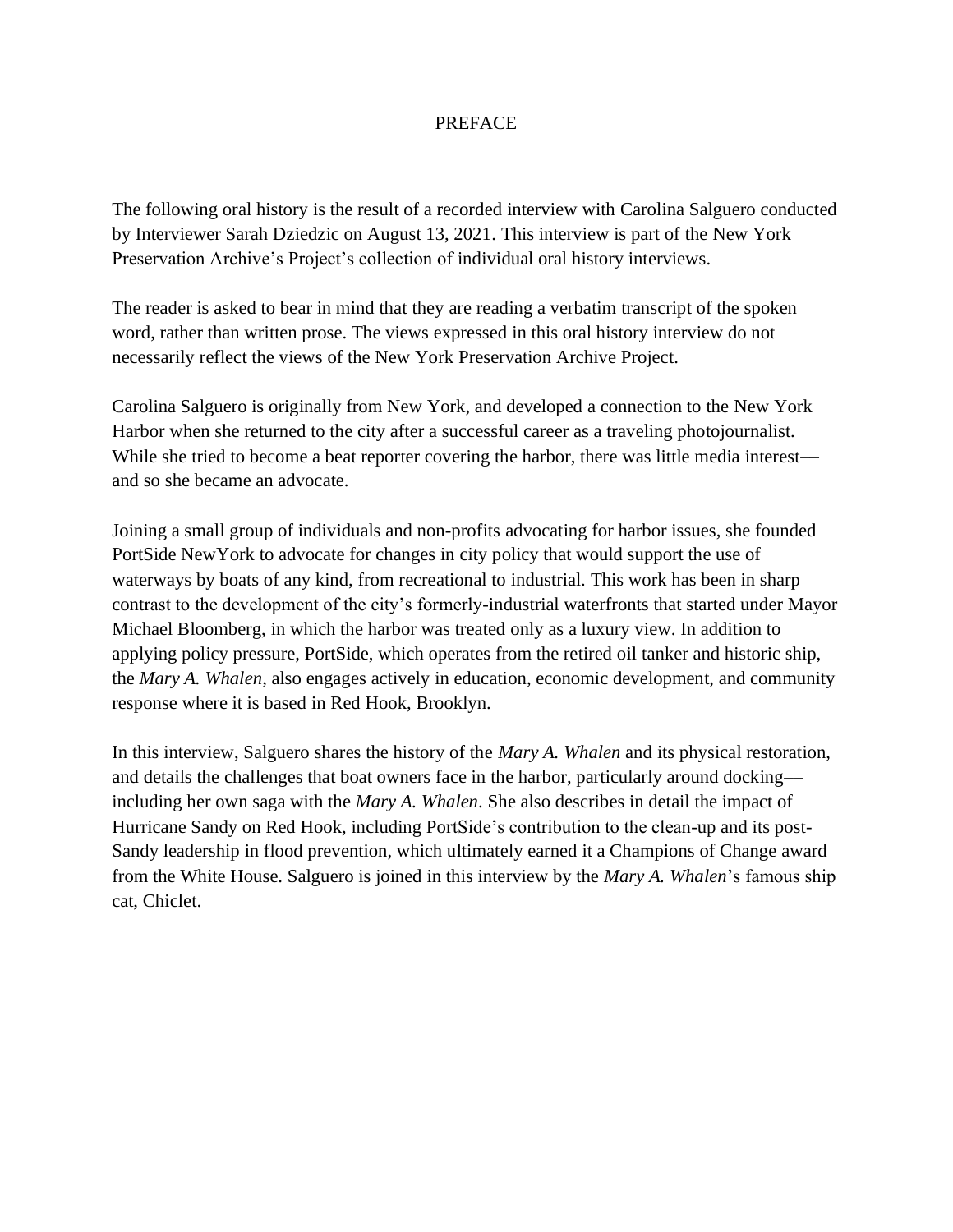| <b>Transcriptionist: Matthew Geesey</b> | Session: 1            |
|-----------------------------------------|-----------------------|
| Interviewee: Carolina Salguero          | Location: video call  |
| Interviewer: Sarah Dziedzic             | Date: August 13, 2021 |

Salguero: Hi, I'm Carolina Salguero and I'm the founder and executive director of the maritime non-profit PortSide NewYork. And I'm really excited to be here being interviewed by NYPAP, the New York Preservation Archive Project, out of respect for what they do. And actually they're really intelligent and fantastic questions that were sent over in advance.

So we're going to do a quick walkthrough on our historic ship, our flagship, retired oil tanker, *Mary A. Whalen*, but I'm just going to state upfront—for people who get impatient with long interviews––that PortSide is actually much more than this ship. We're also much more than what we are doing presently. We have a long sixteen-year real estate struggle. So, there's the vision and the present, and we're also about the past. Obviously, this is a historic ship, but I just wanted to establish that right up front. PortSide NewYork is more than a ship preservation project. And what you can't see here is we've been joined by our famous little ship cat, Chiclet. Yeah, Chiclet, you've got to get out of the way now, we're going. Okay, let's go up the gangway. Chicles (her nickname), you stay here. [Salguero and interviewer walk up the gangway to board the ship]

So welcome aboard. So this is the *Mary A. Whalen*, rechristened that 1958. In 1938, when she was launched, she was the *S.T. Kiddoo* or *Solomon Thomas Kiddoo*. So I sometimes joke she's trans. She started with a man's name and then moved to a woman's name. She was launched in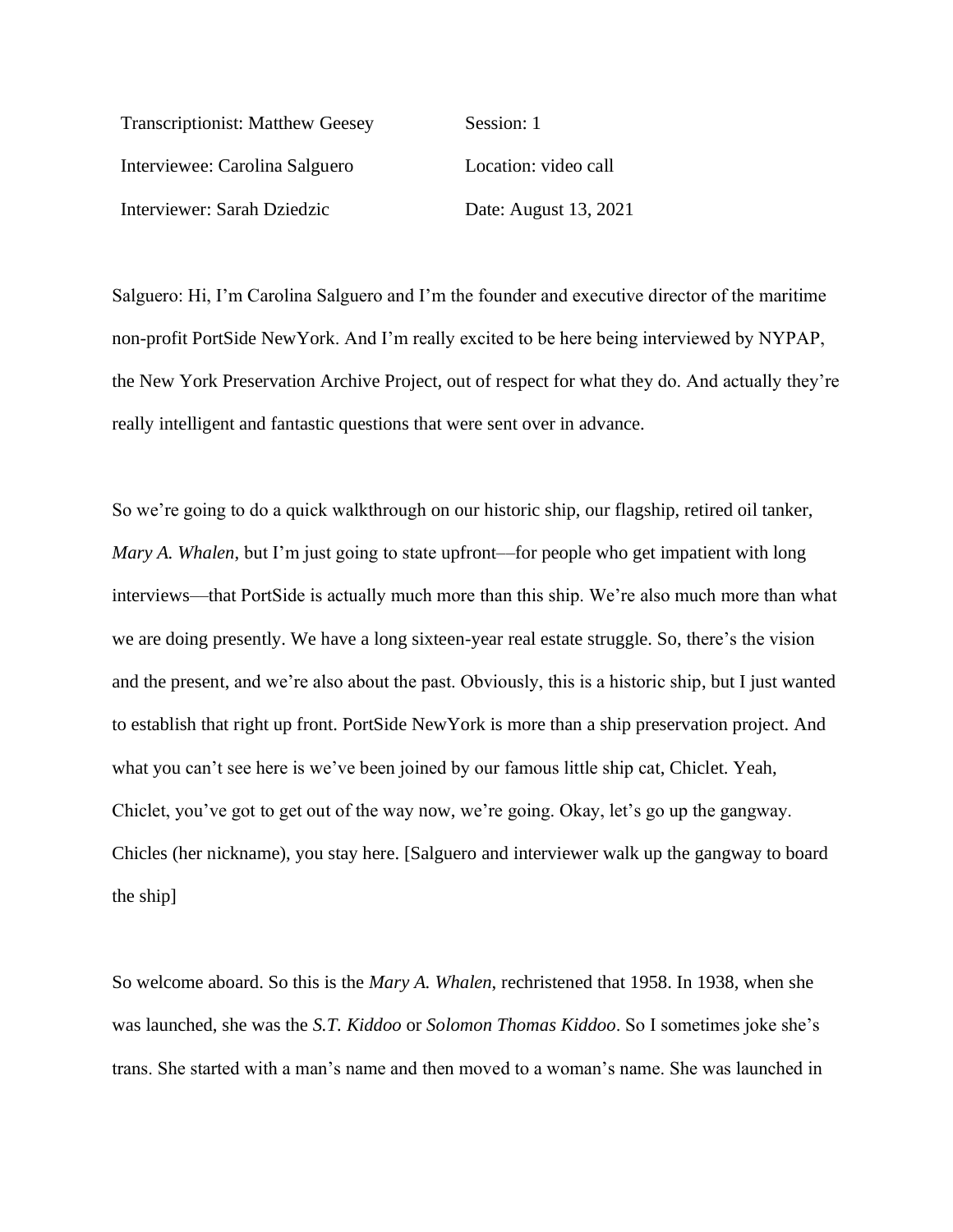1938 as I said. She's 172 feet long, and she's the last of her kind in this country. Some of these oil tankers went down in the [19]80s to the Caribbean, Mexico, and some may still be in existence but not here in the USA.

So, she's not exactly in her original configuration for a number of reasons. The work boat industry is so competitive in New York, here in New York, that boats like this were usually sent overseas or scrapped or sunk. And it's really a miracle that she survived. But what happened is she goes out of service in 1994 because her engine is damaged. The company running her Eklof [Marine Corporation]—that's the sound of a ferry coming in behind us—Eklof cannibalizes the engine, so that the companies that buy her can't put her in competitive service, and they made them sign a one-sentence, what they called a covenant, "You will not use the *Mary Whalen* for fuel delivery." But, the pipes that would have went up and down the deck have been removed. Parts of the forward engine room are removed. In addition, the engine being cannibalized, parts of the steering gear, so a bunch of things that pertain to making the boat go and being an oil tanker were removed. Also, some domestic things like two of the toilets, called heads on boats, were removed, things like that. So there are a few differences.

But her job was delivering fuel along the coast. That's what a coastal oil tanker does. It does not import it from overseas. So let's come on down the deck. She has a long Red Hook, Brooklyn pedigree. She was built for a very nationally significant company, which no longer exists, Ira S. Bushey & Sons, but she was built in New Jersey. Bushey's, as it was known, was banging out tankers on spec in 1938, in that period of time as American fuel consumption soared; so they were actually building in their own shipyard, and they had two other shipyards building, that's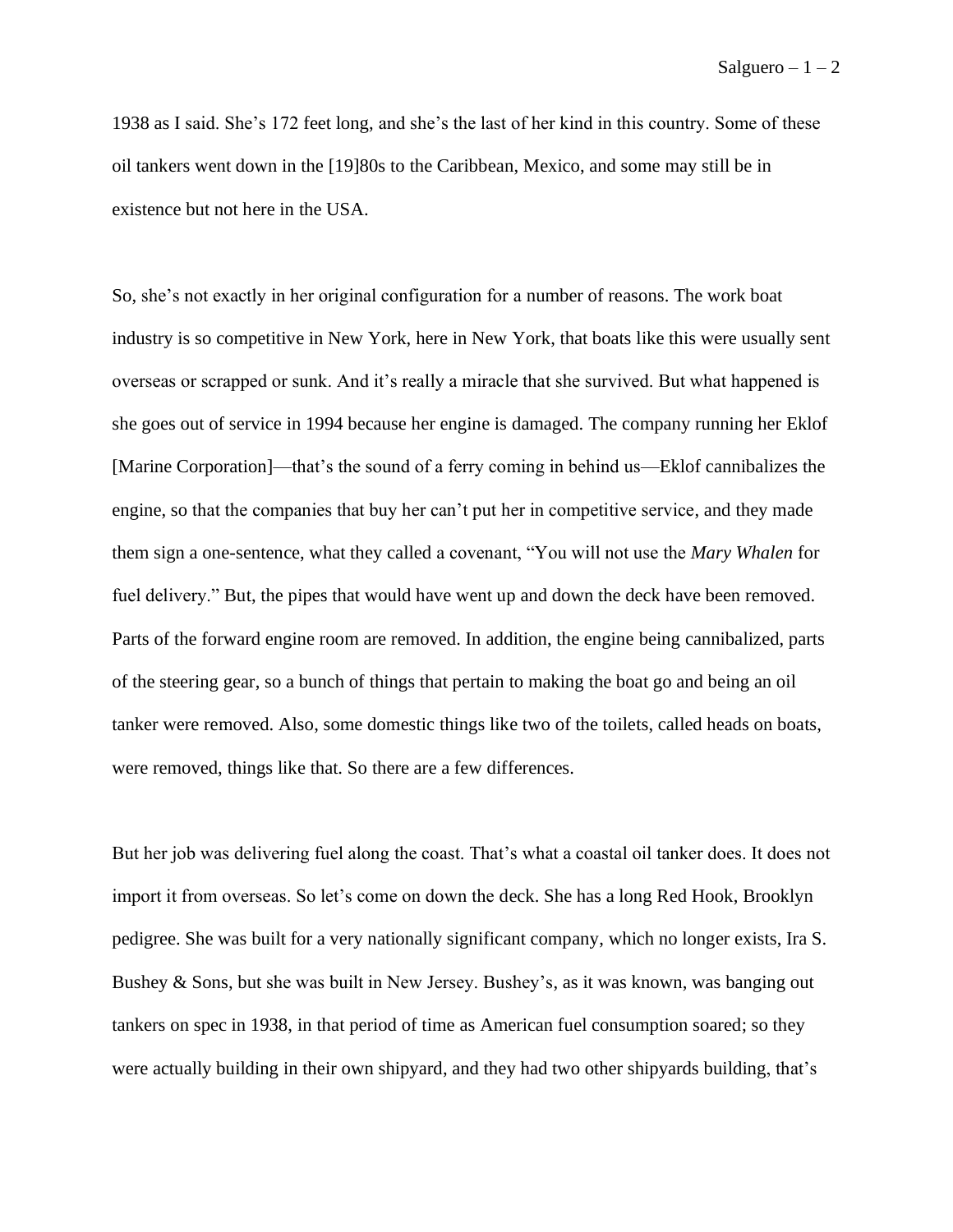part of the story.

Be careful, we got to step up then step down, and watch you don't whack your head. We're now entering a very narrow hall called a companionway on a boat. That's the tankerman's cabin here. You gotta step up over these. So this is the fidley, the odd maritime name for a space over an engine or a boiler, so both were down there. There is the cannibalized engine. Just last year in the depths of the pandemic, we scored a replacement, not exactly the same but compatible engine from a Missouri power plant that was being demolished. So this ship is 1938. That's the year 1942. It has very low engine hours. So we will be doing a mashup or a Frankenstein to combine the two. We're not going to walk through there now.

But for people who want to see what the *Mary Whalen* looks like, we have a virtual museum using Red Hook as a way to tell New York City's maritime story in microcosm. It's a virtual museum. It's called Red Hook WaterStories.org. And in there, there's an entry for the *Mary Whalen* and it's a growing museum—we're not done—as we get more information. There you can find historic photos, documents, oral histories and things like that.

Just a quick spin into the galley. That's the honking of the ferry to signal that they're backing out so kayakers or anybody else is startled so they can get out of the way. So here's the galley which is a pretty fantastic space. The *Mary Whalen* has a round stern, so this is a half-circle space. We presume that's the original stove. It's a classic Webb Perfection stove, burns diesel, so uses the same fuel as the ship would use for her propulsion. It was patented in 1918, so it was a twentyyear old concept at the point the boat was built. We haven't yet researched the plaque on the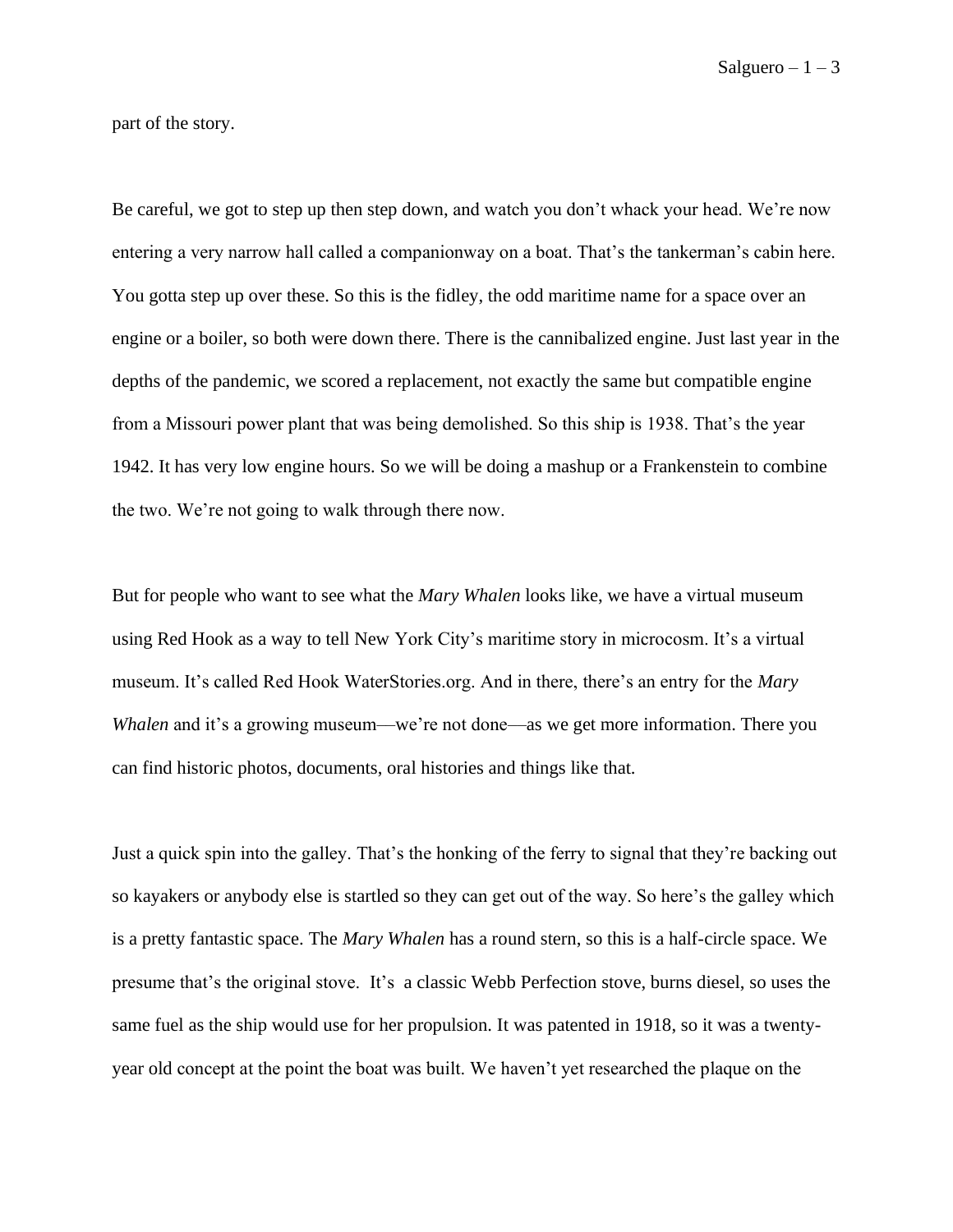wood panel fridge and freezer to know if this is original. It's not, we think, in the original location which would be according to that tile pattern on the deck, floor there. Anyway, this is a special space. Everybody always loves it.

Now we're heading up to the boat deck. It's called that because that's where the lifeboats were. We don't have lifeboats at present. The engine doesn't work so we're not tootling around the harbor. We're going to go around the stern of the boat, stepping over part of the steering gear, avoiding the rain puddle.

This here is one of our adaptations. The fiddley had no insulation, surely because in the summer, they didn't want to trap in the heat and in the winter, they would have had surplus heat given the tremendous heat the engine would be generating. Effectively, the cabins at that level, which is where most of them are, would have had radiant floor heating with the engine underneath it. And in the summer, you obviously wanted to let it out. Well, our problem is, without a working engine, a couple years ago when the polar vortex hit, our furnace going full-bore couldn't get that fidley above sixty degrees. So the people, the crew working at PortSide, we had been used to working hot summer temperatures in the offices of over ninety degrees in the office and fifty to fifty-five in the winter. But we couldn't have elementary school kids come here at under sixty degrees; so we cancelled one class, and then we installed this exterior installation. If we had done it interior, we would have masked the historic look of the fidley; plus, it would have had to be Coast Guard-compliant in all sorts of ways. So that's what this kind of unusual situation is here.

Okay we're going up an exterior ladder to the wheelhouse now [sound of footsteps and truck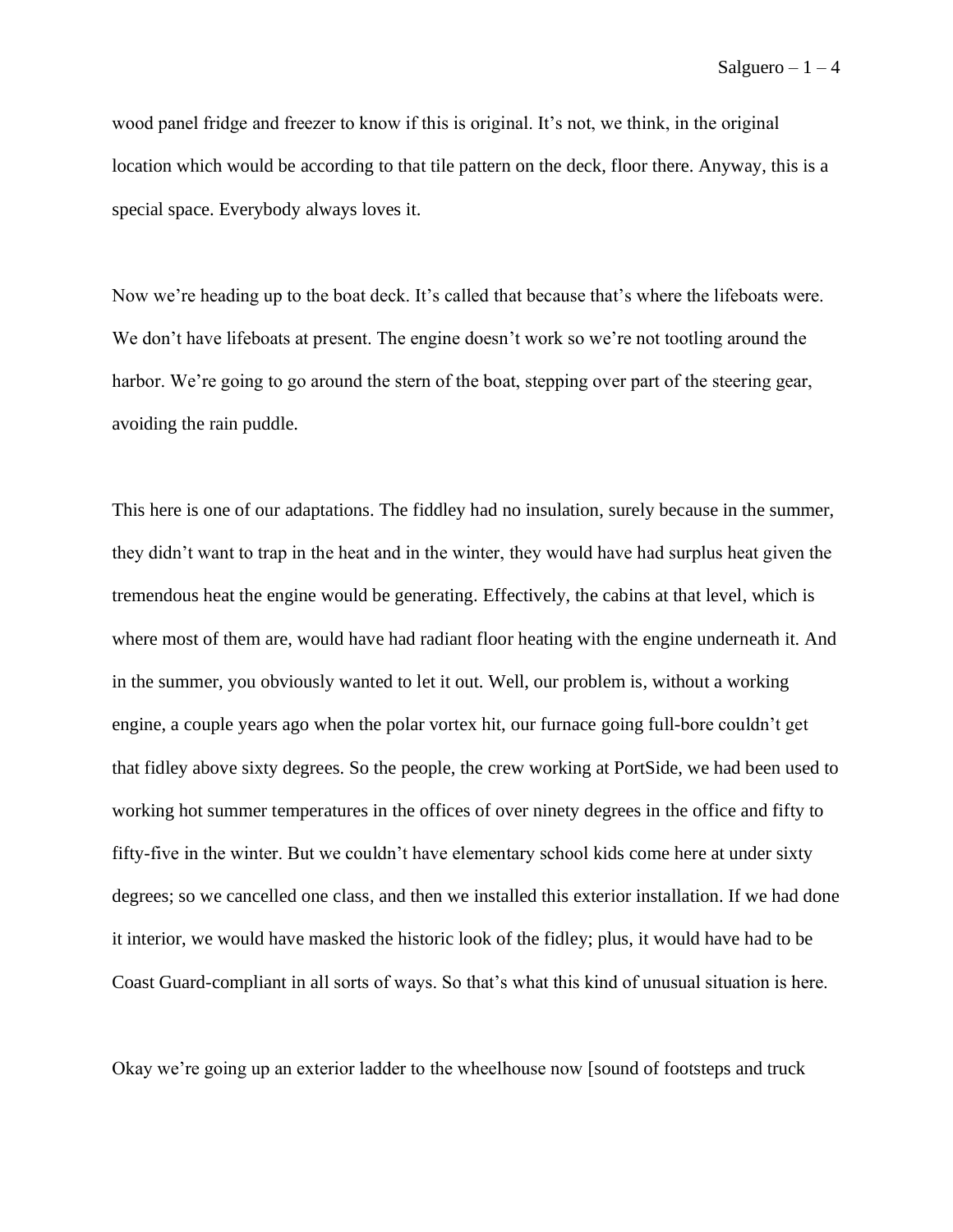engine]. Here's the sound of a truck running through the industrial neighborhood, mixed-use neighborhood. And we're entering the wheelhouse where we have just, within the week, completed a big restoration project. It's not all of the work. I would say it's about seventy-five percent of the work that needs to be done in here, and then we've got final bits and bobs, like hardware to reinstall. So, let's go over here. Let me get you a chair.

Q: Can you explain some of the details, Carolina, about what you guys were working on?

Salguero: Oh, yes, so what we were working on here—if you hear a slight thumping, that's the sound of the sash weights thumping in their boxes. So, there are five rectangular windows on the front side, all with sash weights. There are two rectangular windows here on the aft end. We concentrated all of our work here on the forward part of the boat. So, what happened when she wasn't being used as a tanker, she was really only being lightly maintained. So, Eklof sells her. The people who run the Erie Basin Bargeport **(**which is the fuel delivery company, marine fuel Reinauer Transportation and Hughes Marine**)** and Hughes uses her as a floating office for three years. But they're not up here, and so the heat––[changing train of thought] and then they get off the boat, they stopped using it as an office, they told me, because they froze their asses off in the winter, which is what told me that the engine had to have been a significant part of the heating plant because the furnace alone wasn't doing it.

So with no heat on up here, what we think happened––and this is like the *This Old Boat* version of *This Old House* because you can't interview the boat, you have to deduce and analyze and look––is that, these wooden windows drop down into boxes and those boxes were not,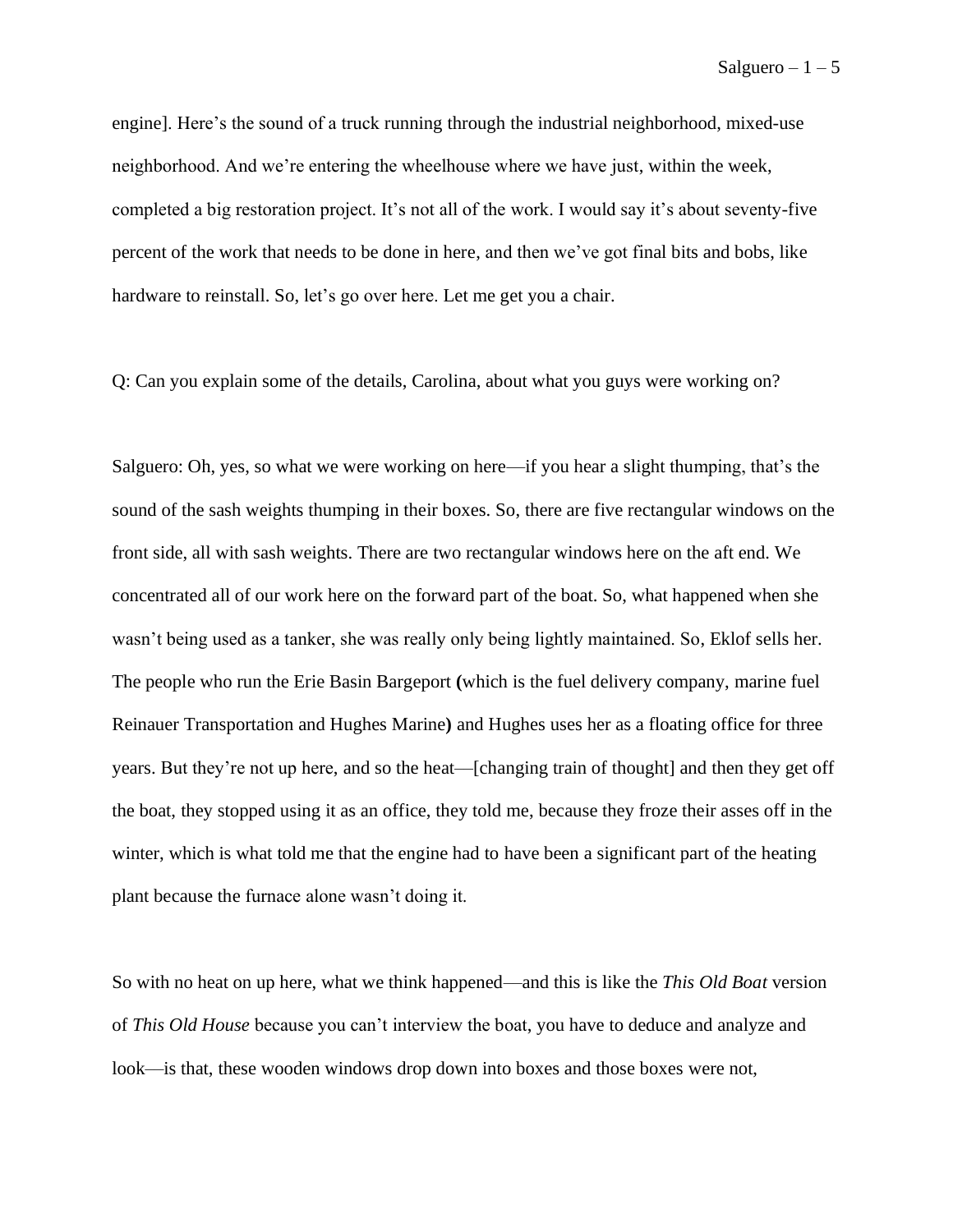unfortunately as in some old boats, copper-lined. They were just steel. So as the weather stripping failed and whatever else, water got down in there; and by the looks of it, we think it froze, and then it burst through. So, first it did a lot of rusting, you know there's probably years of that, and it burst through. And then unfortunately, it went dribbling or cascading down multiple layers through the boat. So, there's damage. It punched through the ceiling, called the overhead in the captain's cabin below us, the head or the bathroom in the captain's cabin below us. It punched down and went into the entry companionway. It went to the deck or the floor of the entry companionway. It went all the way down to the engine.

So, the boat is effectively—if you were to compare it to a building, four stories high, with the engine room being like the basement, where the super or the engineer would be, everything else. Then, there's the main accommodations level on top of that, which is a large floor or a level, and then above it are two squares, the same size stacked up, much smaller, and that's the captain's cabin, and directly above it the wheelhouse. So, the water went bing, bing, bing down the whole front.

So, we didn't have the funds or the welder to actually tear this all apart and rebuild the window boxes, so we did an interim arrangement where we inserted some steel, covered it all with rubber paint, and then we dealt with the wood. No one had been varnishing the wood, and it was really, really badly—all the varnish was pretty much off. The wood was really eroded. It was gray. It looked really terrible. So, we had to physically remove the windows, which means from the outside, you remove all these vertical frames. We took the doors off, and everything had to be incredibly—all the wood scraped, varnished. We had to take all the window hardware also off.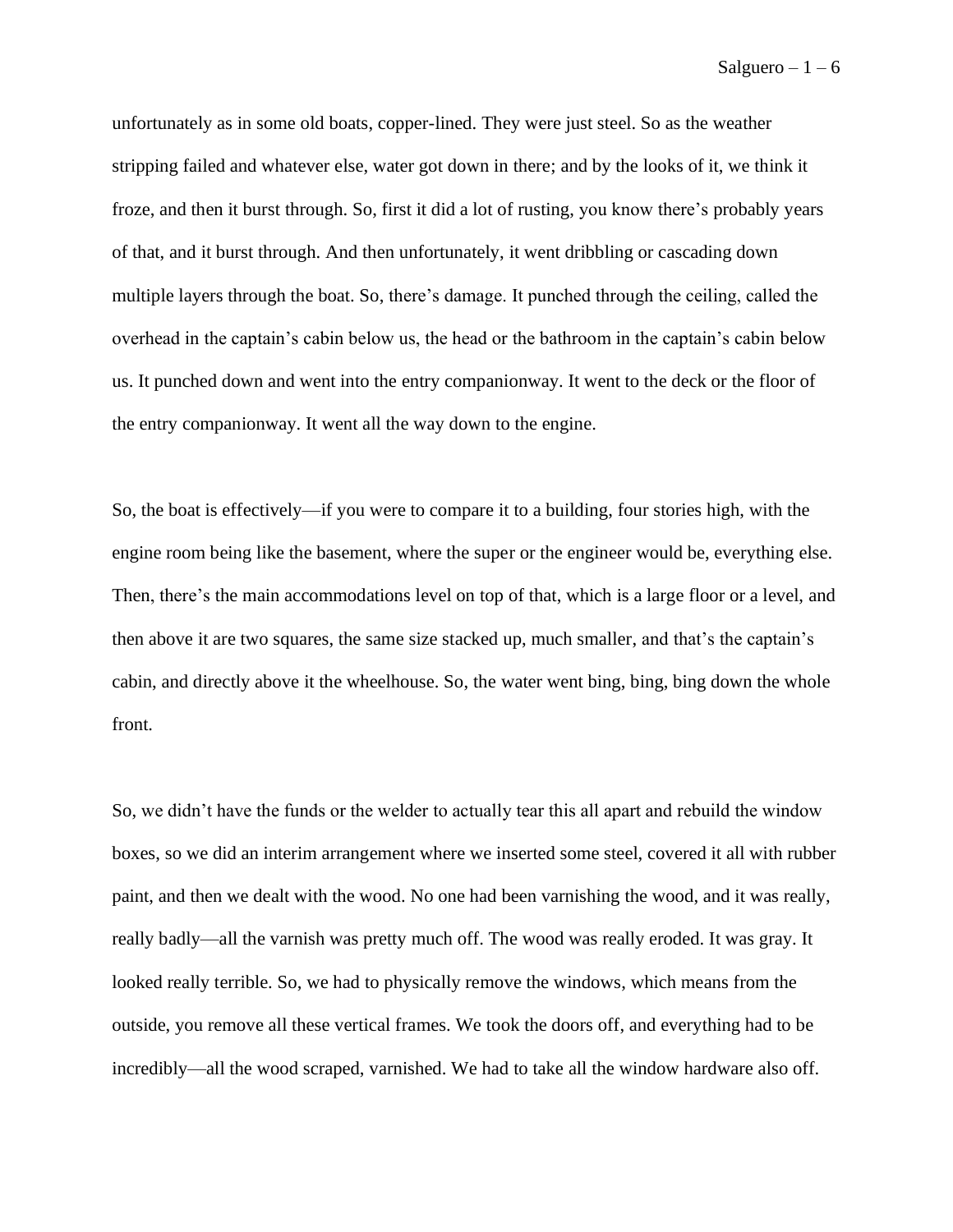We just this week tested a soda blaster, a baking soda blaster. This is a fun new toy here at PortSide, and it's less abrasive than sand blasting––and eco-, it's baking soda. I'm about to later today buy the blasting cabinet, the box, so we can put all this little hardware in there. Then you just reuse the material, the soda. And it will take off the varnish and paint that was on the hardware.

One of the odd things I have to say is, as we've worked here, I was doing some of the painting for example, and I'm putting masking tape around so we don't get paint on the fine, old cabinetry; and you can see generations of crew members who didn't take that kind of care. So once you're dealing with a ship as a museum piece, there's all of this super kind of care. And we are pretty sure she was impeccably maintained—and this was generally the rule—in the '30s, '40s, '50s. It's when you hit about the '70s, people just did not take the same care. So, they started doing things like painting the brass. So, we haven't taken the paint off of here. We've taken it off of that one. They painted brass so then they didn't have to polish it all the time. They painted––another metal we have is Monel. They painted the Monel. There were some bad maintenance things that happened.

So here we touched up the overhead. We've repainted it, the overhead, the ceiling before. We repainted all of this. We installed new paneling. Most of the woodwork has been done. The wheel was stripped and sanded. Here, there was a balancing act. I have these debates with our Historian and Curator, Peter Rothenberg. My introduction to boats was the shipyard that my uncle and business partner run, Gannon & Benjamin Marine Railway, where they take historic vessels, some of them are museum pieces but usually they are boats that people are actually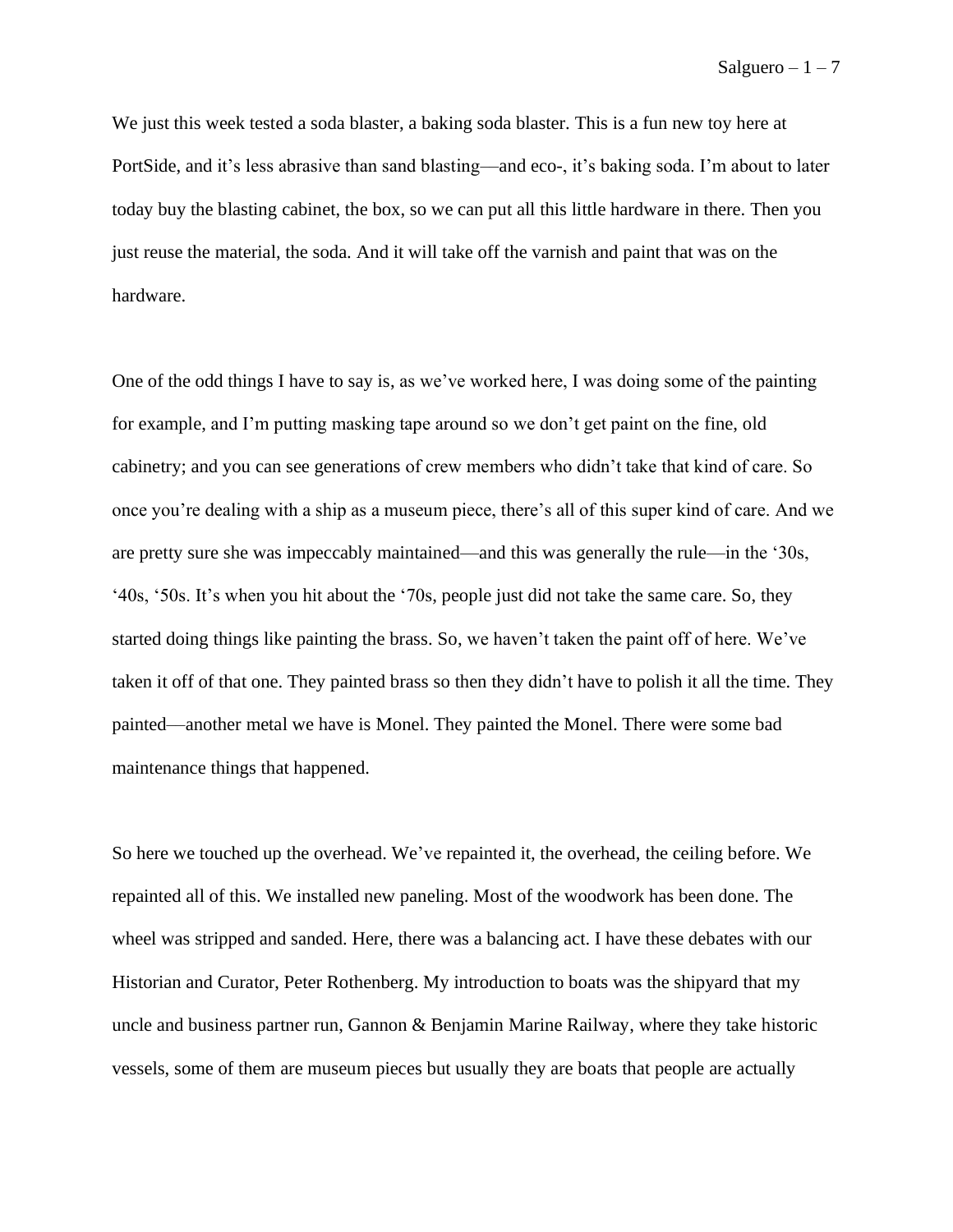using, and they actually restore them, which means they get them back to looking new. They also design and build new ones. So, I would like to take all of this kind of damaged wood or weathered wood off; and then Peter is like, but then you take the history off. So there's this balancing act; we have these debates and sometimes arguments as to how far do we go to what's safe? What is history? Like at what point—is this piece of masking tape that someone should have taken off decades ago, is that history or is that annoying? I mean, I'm going to go take that off.

So, this is the kind of thing that goes on here in terms of renovating or restoring the *Mary Whalen*. Oh, yeah, the decks, the floors, have been painted too. Now the saddles, we don't have saddles here yet. So, someone's working on that; so there are going to be more pieces that come into this story. So when I say seventy-five percent of it, because we've focused on the forward part. We didn't do the full steel rebuilding of the window boxes; and then the same problem happened with these windows here [referring to the two aft windows], so I just had them caulked shut so no more water could possibly get in and down on the boat. And at some other point because getting it is even harder. You would have to remove all of this historic cabinetry. That's a fun project. So, there we are.

Q: All right, excellent.

Salguero: Let's sit down. Let me grab a chair.

Q: I'm just going to pause, and we'll get ourselves settled.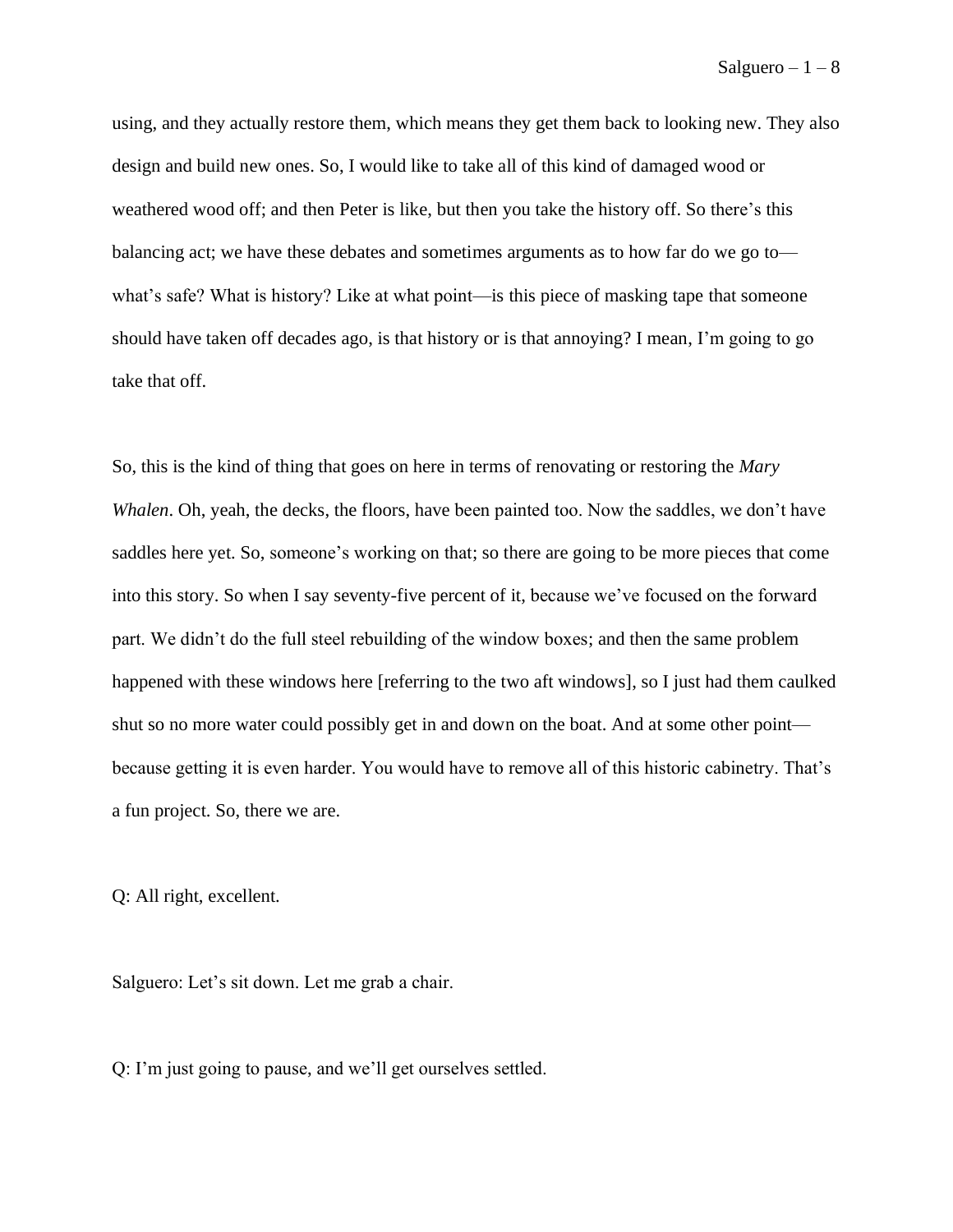## [END OF RECORDING A, BEGINNING OF RECORDING B]

Q: Okay, so this is picking back up the interview with Carolina Salguero on the *Mary A. Whalen*. We just finished our brief walking tour and I wanted to ask, Carolina, about—let's actually start the story of PortSide, and then we'll see how that intersects with the *Mary A. Whalen*.

Salguero: Okay, got it. So, the story of PortSide. First, the context, I had gotten fascinated with New York harbor when I moved back to New York City, 1997, I knew that there really wasn't a market for more freelance photojournalism unless I was only going to do really heavy war, genocide, whatever stuff all the time, which I was not going to do all the time. So, I thought, okay, I'm here now; I've got to change my life and I'm kind of stuck; and so I didn't get wanderlust since I wouldn't be traveling, I brought the same nondescript little sailboat I had learned to sail on up in Martha's Vineyard. My uncle and his business partner had started Gannon & Benjamin Marine Railway and when I was in probably high school. I had worked there in college, hung around the scene, had learned to sail there, was inspired by the whole thing; and our uncle had given us kind of a basketcase boat. They're like the ASPCA of boats. People would dump off boats that are really kind of falling apart, that they can't handle.

So, this was a really modest little nineteen-foot day sailer. So, I brought it to New York thinking that would allow me the feeling of travel, now that I'm not a globe-trotting photojournalist. And though I am originally from New York, my family moved away when my parents divorced when I was about twelve, I had not had any connection with the harbor like so many New Yorkers. I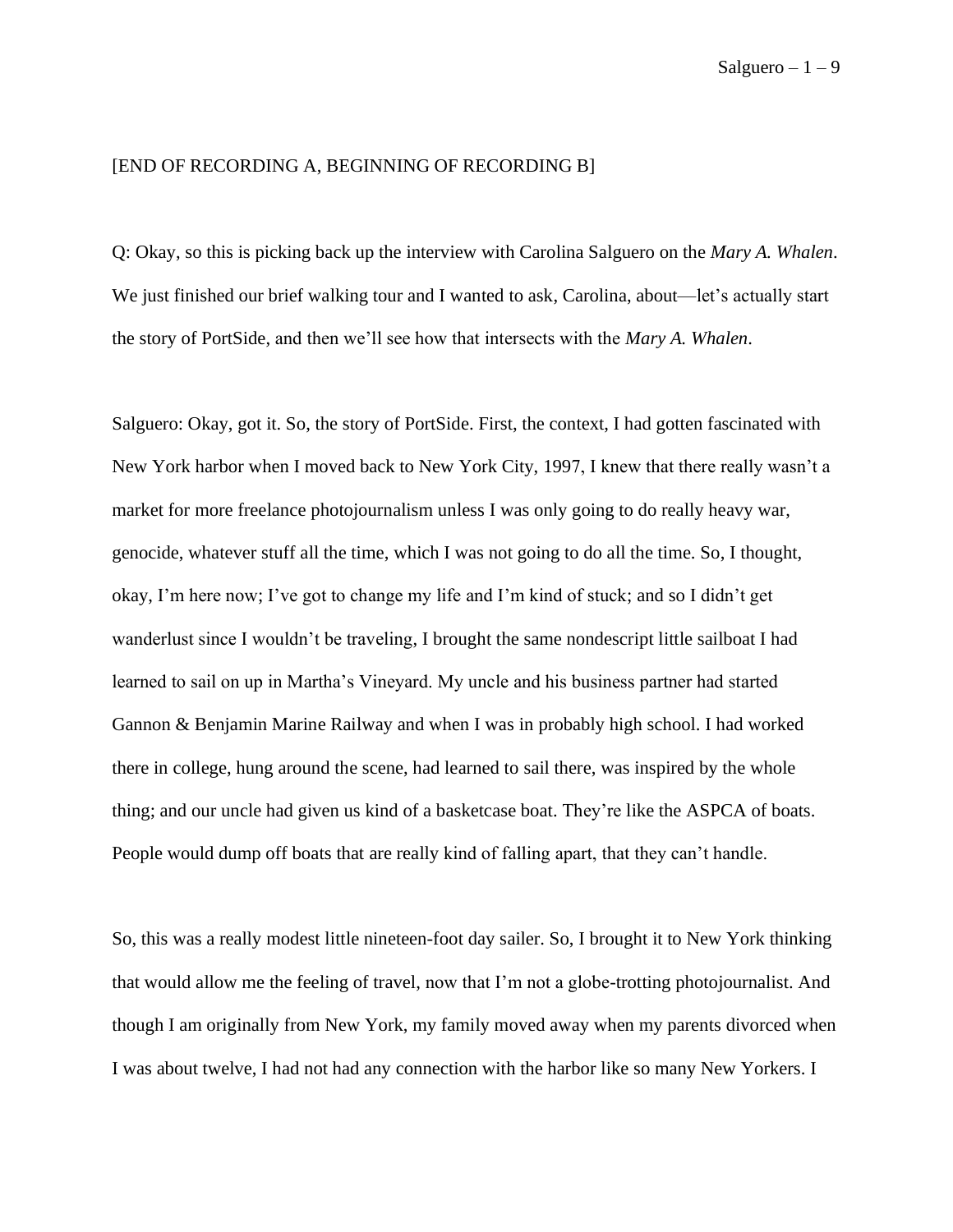said wow, this is incredible! My first reaction was "this is an amazing story." I did not end up using this sailboat very much. I got really interested in the harbor as a topic, and I wanted to become New York City's waterfront beat reporter in photos. I also wrote. Photos, picture, that that was the beginning of multimedia—I'm going to really sound old––that was the beginning of multimedia journalism, collecting sound and doing oral history and things like that. But there was no client. None of the media in town had any real interest in the harbor. There was no longer a shipping news department, maritime reporting, and there wasn't even general waterfront stuff. There were all these other sections. *The New York Times* had a section on meals under twentyfive dollars, but they didn't have anything about the harbor. So, there wasn't really a client.

I think this was probably early onset of middle life sort of thing, wanting to do something to give back to not just document things; and I became an advocate for the harbor, and joined following people who had been at this years already––helped two other harbor non-profits get started but felt there was sort of a gap in the offerings and in the advocacy. There were a whole pack of people in the environmental thing, meaning we have to clean up the waterways. But there really weren't strong visible voices on advocating for the maritime use––sustainable, let me clarify––use of the waterways, meaning boats, boats, boats of any type, from the recreational up to the industrial. There was definitely a growing core of kayaks, passionate, manically passionate, kayak advocates, but beyond that, there really wasn't anything.

So that was my idea, was that I would create this non-profit, PortSide NewYork, that would try and change policy; because what I saw was, I definitely have wonky tendencies and I was going to all these conferences and doing all this reading and learning all this stuff, I felt there was a real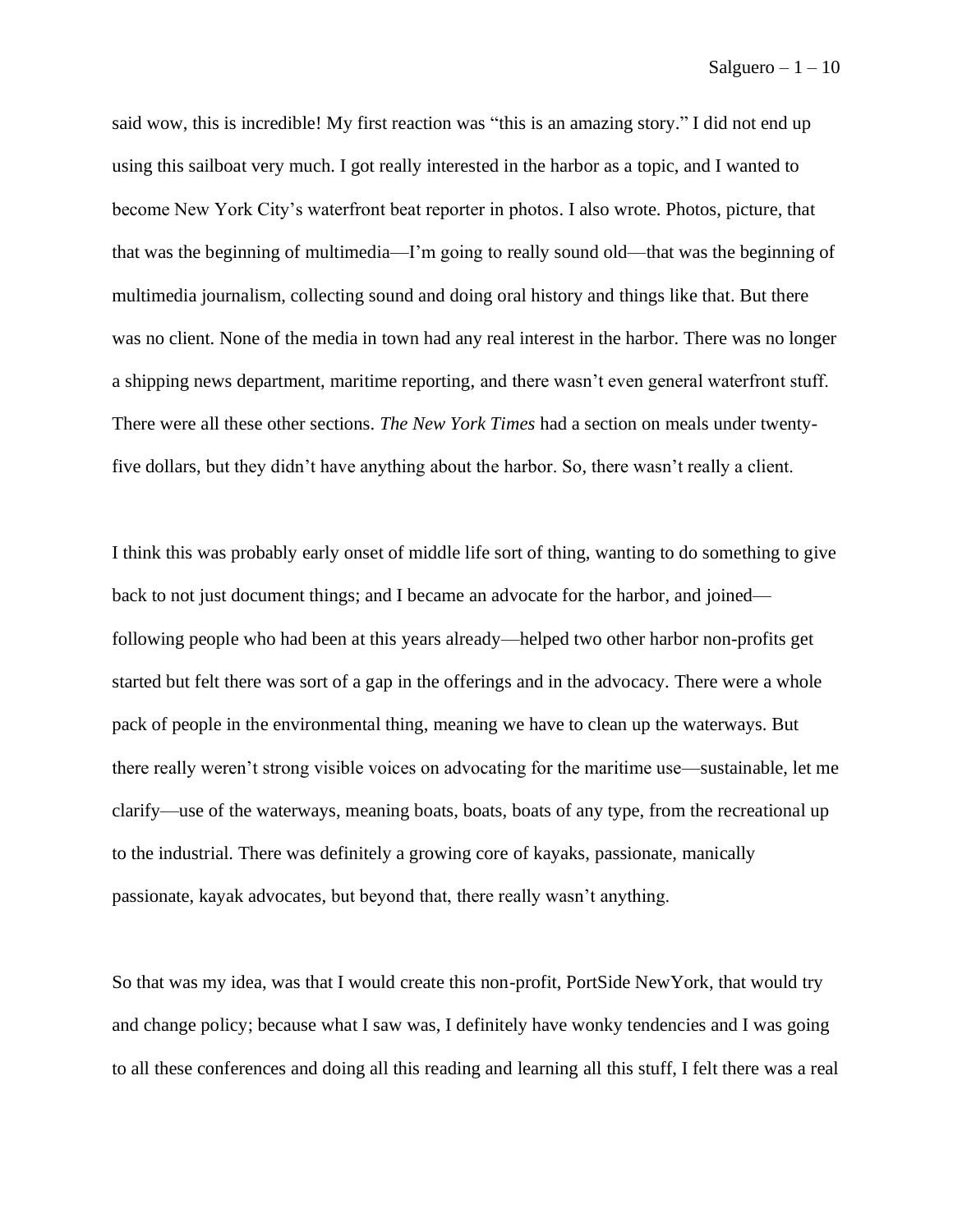policy problem. Flash forward to a great turn of phrase that I think Dan Goncharoff came up with, he worked at PortSide for many years; as he put it, New York City had once been fluent in the maritime language and had lost that. So what happens is boat people, for short, when we start talking about what we do or how the city would be better with more boats or whatever, it's like we're speaking a foreign language. It's like completely unintelligible. It's actually a very hard advocacy because people don't know what you're talking about. You mean, yachts? What do you mean? So how do you start to talk this talk? And the forces of real estate are very strong in New York, real estate development; and I thought really what I was looking at was very much like manifest destiny in this country, where one group of people who wants the property just comes up with this rhetorical construct to justify their taking of property.

So, in manifest destiny, there were no Native Americans, it's like [briefly sings portion of *William Tell Overture* by Gioachino Rossini to signify military horses charging]. It's like the God-given right to roll across the continent and develop. And what I was seeing was the real estate industry was saying "there's all this vacant, under-utilized, industrial land." That was the term, "vacant, under-utilized, industrial land"; and we've got to do something with it; we have the solution. And they have a lot of influence in this city. So, they were doing these; and they did not have anything to do with the waterways except the idea that the water, the harbor, was a view.

And so, I sought to change that; and really the PortSide goal is changing city policy. Because I had learned following, as I said, the lead of people who had been at this many years already, I learned about testifying at community boards and City Council hearings and all the rest of it. The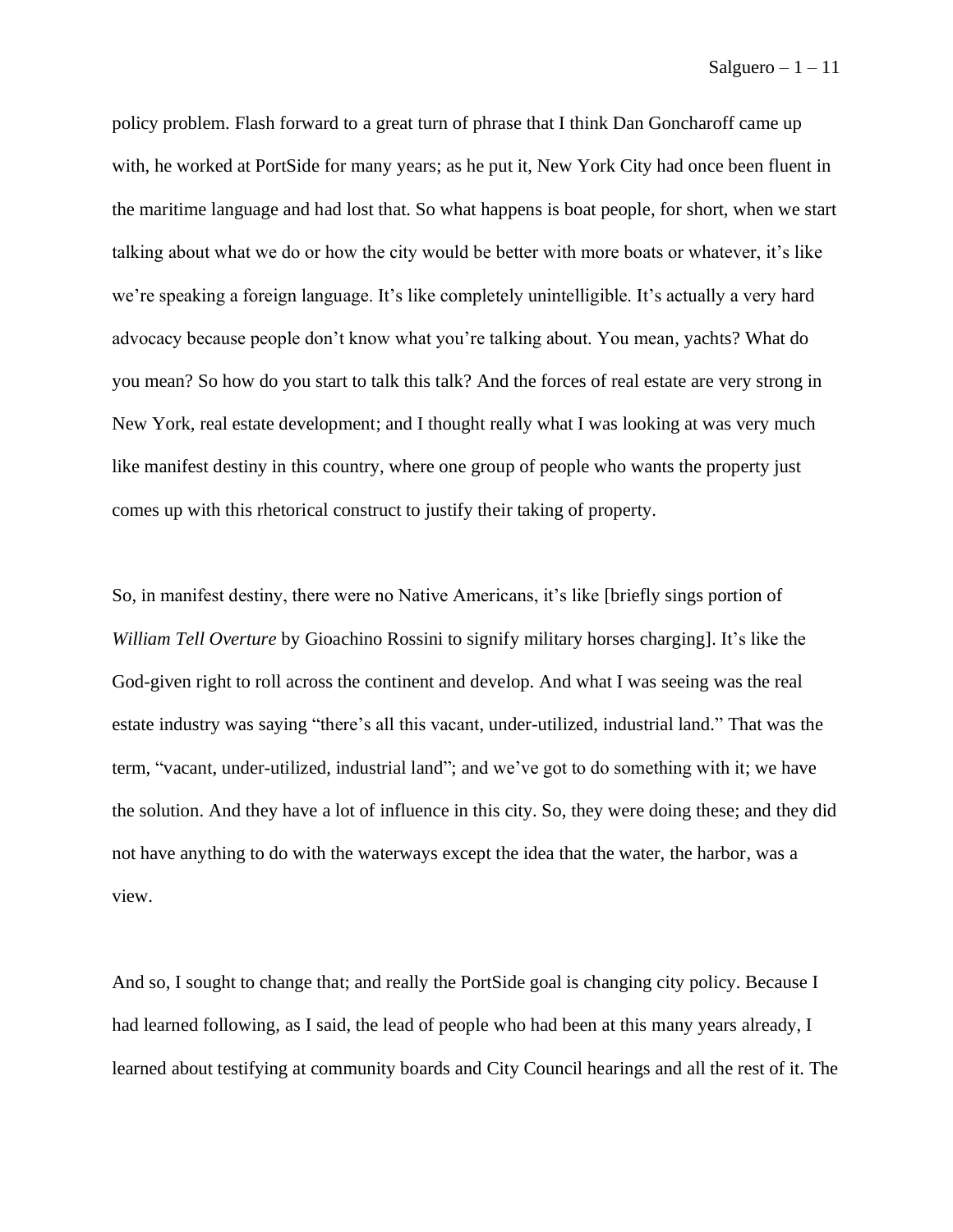talk was doing nothing. It was like pouring, as I put it, water into sand. And I can talk! And I've been told I'm articulate; and I've been told I can be persuasive; and I watched people who have been at this for years, articulate, but no one was persuading anything. Nothing was changing.

So, my notion was that I would create a place called PortSide NewYork, which would be an example; and so we wouldn't be an advocacy organization that spent most of its time issuing policy papers and talking. We were going to walk the talk. We were going to be a do-tank, a think-tank and a do-tank. And this place, PortSide NewYork, would show the city how to do a bunch of things. And then I have to laugh at my life, which frankly has been dark and difficult for a lot of those sixteen years at PortSide, instead of becoming the founder of a place, I became the mother of a homeless ship. And on top of that, a historic ship. So then people presume, oh, you're a historic ship project? You're the *Mary Whalen* preservation project? I'm like no, no, no, no that really isn't it. There's like a constellation of things that we have intended to do that we have not gotten to because we have yet to get a place that gives us the space to do those things and/or the permission to do those things. Because in theory, even with the limited space that PortSide has where we currently are, in Atlantic Basin, we could do some things, but site rules prohibit them.

Now, there was a great and positive breakthrough this week, a fantastic conversation with the amazing Beth Rooney of the Port Authority, we are now green-lighted to do some things. It's taken twelve years to get permission to have retail here; and I'm not going to get into the weeds of that––how that happened, what the impediments were––but in terms of what PortSide intended to do, it was to be a modern, as I learned it's called social entrepreneurship non-profit,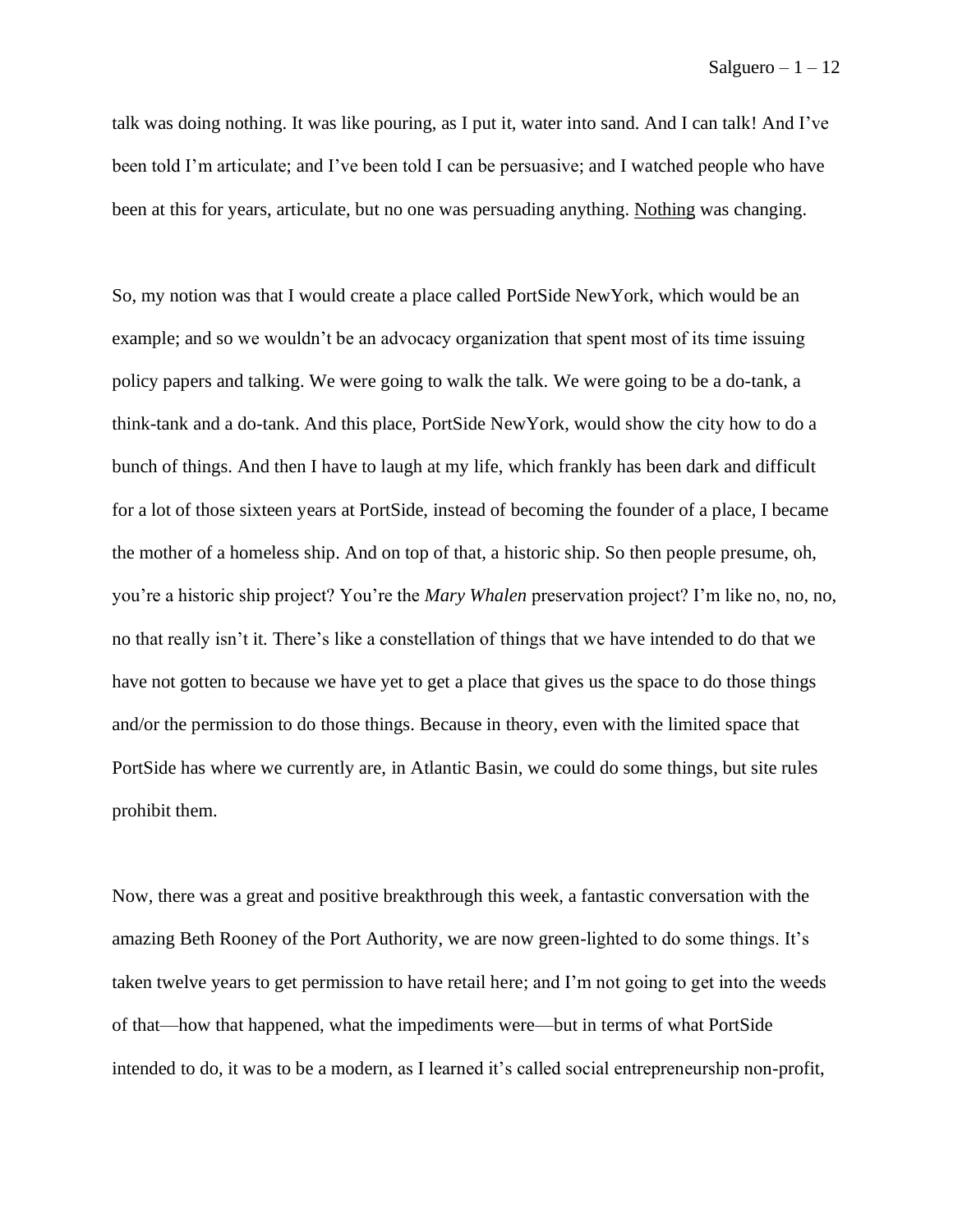where we would have a lot of revenue generators. And we've been blocked from having every single revenue generator. We just had a bunch green-lighted on Wednesday. It's 2021 and PortSide's first business plan was completed in May 2005.

Now I used to read, before founding PortSide, probably even before photo journalism, these articles in *The New York Times* about real estate developers and how it took them fifteen and twenty years to assemble the property for the development. I was always like, what's going on there? Fifteen years?! Are you kidding me?! Well, okay, PortSide's at sixteen.

Q: Can you talk a little bit more about the boat people community? Was there a mobilization in response to not using the waterways and just seeing the water as a view? You said you had been speaking up a lot, so who were the other people that were speaking and was there a kind of movement to push back?

Salguero: There was. I have to say I think there's a little bit of an "us and them" thing between the maritime community and I'm just going to call them the landlubbers of New York, the nonmaritime people. But then there's also a lot of divisions, and sometimes in-fighting within what is the maritime community; because the boat community, if that's what we're going to call it, is incredibly diverse. It will range from a kayak to a cruise ship, right? So not everybody gets along here. A lot of the ferry and tugboat captains think of kayakers—they call them "speed bumps," "river lice"––they're these little kind of annoying things in the way. The maritime community in this harbor at least also—by that, I need to clarify which part of the maritime community when I say that of course––the non-recreational, non-historic, non-advocacy part of the maritime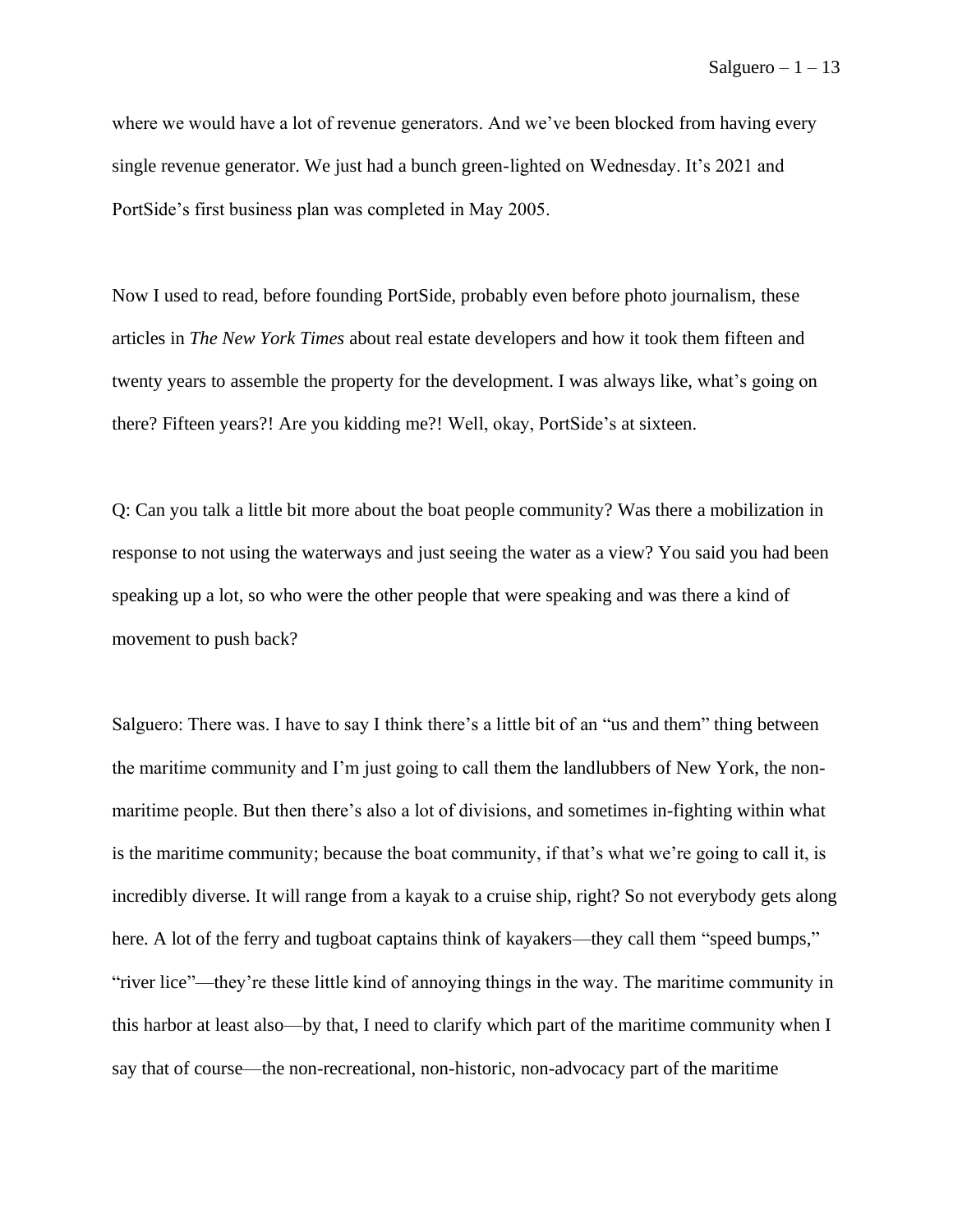community tends to not get involved in civic life. It is very silent, it is not involved. When I have tried to, after my years of being a photo journalist, covering the stories, and founding PortSide, I have the confidence of a lot of senior people in maritime businesses; and they generally don't want to talk. I think it's part of the culture. Also, I think they have found—I don't think, they've told me this––is, "They only cover us if there's an accident or a problem. So we would just rather be quiet and not say anything."

They have a couple of representatives, like the Maritime Association of New York, the American Waterways Operators, which represents the tug and barge industry. They had a very strong advocate, Linda O'Leary who, very unfortunately in my opinion, she got taken out. She retired and got cancer and died. She was really willing to enter the fray and talk to the media and City Council. But otherwise, it's a conversation that they're having, I think, in certain corridors, like elected officials, Washington, federal policy; but they're not dealing with local grassroots. They're not at City Council hearings––the individual business members. So it's just kind of not visible. It's kind of understandable, because it really has been a losing game. So what's happened is a lot of the non-profit advocate groups—and I'm going to call my cohort of people who were sort of all starting let's say within a ten-year span––a bunch of us are just burnt out.

The Department of City Planning completed the Comprehensive Waterfront Plan earlier this year, delayed by the pandemic. It was supposed to be done last year. And I called around the harbor to kind of take the pulse of people before writing PortSide's statement, and I heard multiple times "we're not even going to bother—nothing changes—nothing happened after Vision 2020." That was the last plan crafted in 2010 to be in effect until 2020. Other comments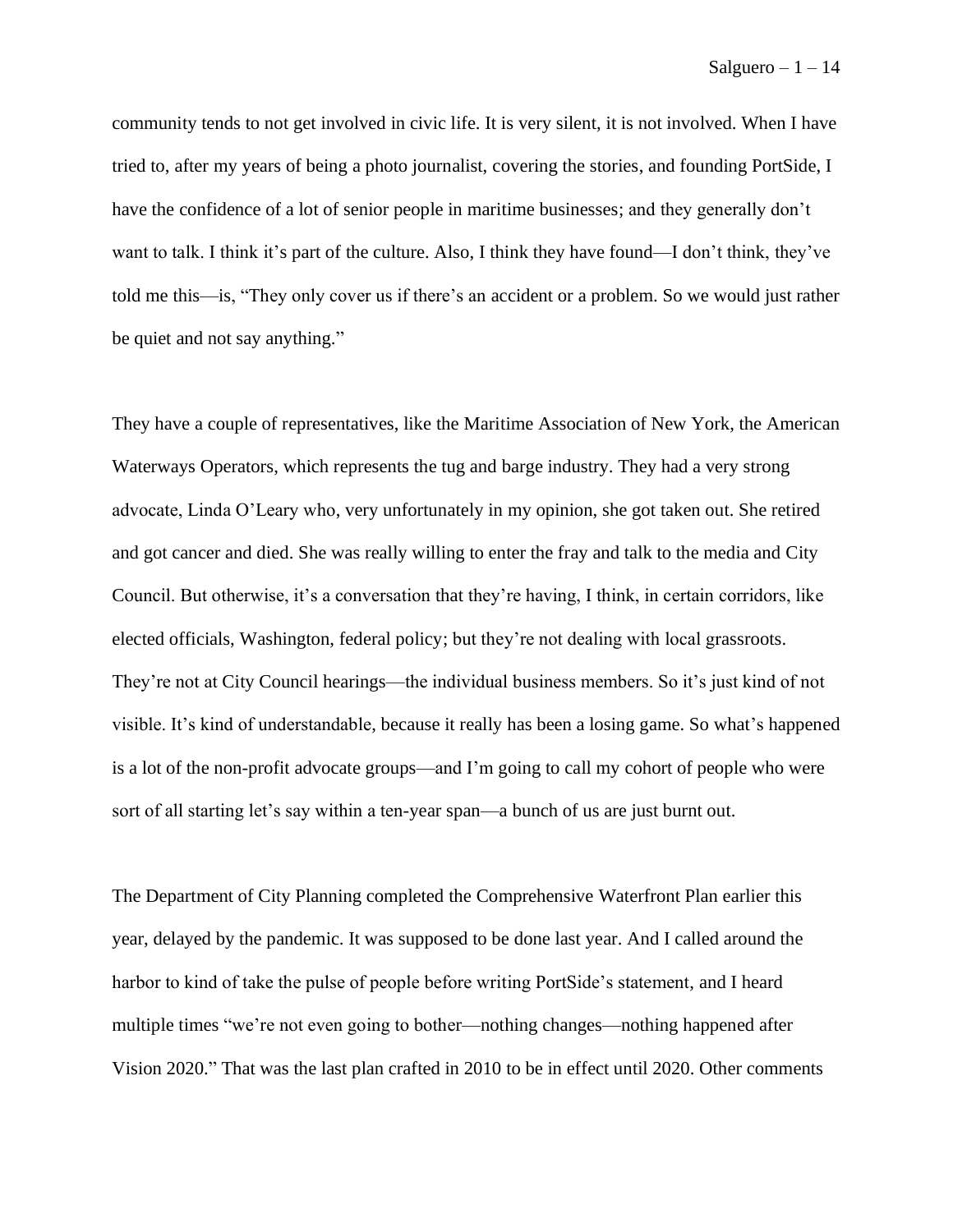were like "blech, this administration doesn't care about the waterfront. We're just going to sit it out. Maybe the next one will be different." There was a lot of that, and I understand it. I will credit––blame––Hurricane Sandy for taking the focus off of Vision 2020, the main thrust was very exciting to me, aligning with the PortSide vision of embracing the potential of the waterways in every way, not just creating access to it but means to get on it and to use it. It was talking about a blue highway, which was another way of talking about using maritime transportation to move people and freight. Otherwise in maritime circles, it's known usually as a marine highway or short sea shipping. All of that ethos was in there, so aligned with PortSide's goals; and a year and a half after they finished it [Vision 2020], Hurricane Sandy comes in; and so embracing the waterways, which has just proven to be an incredibly destructive—

––Is that ship supposed to be leaving with a gigantic fender attached? [Points out boat leaving a nearby dock.] That doesn't look right. That looks really not right. Where are you guys going with that? [Laughs] I'm going to take a picture, excuse me. Maybe they're moving their fender. They're going on a harbor cruise with a ginormous fender.

So yes, Sandy did come in and so water was clearly a destructive force; but I think also money talks. So, New York was devastated, and people and businesses were hurt; but then a flood of federal money came in, not for the building of ports or maritime development in any form. It was for protection from water. Suddenly, the talk was resiliency, which yes, I'm not denying that Sandy resiliency is important; but the money was for protecting us from water. Frankly, also, I think the FEMA [Federal Emergency Management Agency] money is very conventionally minded, so resiliency was very much framed as walls. You have one form or another, whether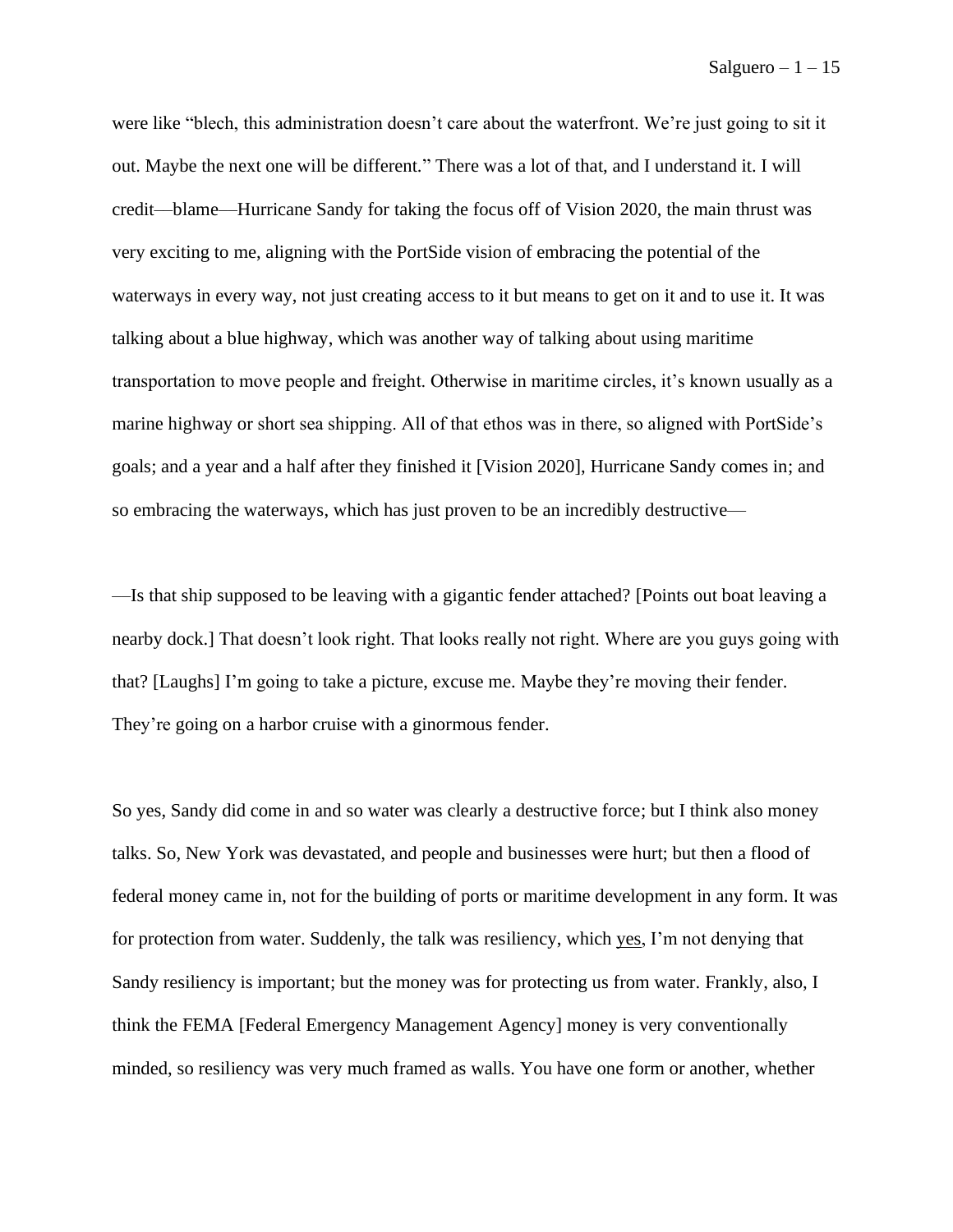it's an elevation, a berm, a permanent hard other sort of substance wall. There was a little bit of a more modern eco-version of "let's have more oyster reefs, that will save us all," which personally I think has gotten a big exaggerated and sacred cow-ish, because it won't do all, but people like it because it aligns with other sorts of green kinds of things. And we are making progress; we're making progress cleaning the harbor and that's good. But MARAD which is the federal Maritime Administration within the federal DOT, Department of Transportation, it just doesn't have the money and the reach and the involvement that the FEMA funds did.

So, as I said it at one talk at the American Institute of Architects in New York, resiliency was walls, and ports are apertures. And FEMA came in with money for walls; and MARAD didn't show up with money to convince people to include apertures in whatever form. So the whole maritime community lost out there. Yeah, we are kind of burnt out and disappointed.

Q: Can you talk about the business plan from 2005? PortSide's original vision and points of advocacy?

Salguero: I was going to say, so you asked the question of how much we've done, you want me to talk about the advocacy or you want me to talk about the things that were in the plan?

Q: The things that were in the plan.

Salguero: Okay, so the original idea is we would have been located not where we are now, which is very complicated property: public sector, owned by the Port Authority, rented to the New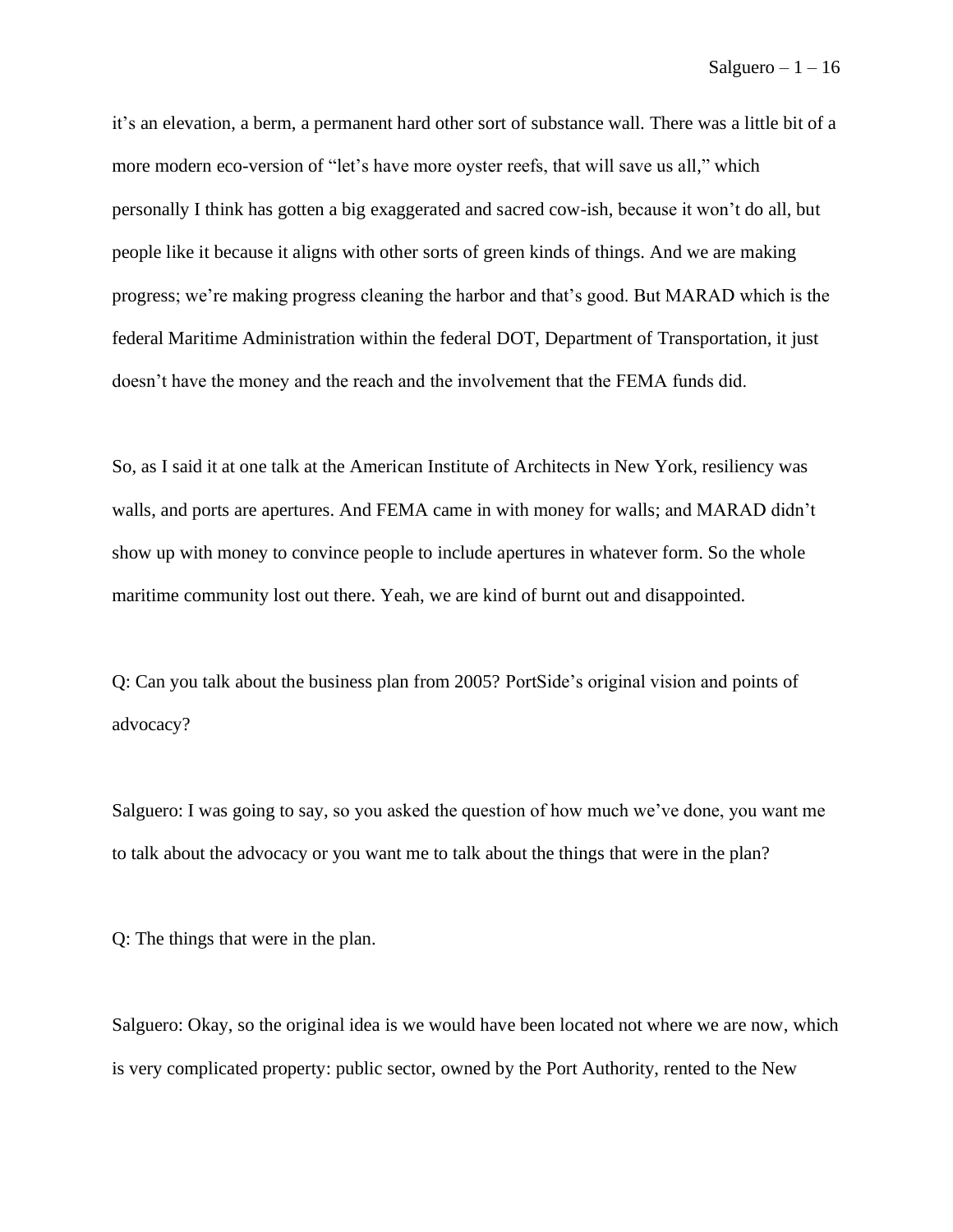York City Economic Development Corporation with another overlay of management, the dock master, DockNYC program. We would have been on private property owned by Greg O'Connell, with the newly opened Fairway and having actually a synergistic relationship to a supermarket. So that's PortSide thinking, the goal is to do at least three things at once. Are we doing education, economic development, and advocacy? Are we doing preservation, arts and [unclear]? Always at least three things, right? So the plan was this synergistic relationship to Fairway.

The *Mary Whalen* was purchased, not to be an office or a program center of any significance, nor frankly, a museum ship or a celebrated object; she was going to be a spud barge, which is that's a really bad name but sometimes maritime jargon is really confusing. A spud is not a potato in this instance. A spud is when a boat has its own piling, either internal or external. So if you know the NYC Ferry docks, people call them docks, they're actually spud barges. So if you look at them the gray box is bouncing up and down, pinned in place by these black vertical things, and those are spuds. So the *Mary Whalen* was going to be spudded, right behind the Fairway, where there's now a corroding former New York Water Taxi dock, and we were going to have 8,500 square feet of space in what's known as the Beard Street Pier building, a wonderful long brick warehouse that stretches out over the water and lies in between the Upper Bay, with a view of the Statue of Liberty on one side, and Erie Basin behind it. At that point of the business plan, there was still the magnificent remains of the sugar refinery, now gone, about to become an Amazon e-commerce warehouse. What a metaphor for our times!

The idea of PortSide there—part of what we were advocating for was "boats, boats, boats," as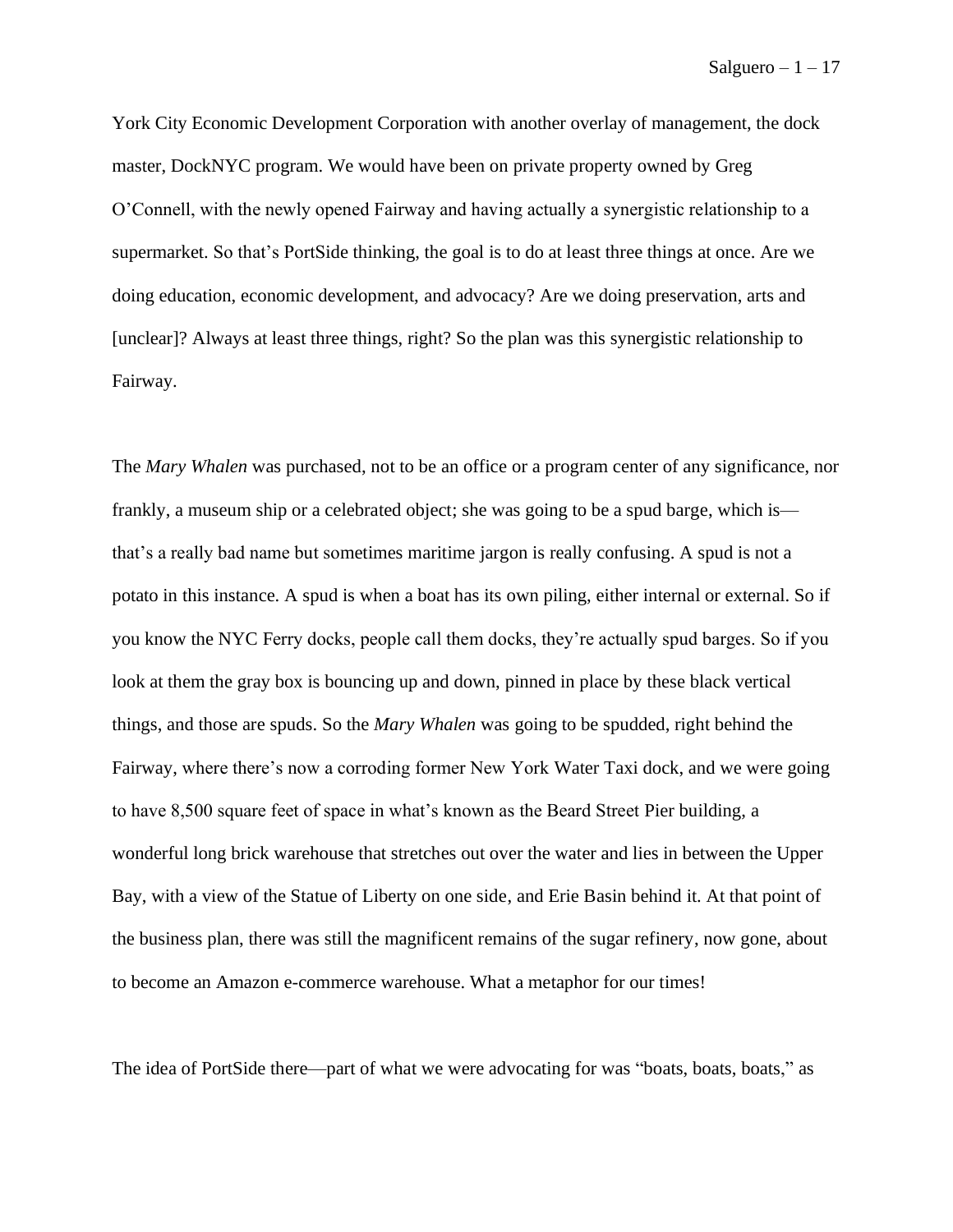John Krevey used to put it, but also to show how maritime activity could be used for economic and community development. Because it was really treated by people whenever they discussed it at all—again going back, it was "vacant, under-utilized, industrial" stuff, as a has-been––like it reached its glory in the era of Marlon Brando's *On the Waterfront,* and then it died. So for those people, it's not here anymore. It's not relevant. It doesn't do anything. How could it contribute? It's just not part of our language, our toolkit for urban development, in New York City, which I thought was fundamentally wrong. Now, I lost my thread. I got distracted by something. What did I get distracted by?

So that was it. We were going to show how maritime was going to do this economic and community development, how it also could be an attraction; because there was a lot of discussion about how do you revitalize—that's a complicated term—revitalize a neighborhood that's hit the skids, which Red Hook had very much had that experience. Attractions, which in New York City were often the arts. And if you want to be real and even cynical about it, the pattern was you bring in a bunch of arts and artists, or the artists come in looking for cheap real estate; they make the place hip and groovy, then you rezone it, and you put in luxury condos; and then you've completed a cycle, which is a successful cycle in some people's opinion, not mine. So that could have been a recipe for Red Hook, right.

The other thing I wanted to demonstrate was it is possible––should be possible and is possible but was not happening in New York––to combine what was called the working waterfront, which is a more industrial end of maritime, with public access. Because in the jargon, the rhetoric which I likened to manifest destiny, of—and I'm doing air quotes always—"waterfront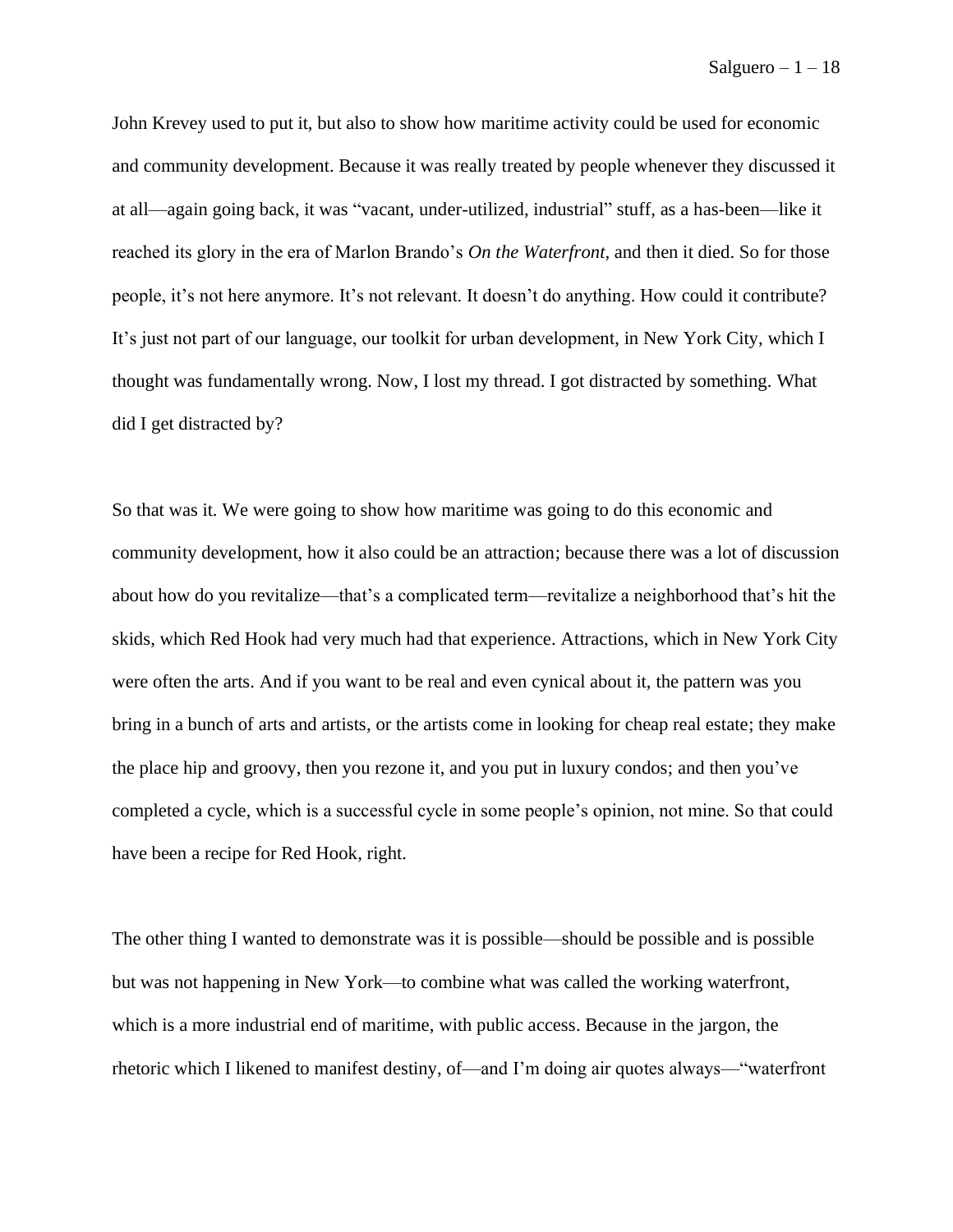revitalization" in New York City, the language was "public access." We've got to get "access to the water." And I was one of those people who actually fought that term in the late '90s and the 2000s, not because I didn't want the public to get to the water, it doesn't use the water. And I remember Pam Hepburn who was running the Tug Pegasus Preservation Project, a former captain of real working tugs, she and I both were some of those voices, "no, we want use of the water." But we lost out. So the goal, the term became "access to the water" with no use of the water implied. And I think that's a monumental failure of the city's trajectory; though some people are heralding, "We've got access now! We've got access!"

And what I wanted to show––this was a way to defend the working waterfront, not to displace it. Because normally public access was actually displacing the working waterfront. So honestly, I think a lot of it is this term that wasn't around then, at least that I was aware, "greenwashing." We've given the world a park, so it's better than having an industrial maritime facility. And I don't think that's necessarily so. So, I wanted to show that you could actually have public access in proximity to real work boats or working waterfronts. That's a fundamental thing. I do not want PortSide to be in a park, not a New York City park. These things, there we would be like what I would call a floating gazebo, like a precious historic object, which all of these new city parks here, they make it impossible to maintain your boat because they don't want anything real. You can't be sandblasting here. There's no means for truck delivery. You can't have cans of lube oil or be running your generator. You're supposed to be this perfectly preserved object. How are you going to do that without having any maintenance things going on? It's not real. It's not real. And I, from journalism to PortSide, am about reality, even if it's gritty. And I love gritty.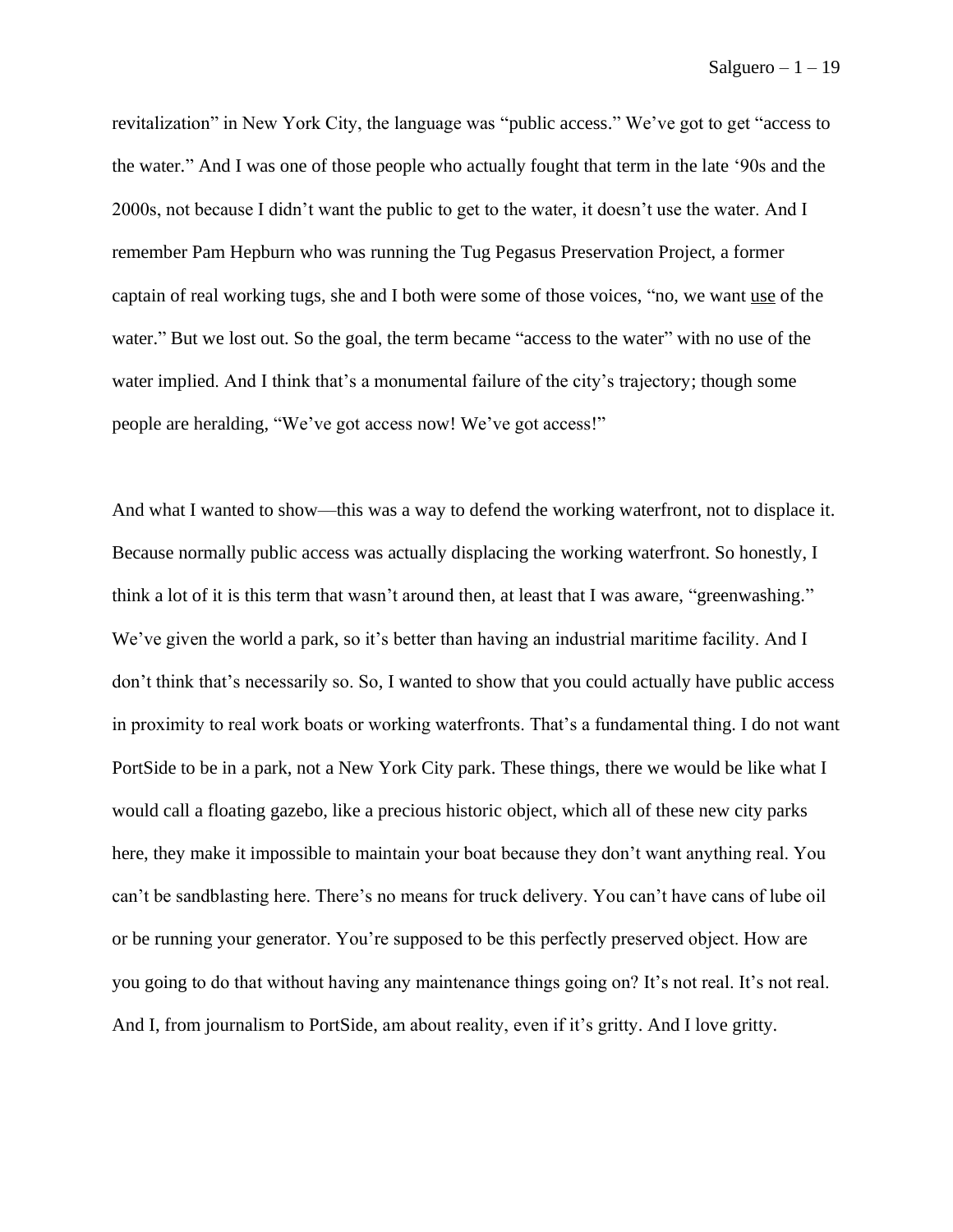So, what was going to happen at PortSide, there's the *Mary Whalen* spudded behind the Fairway and because I had done this long-running project for *National Geographic* on tugboats in New York harbor which, big asterisk, they foolishly never published; I learned a lot, however, about the working waterfront, because tugs go everywhere doing all sorts of kind of work. And I knew how hard it was for them to get groceries. With the demise of working waterfront piers all over the city and piers you could just tie up to, and as I'd say walk up the street to, both the bar and the supermarket and the bodega, it was really hard to get "grub" as they put it. So we would allow for tugboat dock and shop. That would help that industry. It would help the Fairway, and it was going to help PortSide; because the Fairway was going to give us ten percent of all gross receipts, which I remember being something like \$150,000 a year; we figured, which would go toward maintaining the *Mary Whalen*. Because I understood the towing industry well enough, they really weren't going to pay for this thing that would actually make their life easier. They are kind of cheap that way, as much as I love them. So yes, we were going to earn money from that. And that was going to provide this living museum of real boats. For some reason––we need to talk to a psychiatrist or something about why are people obsessed with tugs, but they are. They're this universally beloved thing. And I'm like, terrific! I'm going to have a pack of changing tugs! And people are going to love to see this! And they're going to sit there at the Fairway Café and watch tugs come and go, and how cool is that going to be! And that was the boats we didn't have to maintain. Initially, I had said, "we will not have a historic ship because they are money pits," but here we are.

So, initially we were looking at spud barges. I spoke to John Krevey, who has since passed. He's the founder of what's now Pier 66 Maritime—I'm sorry, it was Pier 63 Maritime––and he was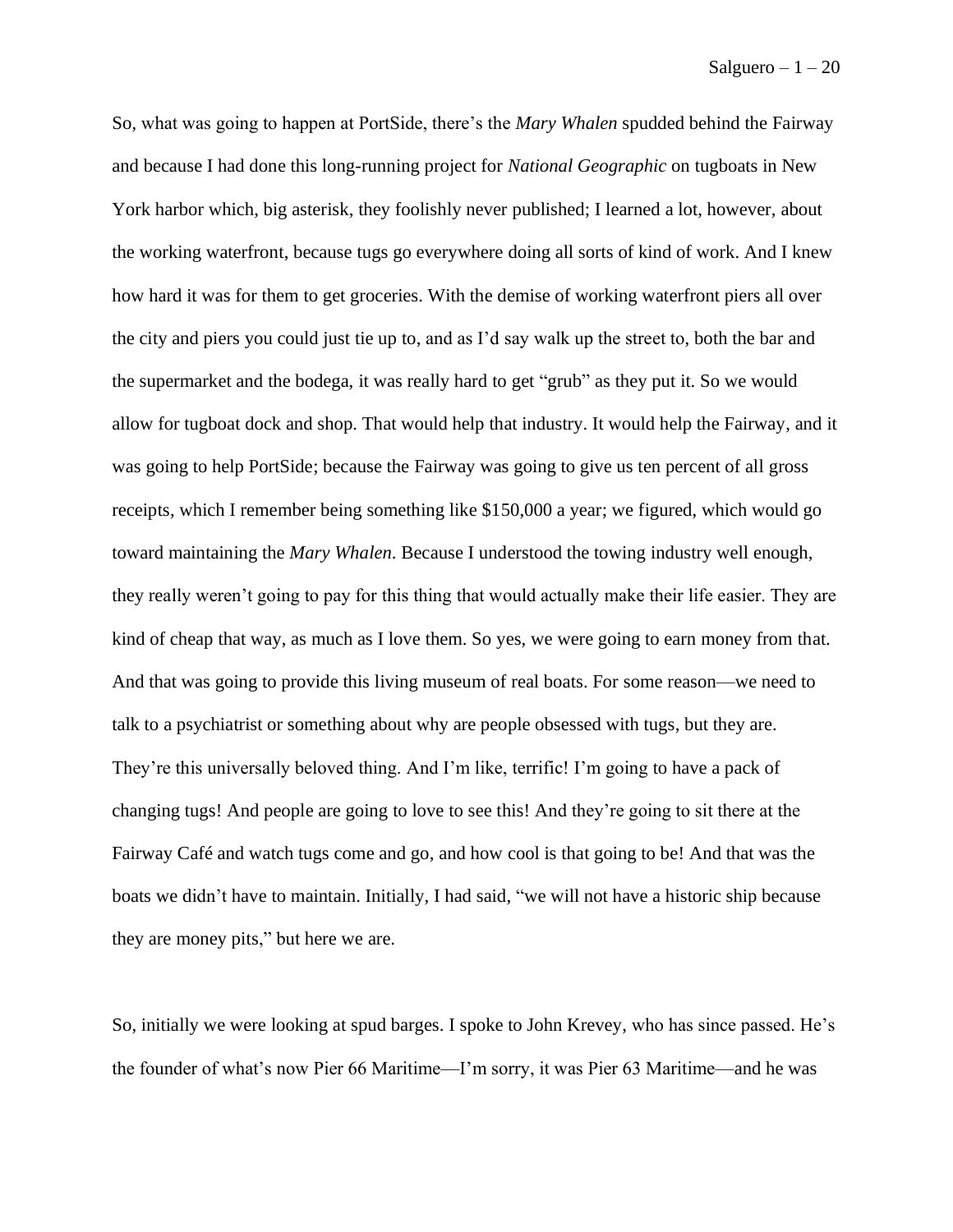using an old rail float. That means a barge that the railroad companies, in the era when they were moving train cars across the harbor, were using. Those were running \$300,000 to \$350,000 at the time of the last stage of our business plan, like spring of 2005. And the *Mary Whalen* ultimately was purchased for like \$16,500. She wasn't as big. They were about three hundred feet. She's 172, but she's flat sided along the cargo tanks. I was like, "eh! You know, she's better-looking. A little bit more interesting. Kinda historic. Cheaper, a lot cheaper. And there we go, we're in business, right?" That was as much as what we really thought about the *Mary Whalen*, honestly, as part of the plan. Everything else was about the other boats coming and going. So one side of the *Mary Whalen* was going to be work boats—

There they go with their fender. That's the *Liberty Belle*. I don't know. Maybe they're taking it to the shipyard? I don't know what they're going to do.

So the work boats on one side, which was going to be the side with more wakes, facing the Statue of Liberty, and the other side would be boats that the public could get on. Some of those commercial. The idea, again, bringing boat experiences to people. By the way, every sector of the maritime industry has been straining to grow. And by commercial boats, I mean dinner boats, party boats, boats giving you a harbor tour, boats taking you out fishing, like we have at Sheepshead Bay. Why in a harbor like this is there really kind of almost only one area called Sheepshead Bay, where there are a handful of boats to do this? It's just really nuts.

We did all the market research. We contacted all these things, and then there would be a related fishing club, fishing education for kids, all this sort of stuff. People were so excited. Oh, my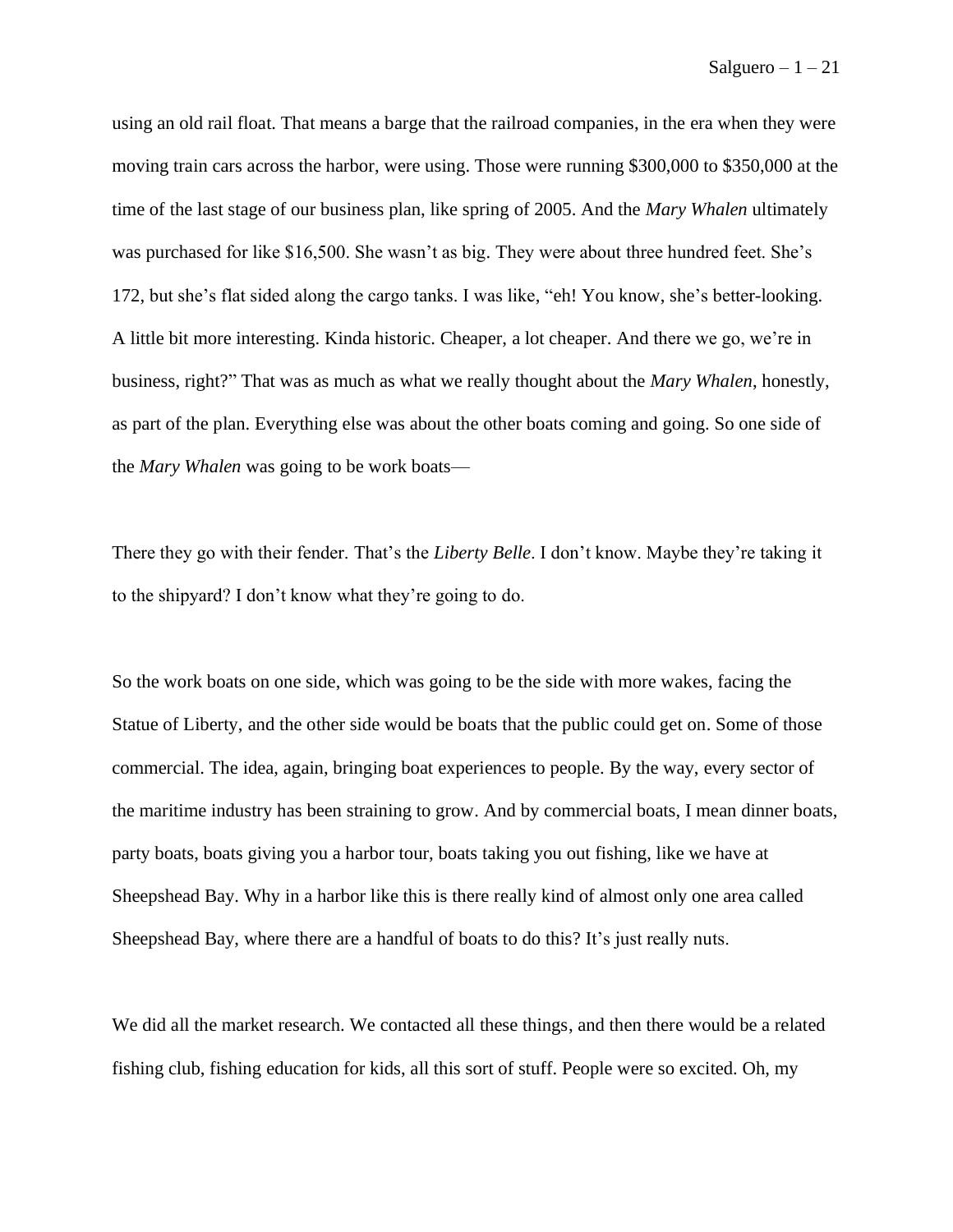God, there could be a place where we could do all this stuff! And then other boats that are educational and cultural, those tend to be historic ships, not only. And they're usually non-profit, overwhelmingly, but not only. But also government ships. Every government agency will make their boats available. There's usually a non-profit host; because, in other words, they don't generally set up some program to come stare at our boats kind of thing. I can imagine and working with consultants and everything else, this incredible dynamic array of changing boats; and the commercial ones were going to give us money, landing fees. We had the money coming from the commercial boats. We had money from Fairway for the tugboat dock and shop. We even polled the towing industry, "do you want the food brought out to you by another boat? Do you want to fax in orders?" There wasn't email then. There wasn't email on boats, just faxes. All that stuff.

Then the primary, what I would say, other educational and cultural activity was in building space, which we have had yet to get. There, it was 8,500 square feet. So going down my list, I'm going to say here, of the things I rattled off, tugboat dock and shop, no, it hasn't happened. Commercial boats, no, it hasn't happened. Educational and historic ships, very few. There was one massive event that we organized, the Dutch flat-bottom ships here, but once we got the *Mary Whalen* out of the container port in 2015 after being stuck there for almost a decade, we didn't have the permission to have visiting vessels right away. This site is like so limiting and so controlling.

Anyway, in the building, there would have been––and I hope to get and I expect to get and I will get!––building space so we can do the following, a build and row program, which can be youth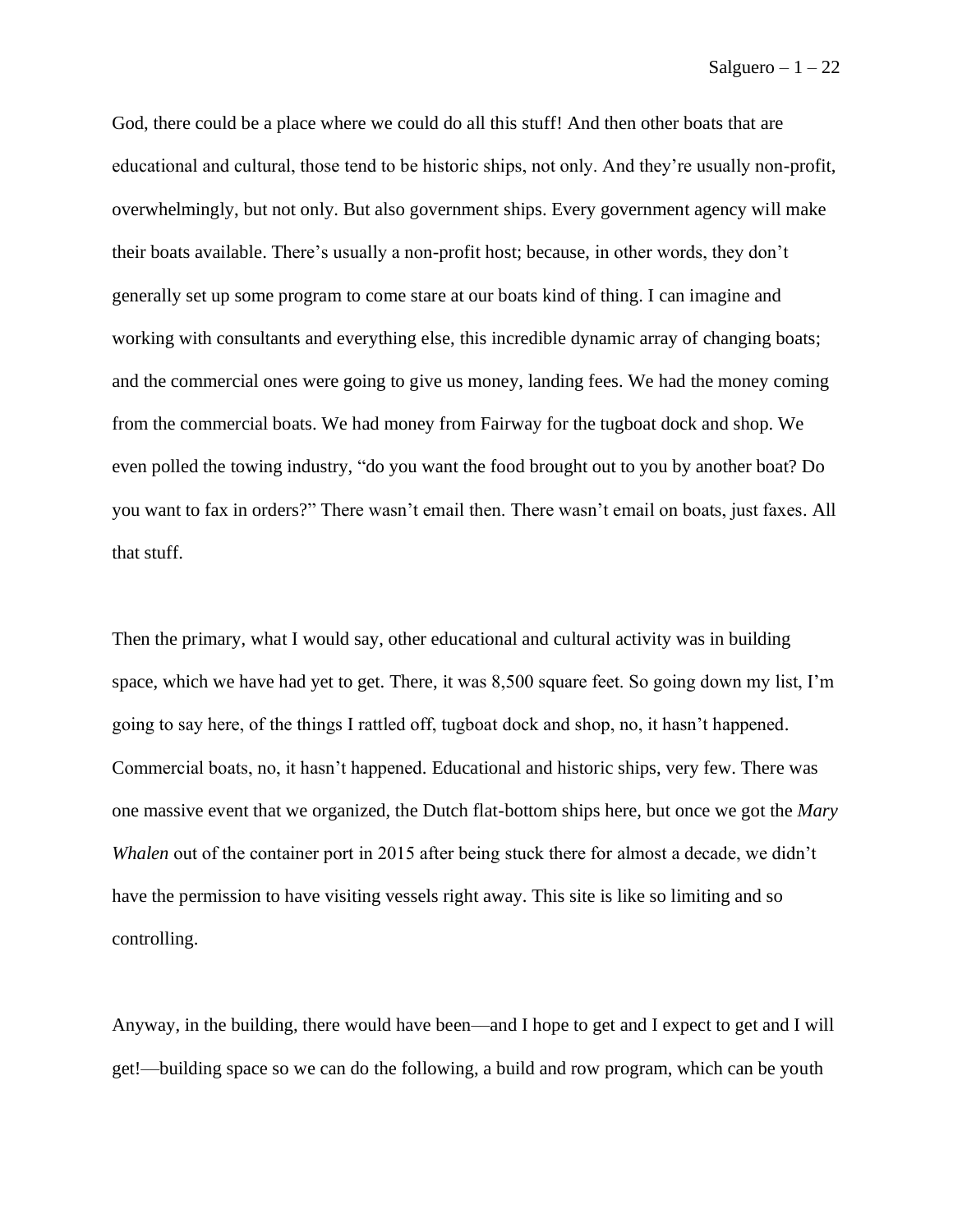or adults. We were going to focus on youth, building large rowing boats that they row with several gigs. It's the boat type. There's some person steering, like an adult coaching, directing, and they row as a collective. There have been a number of programs in town over the course of PortSide's life, Rocking the Boat in the Bronx was founded—actually their founder spent time up at Gannon & Benjamin, another inspiration there. I think they're the best model I've ever seen. So, if we got this space, I have spoken to Adam Green and would seek his advice. They have a great slogan and it's a youth development program. They're not just building boats. How does it go exactly now? I should have looked this up before-hand. "Kids don't [just] build boats, boats build kids" is essentially what it says.

What I had designed—that tends to be teens—for younger kids, I had come up with an idea, a program that was called the Flotsam Project. Just because of where Red Hook is located, incredibly large timbers float up here onto the beach; and the Army Corps also collects them as a hazard. Now back in the day, things were different, the Army Corps was willing to give us flotsam. Now, I'm not sure they would do this for all sorts of reasons I won't get into, red tapeish. But the idea was the Flotsam Project would clean Red Hook's beaches and rip rap and everything else of these things (which could become hazards again if they start floating) and build simple outdoor furniture. So that's for younger kids who don't—it's hard to get like an eight to twelve-year-old to spend the amount of time it takes to be building a boat; and, so this was a way to get them into the same carpentry shop doing something, technically simpler, rustic stuff; but then selling it, so then it gets them into a small business model. It teaches them business skills. You have to present your project, you sell it. It helps fund the program.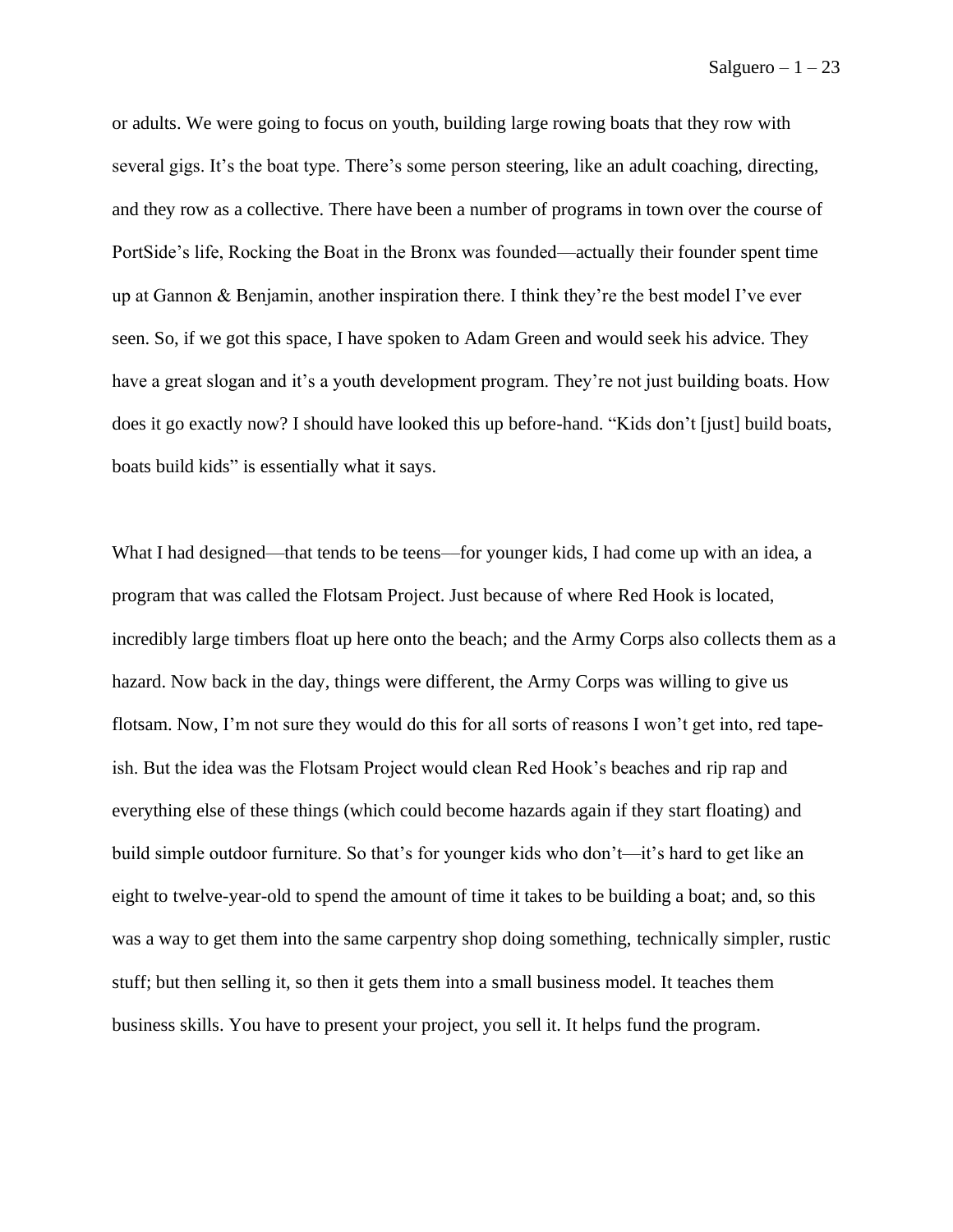And subsequently, like in Red Hook, Added Value––at about that time was formed, the urban farm, which is now called the Red Hook Farms; and that's an example too where the kids are, yes, and they're farming and they're selling it; but what you're also teaching them is this whole trajectory of a long-term project, of business skills, of presentation skills; and then you make them document the work, everything else. So, we would have had "build and row" and Flotsam Project.

Education for people to get licenses and then also marine/Coast Guard licenses to enter the trade or to move up in the industry. And also safety classes for recreational boaters because recreational boating is increasing despite the impediments. But that requires, particularly for the licenses, the Coast Guard inspects the classroom, the size, the lighting, the desks, the spacing of the desks, the toilets and the parking. So, we could never actually offer those classes, for example, on the deck at the *Mary Whalen*. It takes very precise building space. We don't have that yet. Exhibits were planned, conferences, screening of films, that kind of cultural activity. We have never been able to do a conference. We don't have enough space. We've done kind of one major exhibit about the mariners' response to 9/11 on another historic ship that has a different configuration, the *Lilac*. We did some film screening. It's pretty hard.

School education programs, yes, that we have been able to do; but we're reaching where, now, I would say, the pandemic obviously interrupted in-person stuff. As our programming with a local school in particular, PS 676 picked up, the *Mary Whalen* does not have enough interior space to make this easy to do. We were able to do the impactful programs with 676 we did; because it was a school with declining enrollment. So, their first grade class, for example, small kids, was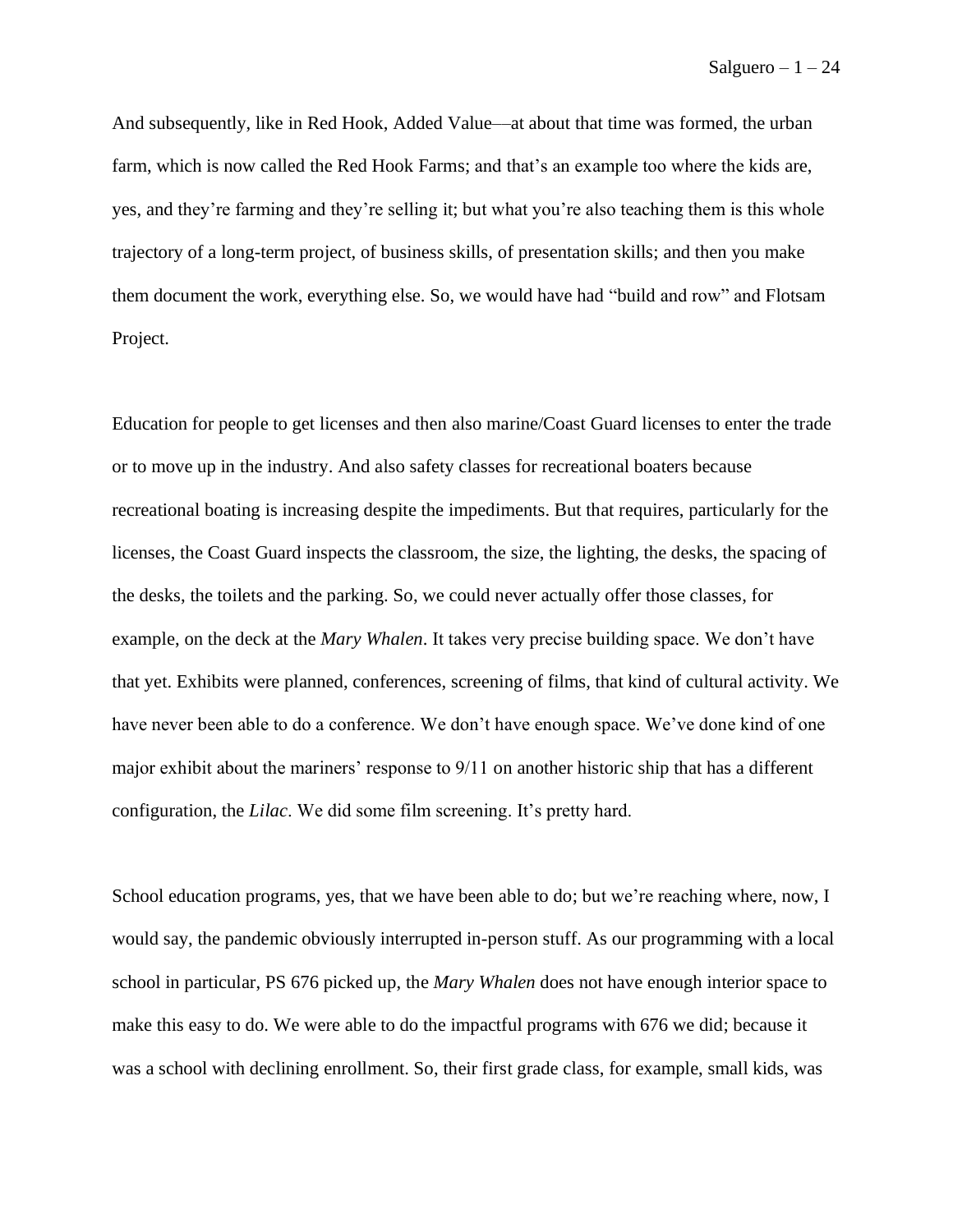showing up with six to nine kids at a time. The DOE, Department of Education has actually shut down the school because of declining enrollment; and it's morphing into a maritime middle school, which is exciting; but we're going to have a hard time working with a maritime middle school; because it's going to have a normal class size. The *Mary Whalen* interior spaces, we can't handle twenty to thirty kids in a visit, sitting down. Walking through a tour, yes; but anything else, there's not enough interior space here. And middle school kids are way bigger than first graders. So, we did this incredible work with 676; and that was the first school that we were really doing recurrent programming with. Prior to that, it was really special event field trips. We might see one school on recurrent visits, but once a year. Sadly, it's because the Board of Education is not using the harbor for teaching. Anyways, that's going to be a challenge for how we go ahead.

Office, we never planned to have our offices in the ship. Everyone thinks it's romantic; let me tell you, it's a nightmare, okay. Low tide, your head is barely above ground level. Cell phone service has gotten better. The first year, we're running around like crazy looking for sweet spots. Internet, we couldn't get it into the boat for years. We went through crazy sort of things like that. The interior, like I said, it gets over ninety degrees in the summer. There's no central air conditioning. It's very hard to air condition. The insulation is eighty-three years old; and it's an eighty-three year old concept of insulation. It's a hot metal box. There's not enough space. We have office supplies—I mean, also, once the pandemic—it's not big enough to socially distance people. We lost funding and staff so we weren't in the position of having the same amount of people. There's no way. We used to have five people working in a space that Hughes Marine, when they used the *Mary Whalen* as an office, they took down a bulkhead or a wall, so two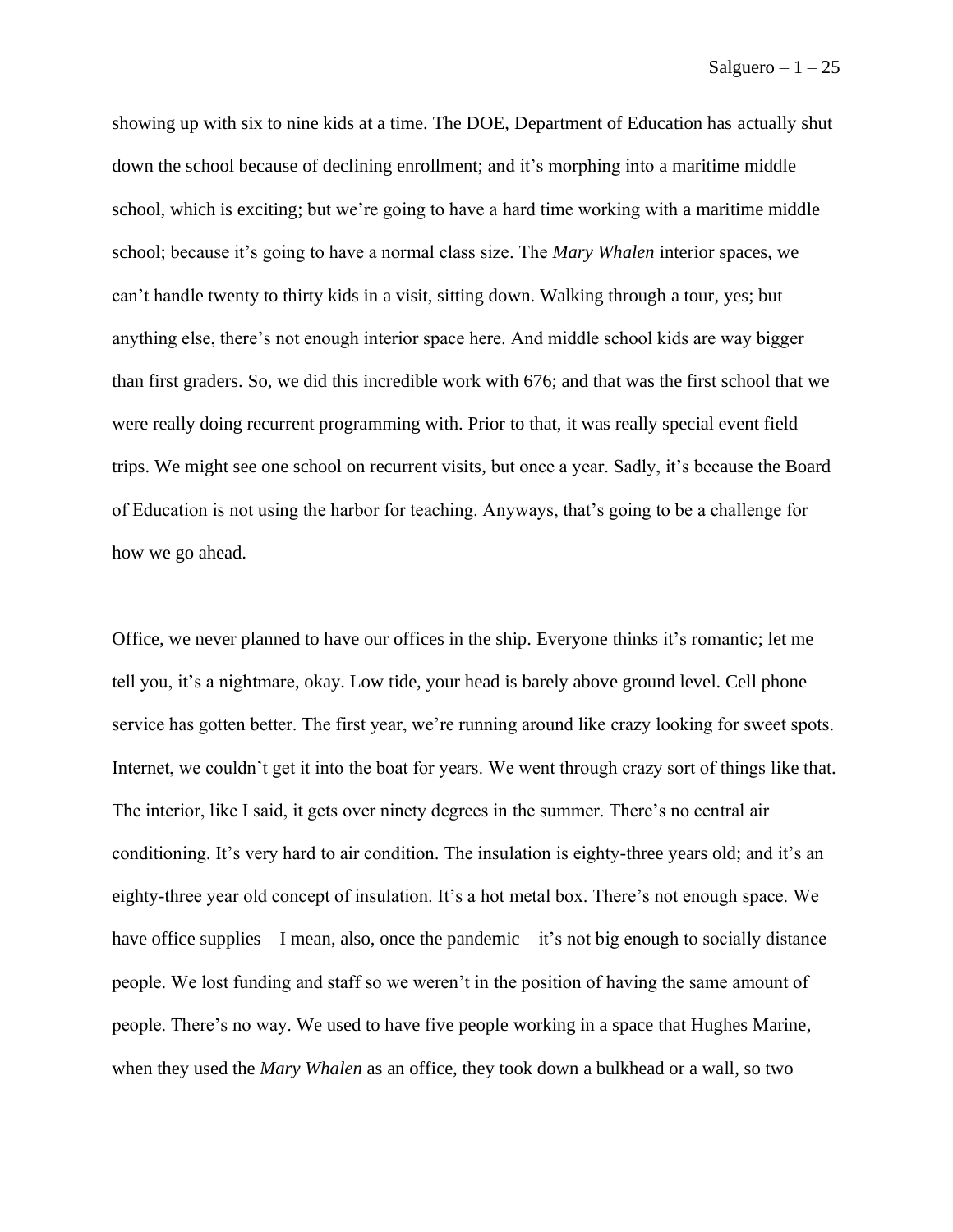cabins became an office; but we had five people in there. We had people at an old metal desk, sitting at one that has wells, like file cabinets on either side and your knee goes in the hole. We had two people using the same desk, knee to knee facing the hole with their monitors back-toback in there, really jammed. Those were the working conditions before the pandemic. There's no space in here.

So anyway, down that list, no "build and row," no Flotsam Project, no Coast Guard-approved education thing––which, by the way, we wouldn't teach, we had all these partners identified. Exhibits rarely, conferences never, films occasionally, school things. So, PortSide has succeeded continually in winning awards, doing what we call "Harbor Firsts," the first time something's been done in the harbor. We break things open for other people. We inspire other people; but it's just been—we're doing a fraction of the intentions under gruelingly difficult conditions; and why, why? Because the harbor's stupidly run. Why won't the New York City Economic Development Corporation give us what they promised? Which was just 6,500 square feet approximately. They manage over 64 million square feet for the city, 64 million! Start counting the zeros, people, in comparison to 6,500. They had actually promised us more than that. Initially it was going to be half of this pier, six hundred feet of pier to program that would be revenue, kaching, ka-ching, ka-ching. And this whole parking lot south of the Pier 11 shed––it's called a shed, folks, but it's an enormous warehouse, like four blocks long and all of that. And now I can't get those things. I'm just trying to get the building space; I've upped the amount; 6,500 was always too small. We're now asking for more, what I call "right-sizing PortSide," and you can consider it a penalty tax for having jerked us around for so many years.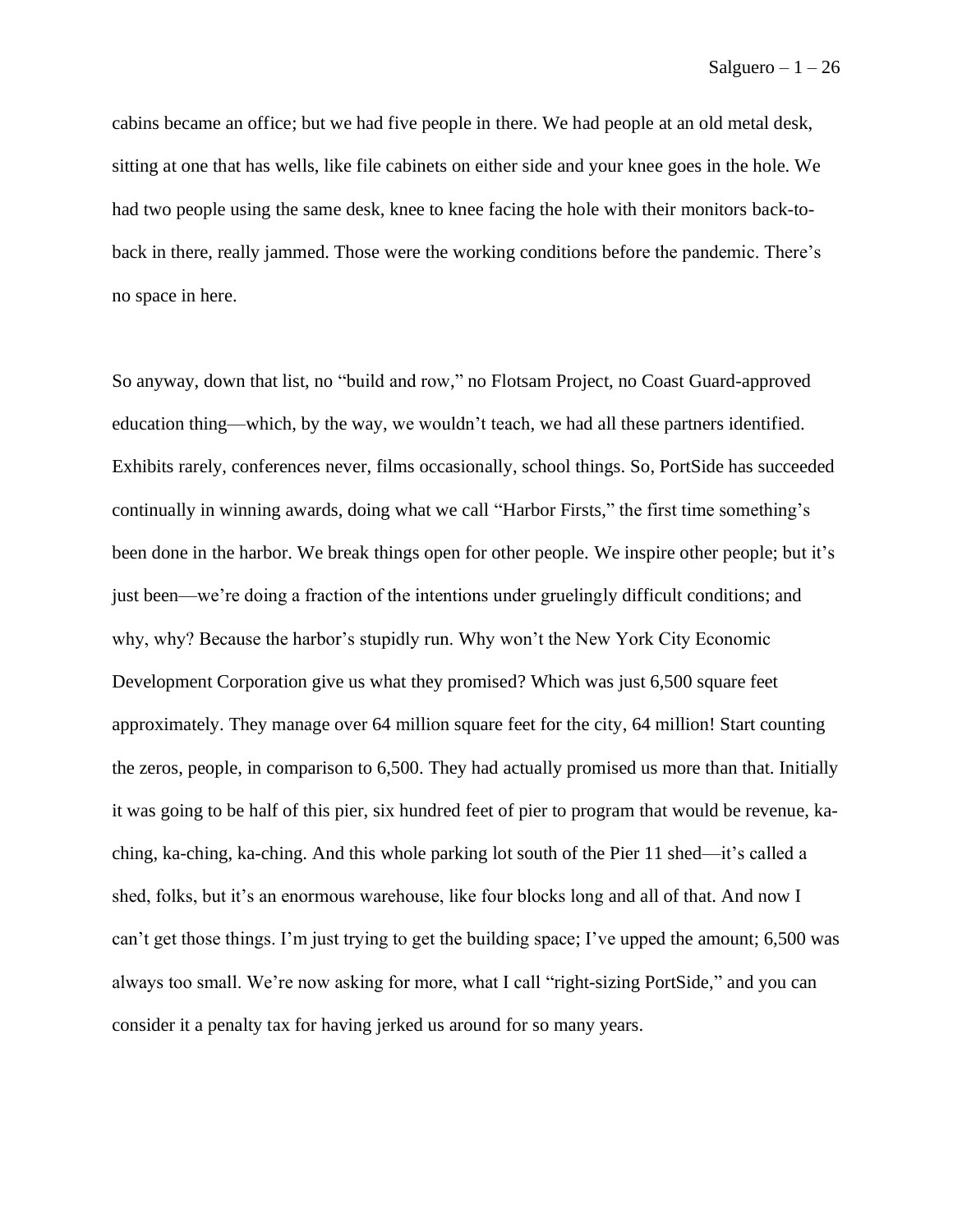But––all we do is win awards and do incredible stuff, and you won't actually make 6,500 square feet of space available, New York City Economic Development Corporation? That was a very long answer to the question, I'm sorry.

Q: Well, I was going to ask—I'm glad you got to it because I was going to ask: simple terms, what has been the impediment? And you mentioned before also that the media isn't interested—

Salguero: Well, we haven't talked about the back story of the media. So, I'm not going to put any of this on the media; because the conventional non-profit thing—that's the backing ferry, *Starlight*, beepity beep—the non-profit advice playbook is you talk about your successes. It's really cheerleading language, "Ooh! We did this, we did that, the metrics of our impact matches our success." You don't actually write things, like, "Well, screwed again year four! What does that tell us about how the city is being managed?" And I honestly didn't know how to manage this. As a journalist, the award-winning journalist in me wants to tell the reality story. But as I said, that's not what non-profits—and you don't finger-point. Also, as a quasi-homeless organization—I didn't answer that actually. That was left out of here.

So, I ended up purchasing the boat for PortSide; because she actually has to be acquired, otherwise she's in the way. And Greg O'Connell is not giving us a definite no on the space. He's clearly not signaling "yes" after years of talking to him about this idea; and frankly, it was conversations with him that inspired, really, the whole PortSide idea. He had an important role in the genesis of this nightmare. But then he did what I call the fade away and radiate. He honestly did not man up and say I'm not doing this. He was just kind of stalling, kicking the can, making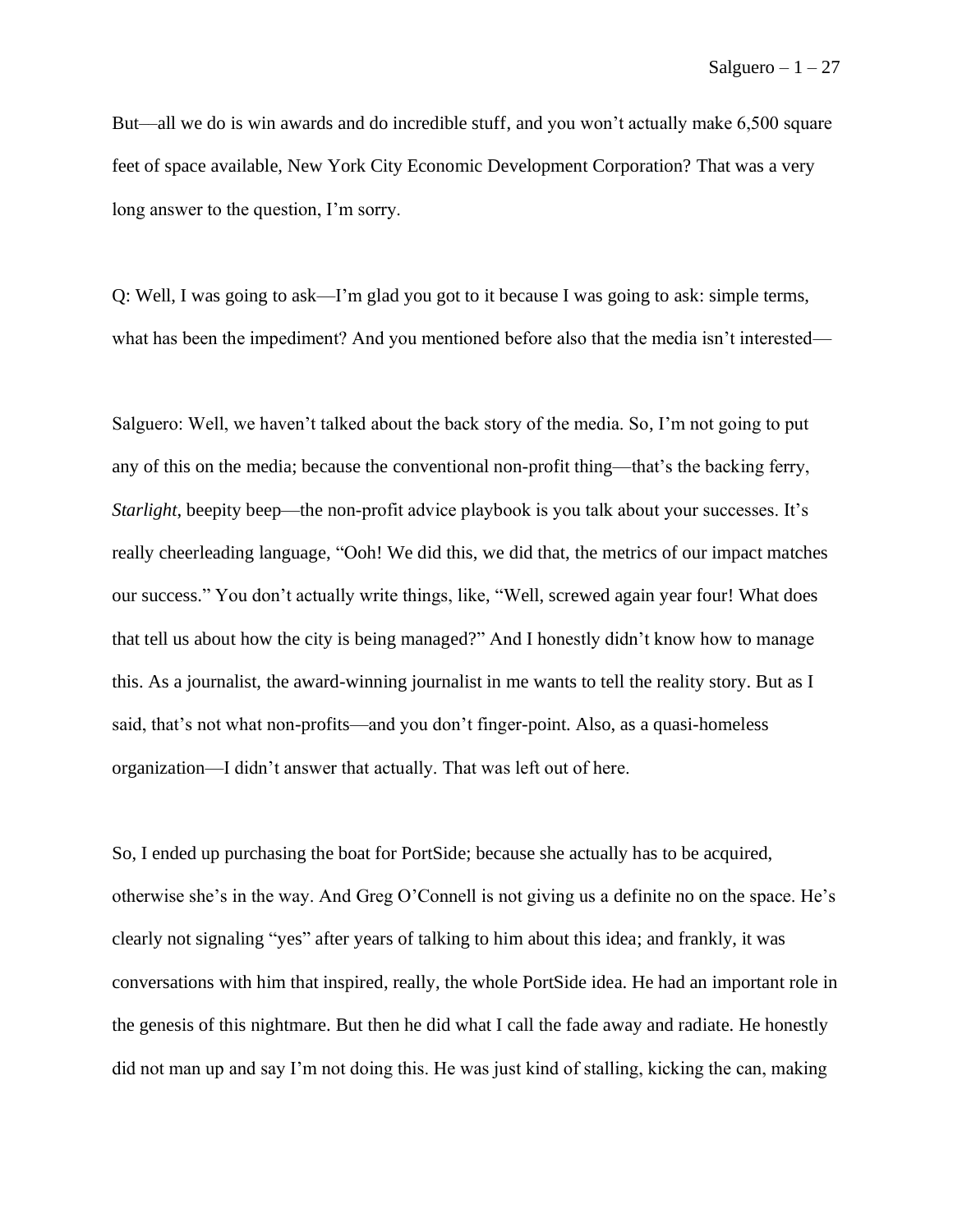himself unavailable. And so, I was in contract to get the *Mary Whalen* for like fifteen months. She had to be gotten. And this is where, I'm going to say, this is Carolina as determined, obstinate, in denial: I know the city is not maritime-friendly and it's incredibly hard to find a place for a boat; but I get the boat anyway. I basically don't want to lose, right? So, to some extent, I did it to myself. I suppose, and all of us, at PortSide. But I'm like, "eh! We'll work this out. It's a moveable asset." I know you can't find a place for a boat––so I get a 172-foot boat! What an idiot.

Before getting the boat, I call over to the operators of the Red Hook Container Terminal, a container port. At the time, it was the company American Stevedoring. And I knew them because I had worked with Allison Prete, the award-winning filmmaker. She and I had launched a website, Waterfront Matters, which was to manage, rebut, present the real truth in the face of a study, which was obviously a gentrification setup, that the EDC, the Economic Development Corporation, was primarily running. It was a joint EDC/Port Authority study but I think that's because the Port Authority owned the property. It was called the Pier 6-12 Study, Pier 6 being Atlantic Avenue and 12 being the pier right opposite us here in Atlantic Basin, which became the cruise terminal. It was a clear setup for gentrification, views, tall towers, whatever else. And Allison and I both felt that, not only was that a bad vision, they were spinning. to use a term. Nobody uses the term the same way now. That is a very '80s term, lying, manipulation. She and I both as documentarians had a hard time with spin.

So, we make this website. That's how I come to know American Stevedoring. I called them up and said "hey, have you got a space for the *Mary Whalen*?" I can't remember now how long I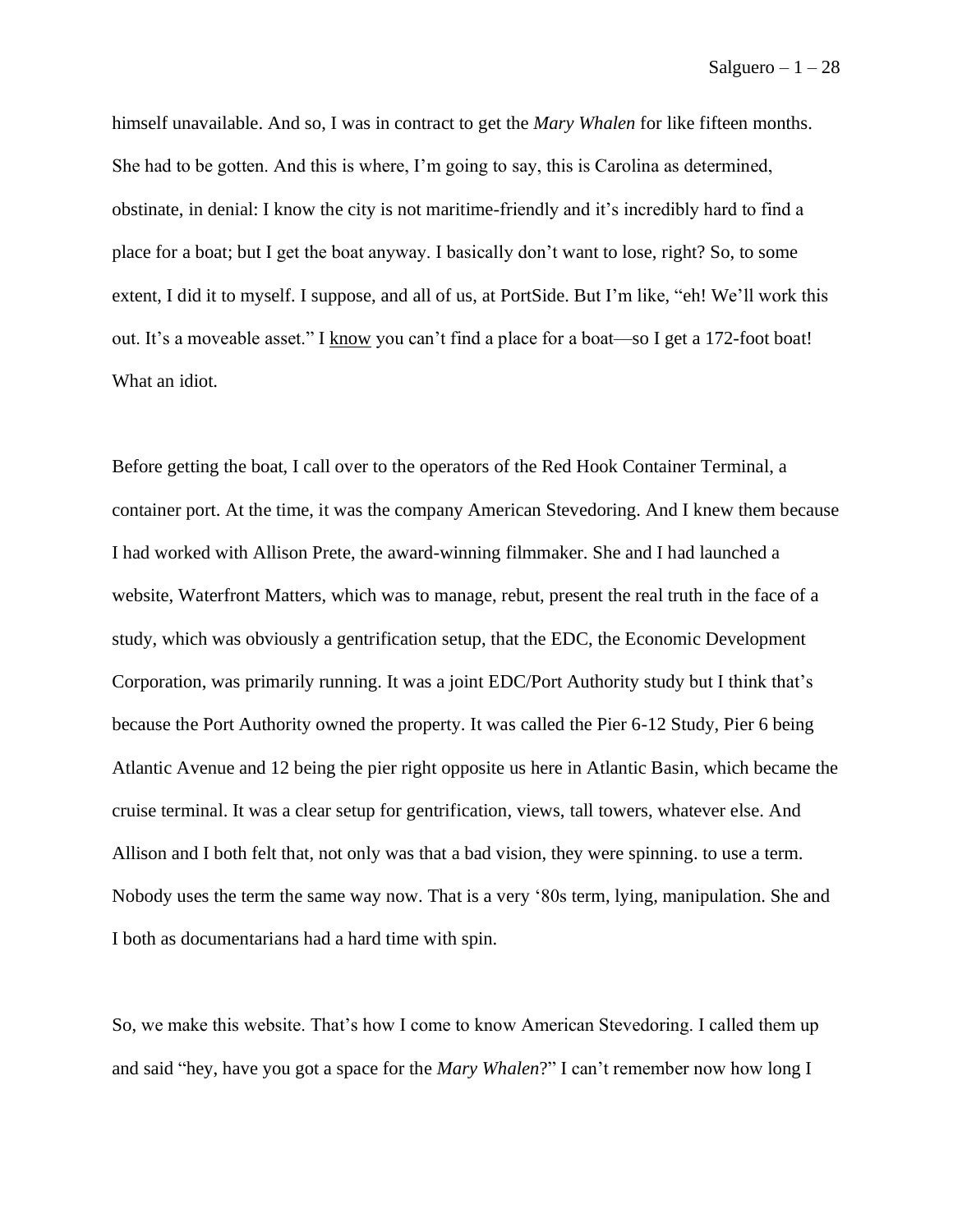said it was going to be but I wasn't talking years. I said months. Ha! Well, before I get it out of the shipyard. But we ended up being stuck in there for almost ten years, most of that time. It was a nightmare, and the Port Authority hated it. Though we advocate for maritime activity––we explain it for the public, the jargon, we interpret it, we make it intelligible, we say what it does despite all of that, you would think that would align with the Port Authority's maritime port commerce department mission. [Blows raspberry] I mean, I might as well have been an unwanted cockroach. They did everything to make our lives difficult. The actual port workers, they were highly supportive and really helpful. But it was a really difficult thing. I mean, apart from the Port Authority as an institution not wanting us in there, the rules and everything were not set up in such a way that we could really easily do any kind of public programming.

So, it became a place for the boat to exist with occasional programs, and then because of 9/11, which prompts many things; but the Homeland Security Department is invented; and then this TWIC Card, the Transportation Worker Identification Credential, is invented and it goes into effect March two-thousand—whew, watch this, time has passed. I remember the year, was it 2008 or 2009? It was implemented.

## Q: 2008.

Salguero: 2008? Good for you for knowing! Making our lives very difficult; because it was very hard to get in there. That drove PortSide to go into virtual programming deeply, well before other people, which is ironic; because initially I had language in our first business plan because people were already getting excited about virtual reality. I said, "No, we're going to be grounded in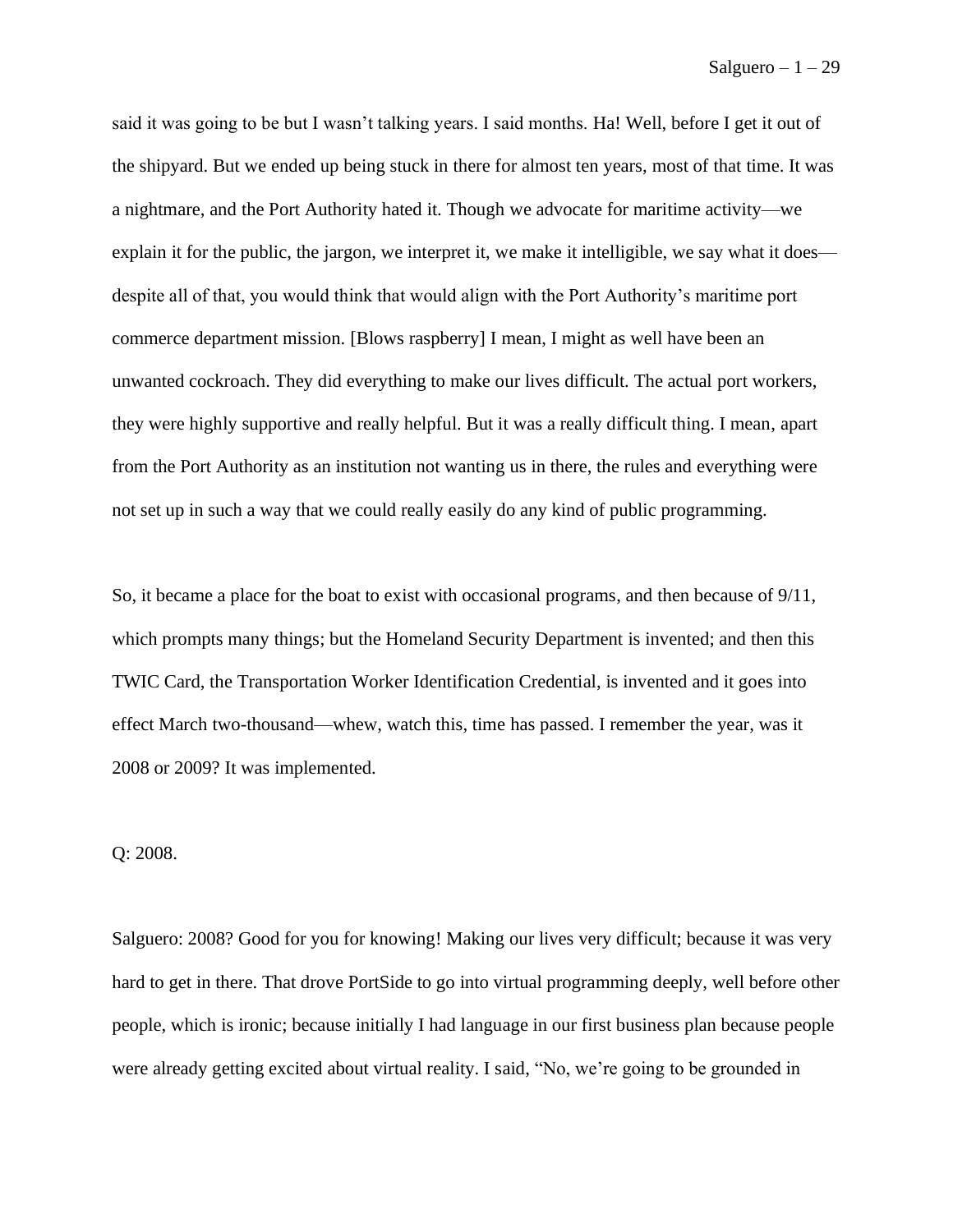actual reality!" Anti-computer, real experiences, the things that I—this is what I love as a photojournalist, really being in the world. I was a bookish kid, teen, nerd through college; but what I learned as a photojournalist in the world was learning from living history, first sources. I don't hate books or history; but it was different, really in the present. So I wanted to bring that to people. I felt it was life-changing.

So there we were, cornered into virtual reality, using Facebook as a messaging tool. It's not the only reason why we have a virtual museum; that was always intended; and we haven't got it yet to an app. I want an app—what's the term now? I have forgotten. It's called push notifications; but as you go around the neighborhood, bink! It signals you that there's some item. We haven't gotten it to that level. It was always intended to have a virtual component; but it became really important, because we don't have building space for a physical exhibit. And we would have been—I learned more jargon from the museum designers––an interpretive center, not based on collections "like here's the old wrench." I want to clarify for all you preservationists, we love old things; but for reasons of space and budget, but also impact, we didn't want to be frozen talking about a static collection. We wanted to be able to be talking about current issues, future topics, changing topics; and so that's an interpretive center, not based on talking about your collection and exhibiting your own collection. It also takes less space. So that also drove us into the virtual realm; and I've lost the thread. How did we get here?

Q: Well, I want to now ask about the challenges of balancing. You have this historic vessel that's ideally an interpretive center. And then you have PortSide, which is extremely based in the present and future, hands-on. I mean, you've talked about this before, how do you actually get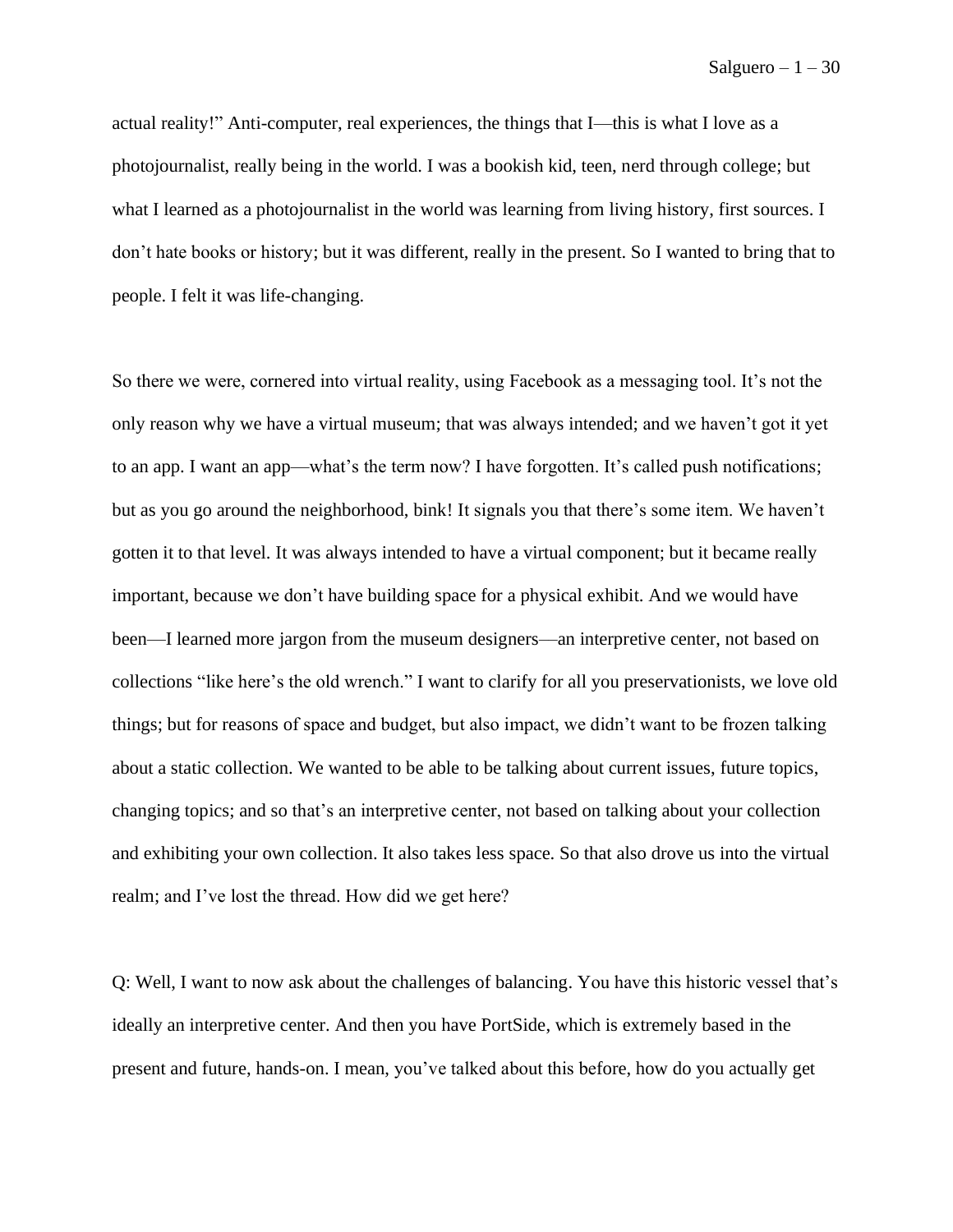them to work together instead of working against—

Salguero: Actually, here's the thing, I feel no inherent conflict between the two. The issue really centered around the fact, I think, we never got the building space and the permission to be an active landing that would have allowed us to have that other stuff going on. So, what happens is, for a number of years, we kept talking about PortSide, blah, blah, the whole thing. I personally, this is me, felt uncomfortable talking about things that we weren't doing. I felt like sort of unfulfilled promises besides any advice they tell you about non-profits only talking about what you're accomplishing. So we dropped that; so then, we're not even talking about those other things. But also it's just a perception issue; so people see an old boat; and even if they're not in the maritime culture or space, the notion of a historic ship is not that foreign. So, "Oh, right, you're a historic ship project," so it's just presumption. There would be no problem celebrating our historic ship if we had all the other stuff going on that made it kind of really clear; but the other stuff, even when we're doing it, is just not visible.

Also, a lot of advocacy work and the means that we've been able to use for community economic development are also not visible. When you're networking and you're introducing people or when you're doing planning work or whatever, it just doesn't have a kind of physicality. Maybe also in our case, for limited bandwidth, which is the consequence of this horrible real estate story, it has had such a pop-up nature. We've essentially functioned as a pop-up so much, popping up with the ship. We get permission to go somewhere with this ship.

Okay, now we have great beeping noises. Who's beeping? How long is this going to go on?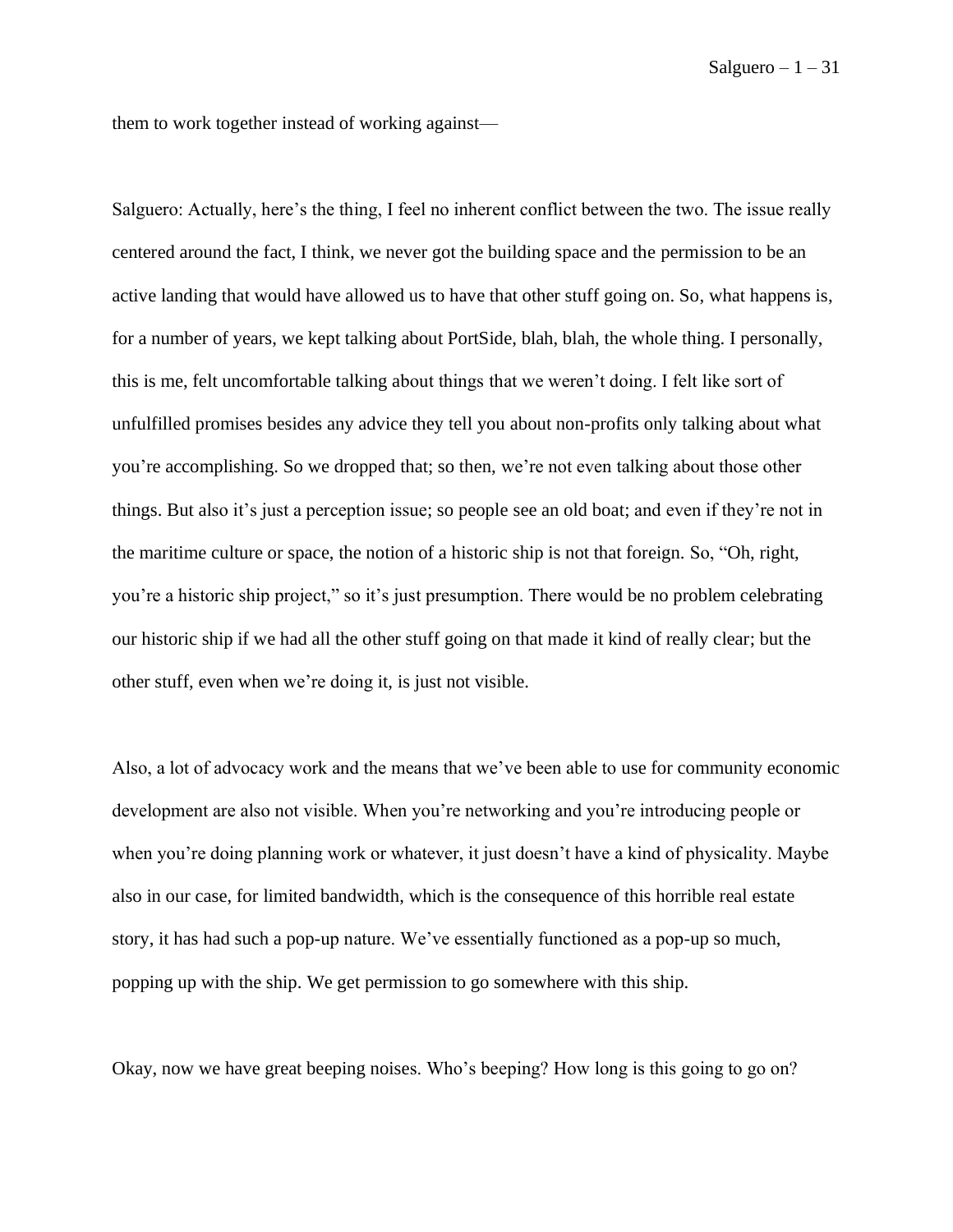Hang on. He's beeping, backing out of the pier.

So, I just think it's a perception thing. There is, to my mind, at least in the case of PortSide, no inherent conflict between talking about history, having a historic ship, and also having a future focus. But in our particular case, it got really confusing. So, we even tried avoiding using the term "historic ship" for many years. One of our things was to call the *Mary Whalen* a "repurposed oil tanker." Also trying to focus on repurpose, reuse, sustainability. And then I learned that most people thought the oil tanker was the truck that delivers the home heating oil to buildings. So, it's funny, like, okay folks, stop trying to buck the tide and just go with the flow.

So, we accepted "historic ship;" and honestly it became important—and I'm noting one of your questions here––the whole National Register designation. The Port Authority evicted American Stevedoring from the Red Hook Container Terminal. Those two entities had a really, long, fraught relationship; and I'm sure that didn't help PortSide. American Stevedoring, ASI for short, really didn't follow the Port Authority rules. They were busy suing the Port Authority often. Their CEO was a real kind of rule-breaking cowboy type. So, we were guests of this difficult tenant. So, as the Port Authority evicted American Stevedoring, they came after us. They wanted to evict us. They came up with a clever ploy, which was to say to Sal Catucci, the CEO, you don't get your signing money until you get that non-profit out of there. Whoever came up with that, that was a really good chess move. And we had a Council person who—I'm just going to say it––ineffective at the time, Sara Gonzalez. So, I called Councilman Brad Lander out of our district, presented the scenario to him, and he called the Port Authority. Don't know what he said or who he said it to; but they didn't evict us and they backed off that thing with Sal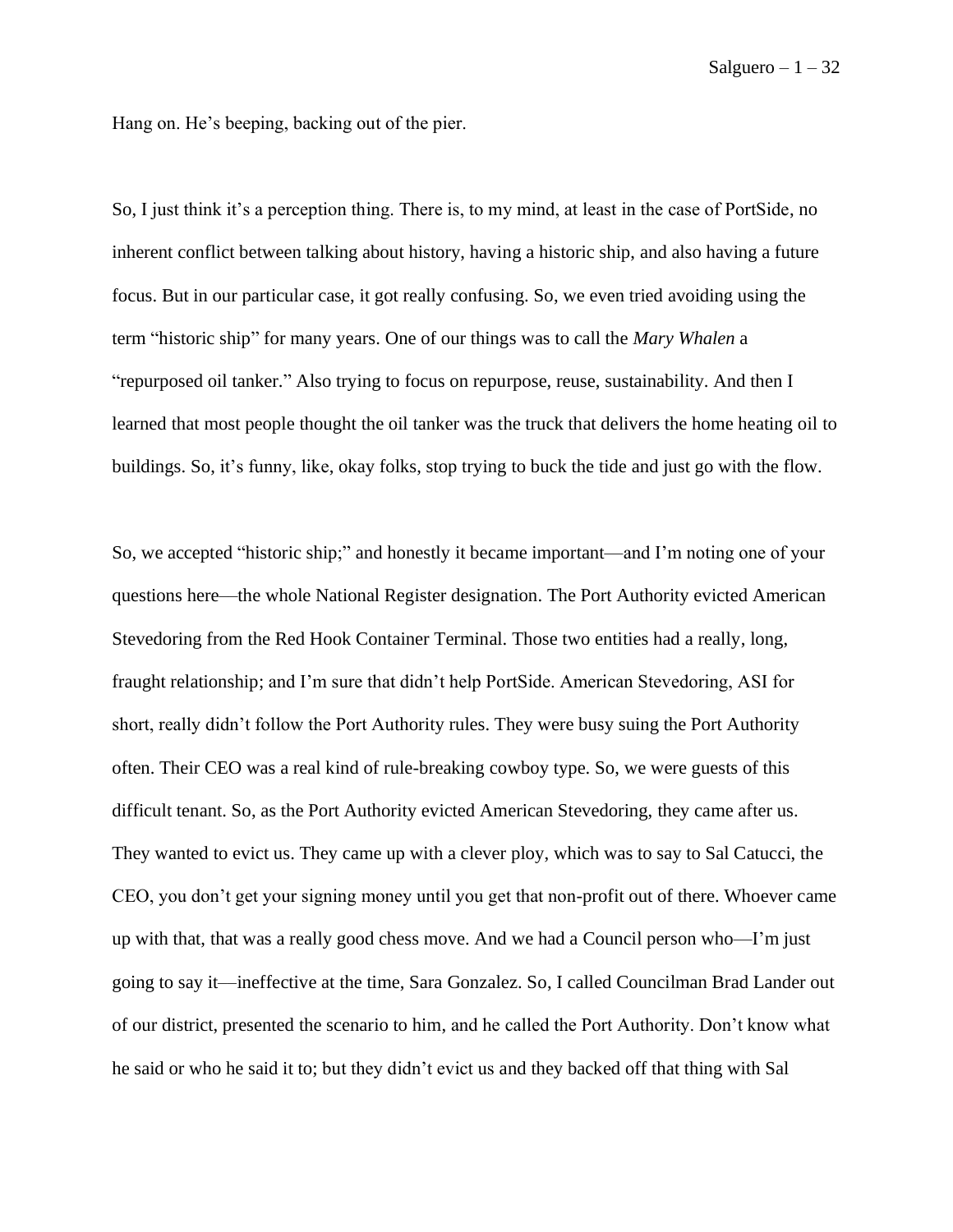Catucci.

But what they did do then was tighten the screws on the TWIC card. So only my TWIC card had what's called "escort privileges," which sounds naughty but it's not. Escort privileges means you can escort, walk or drive with someone who doesn't have a TWIC card into the TWIC zone. So that meant the ship was six blocks from the gate. So for us to get visitors who don't have this Homeland Security ID, someone from the PortSide crew had to go out and meet them. And I usually sent one of the two guys with the car. Well, the Port Authority didn't allow anyone else's card to have those privileges. So, I learned to ride two bicycles at a time. I would ride a bicycle, push the handlebars on the other one. So that if someone wasn't in a car, they could then otherwise, I'm walking six blocks out, six blocks in. There was one Monday, I did this ten times in a day. It was nuts. We finally got the boat––the office––out of there.

Actually, the reason why we put it on the National Register––again, preservationists, we love history and preservation; but it kind of wasn't front and center—I thought we'll be harder to mess with if she's on the National Register. It gives her, I hope, some protective status, honestly. So that's why we did it. We thought that the Supreme Court decision that she was involved in is super important. We don't feel, we know it's super important nationally and even internationally; but the criteria for National Register has to be things that are fifty years or older and that is not fifty years old. That was 1975. And then putting in a special request which involved some committee meetings, etc, which wasn't going to convene for multiple months, would delay the process. I was like "they're trying to evict us. We've got to do this now."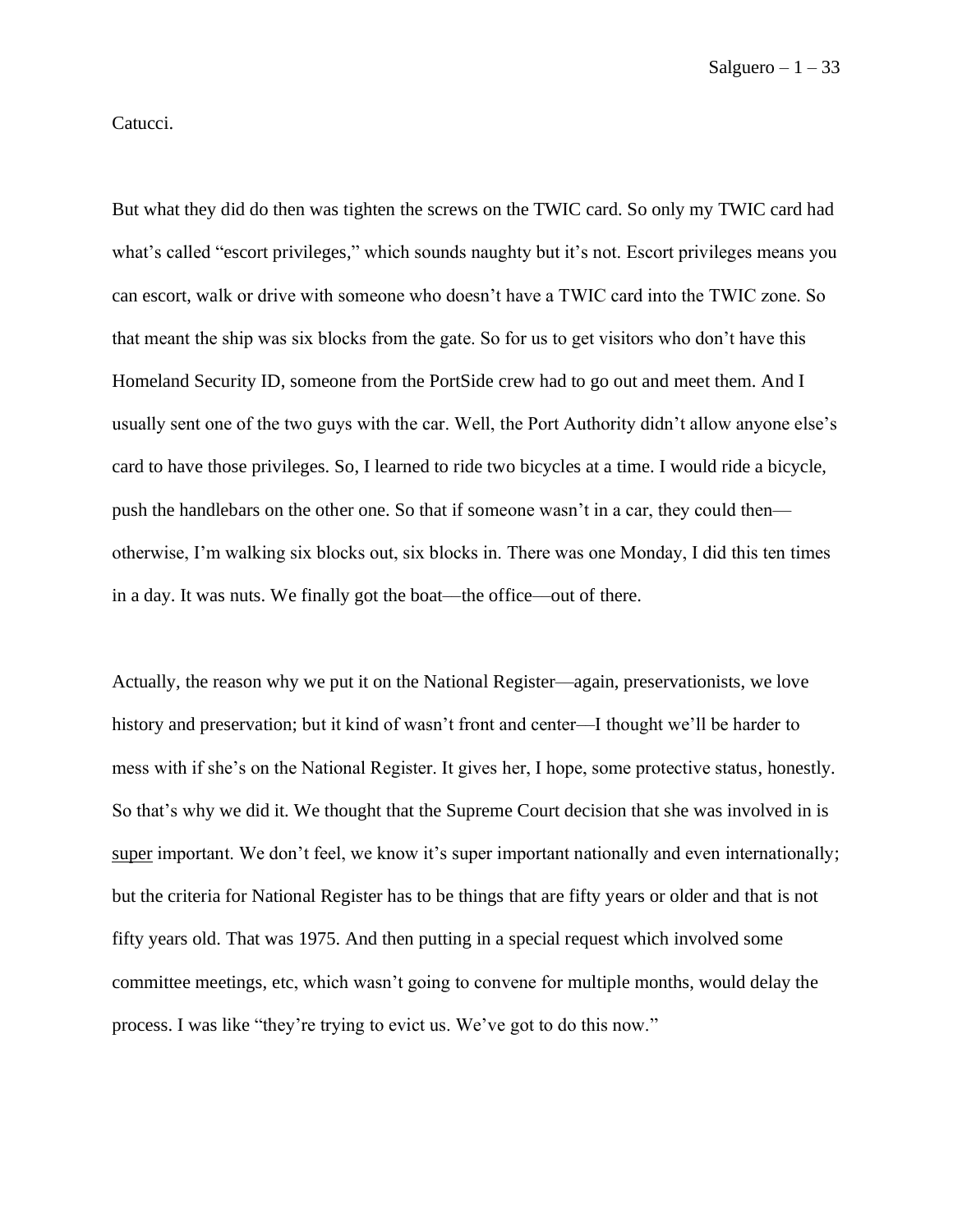So, in her National Register designation, the Supreme Court thing isn't in there because of that. I think it's mentioned but it's not considered a criterion. So, this is how preservation works under duress. Ha! That's what made it happen.

Q: Yes, in these interviews that we do, we often ask about what has it meant to have a physical space to showcase this meaning, to connect people to the past? Given that the boat was locked up basically—

Salguero: The invisible asset.

Q: You've mentioned the difficulty but was there a way that it was also fueling the other work that you were doing?

Salguero: What do you mean by that?

Q: Or was it draining this physical connection to the past?

Salguero: Well, here's the one thing. I had said from the beginning, "don't have a historic ship because they're a lot of work." The problem was we suddenly had a historic object, a historic ship that we couldn't really use physically with the public because of the limitations of access to the Red Hook Container Terminal, which had to be maintained. She had to be brought back. She was quite rundown. So then, there's a whole bunch of effort that has to go into that. And that was draining; and it was also hard to do because what kind of grant are you going to get to restore a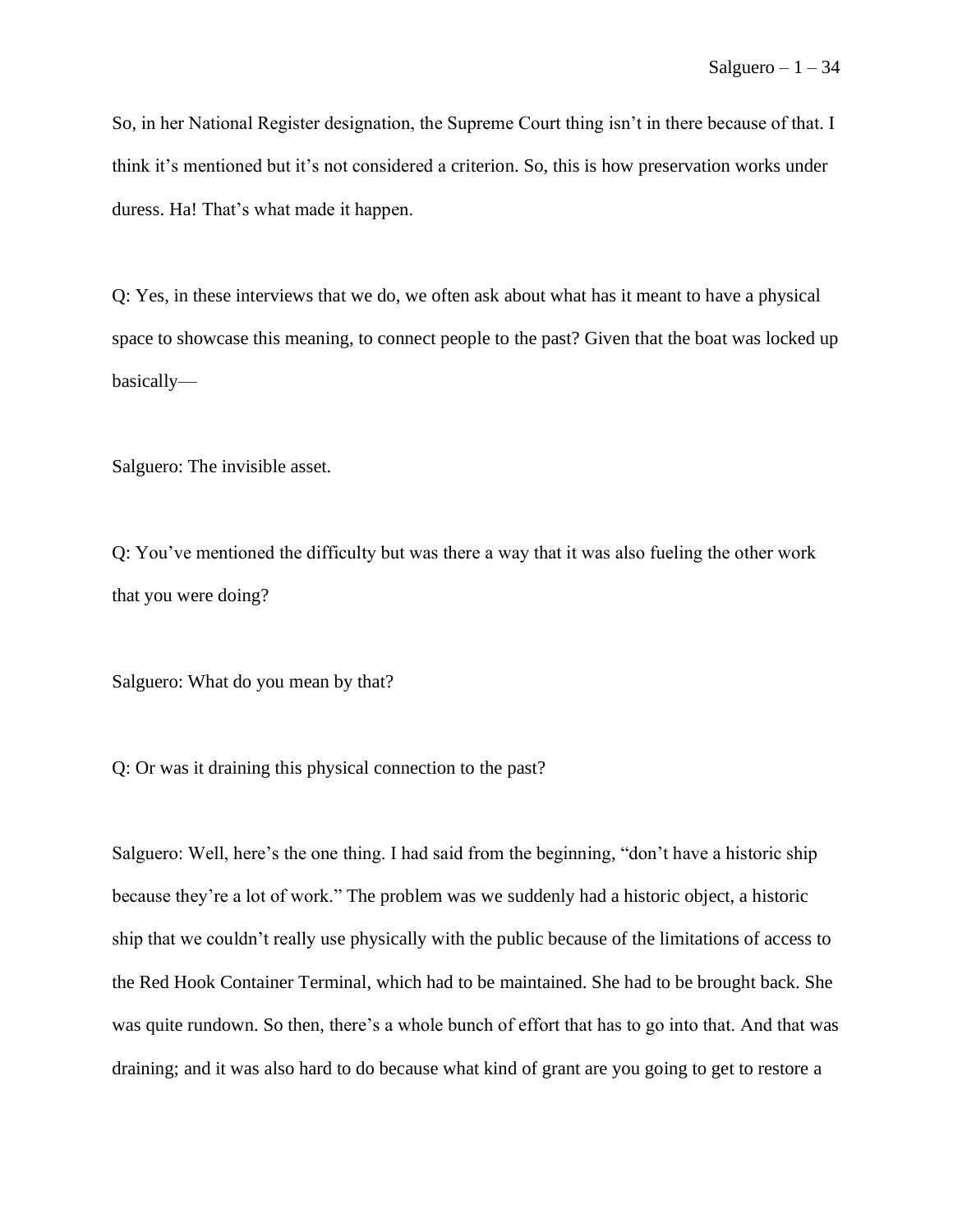ship that nobody can get to? It doesn't work. And frankly, a lot of funding is also attached to programs. So what programs are we delivering if our base or our object, our thing, is not only largely inaccessible, it's even invisible?

So this is what the EDC has never understood: they're like, "Yeah, your budget's small." Listen, if I cut off your legs, are you going to dance? I mean it's just crazy. So, we had no source of revenue. We couldn't do many programs or maybe even worse, we couldn't predictably do it, because what funders want is you're going to tell them in advance, yes—for those of you who don't know non-profits who are listening—"a year from now, we're going to do these four things for this group of people; and these are the success metrics and we know, we know who the people are, what age they are, what the demographics are, how often it's going to happen, how fabulous this is going to be for everybody." They don't fund you like just take \$50,000 and make something fabulous and report back. And you have to have this predictable thing, and our life wasn't predictable. We negotiated for permits. It was so ridiculous getting a permit to do anything with the boat in the city. We never got a permit on more than twenty days notice for years. One time it was even nine. I challenge anybody out there in the non-profit business: what do you think if someone says to you, "you've got twenty days to design the program, recruit the partners and get an audience? Go." That's what we were doing.

Q: The other component there is that you show that you've done programming in the past that's been successful but you're also hindered in being able to do that as well.

Salguero: Yes, so it just wasn't predictable. So, the funders—the fact that we did a Harbor First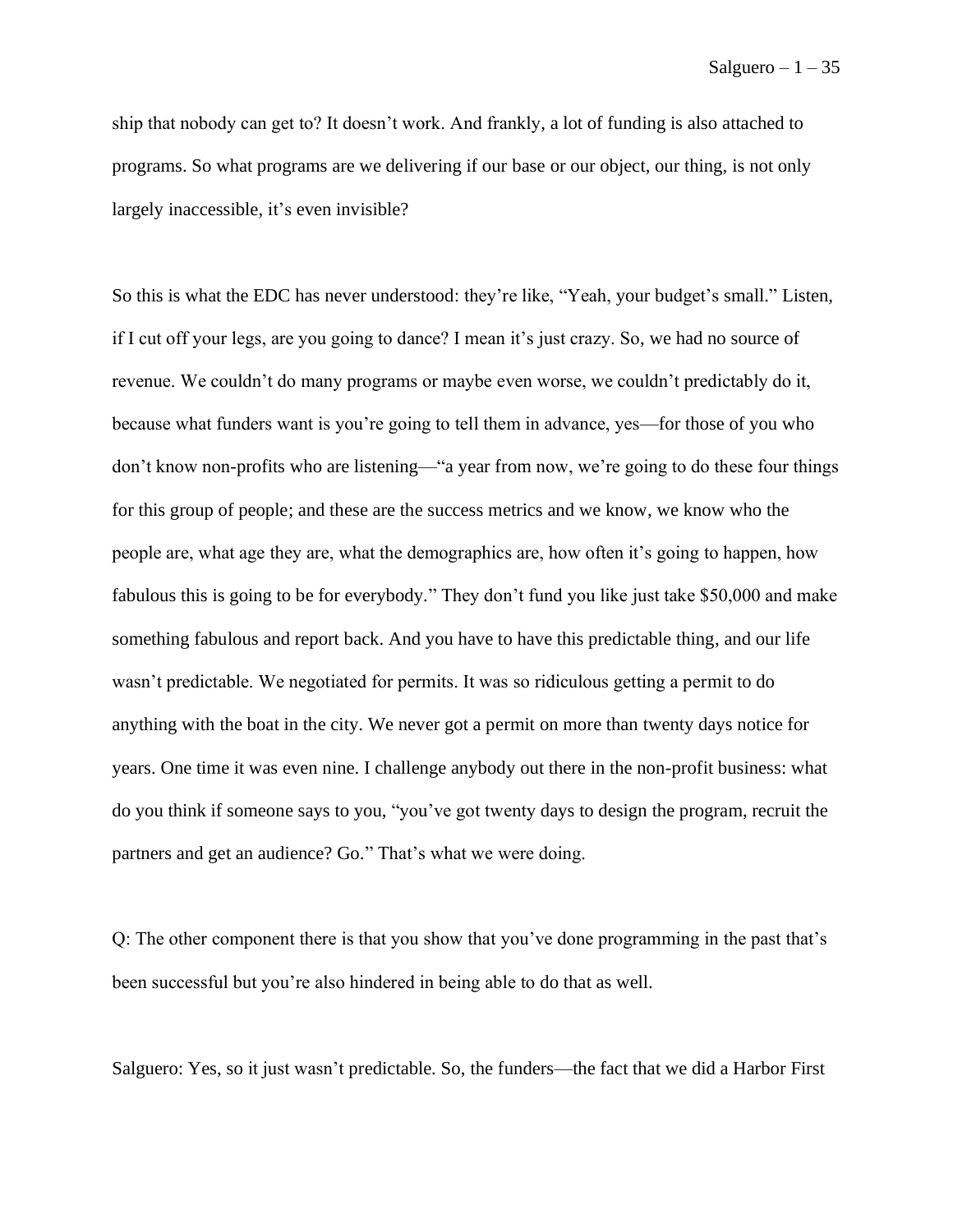that blew everybody away, like the opera in 2007, that's not really impactful on a grant application by 2010. It's "what did you do last year? Do you know when you're going to do the next one?" So, we accumulated this resume of astounding, innovative Harbor Firsts and all sorts of stuff; but there wasn't every year the same thing. There would be years that we couldn't get the boat––it was very pop-up and inconsistent.

What happened over time is, I have to say, I guess maybe I grew up. I stopped gnashing my teeth over a bunch of things and fighting the fact that the *Mary Whalen* is a historic ship and we don't want to attach to her. It's undeniable the boat has something. People just fall in love with the boat, even when she was bedraggled. The boat has a something and it's an unknown category. People are not falling in love with oil tankers. She's not a tugboat. There is no precedent for this. Not just for this type of oil tanker, there's not oil tankers elsewhere. I think there's one out in the Midwest and then there's the one in Germany. Actually, the one in Germany is still mothballed. They haven't done anything with it yet. It's not a tall ship. There's a whole culture and expectation and kind of recipe for how to deal with certain categories of ships. Well, there isn't for coastal oil tankers, right? So, I love running this slogan, "New York City's Favorite Oil Tanker." Well, we happen to be the only one, so of course, we're the favorite. But the *Mary Whalen* is the favorite. She's amazing.

Then, we've got the ship cat Chiclet. I remember our IT guy, this was 2009 or 2010, said, "You should promote Chiclet." I'm like, "Come on." He's said "No, there was this cat that washed up on Governors Island, and they had a naming competition and ten thousand people answered!" "It's Governors Island. How many thousands of people do they have going in the summer?" I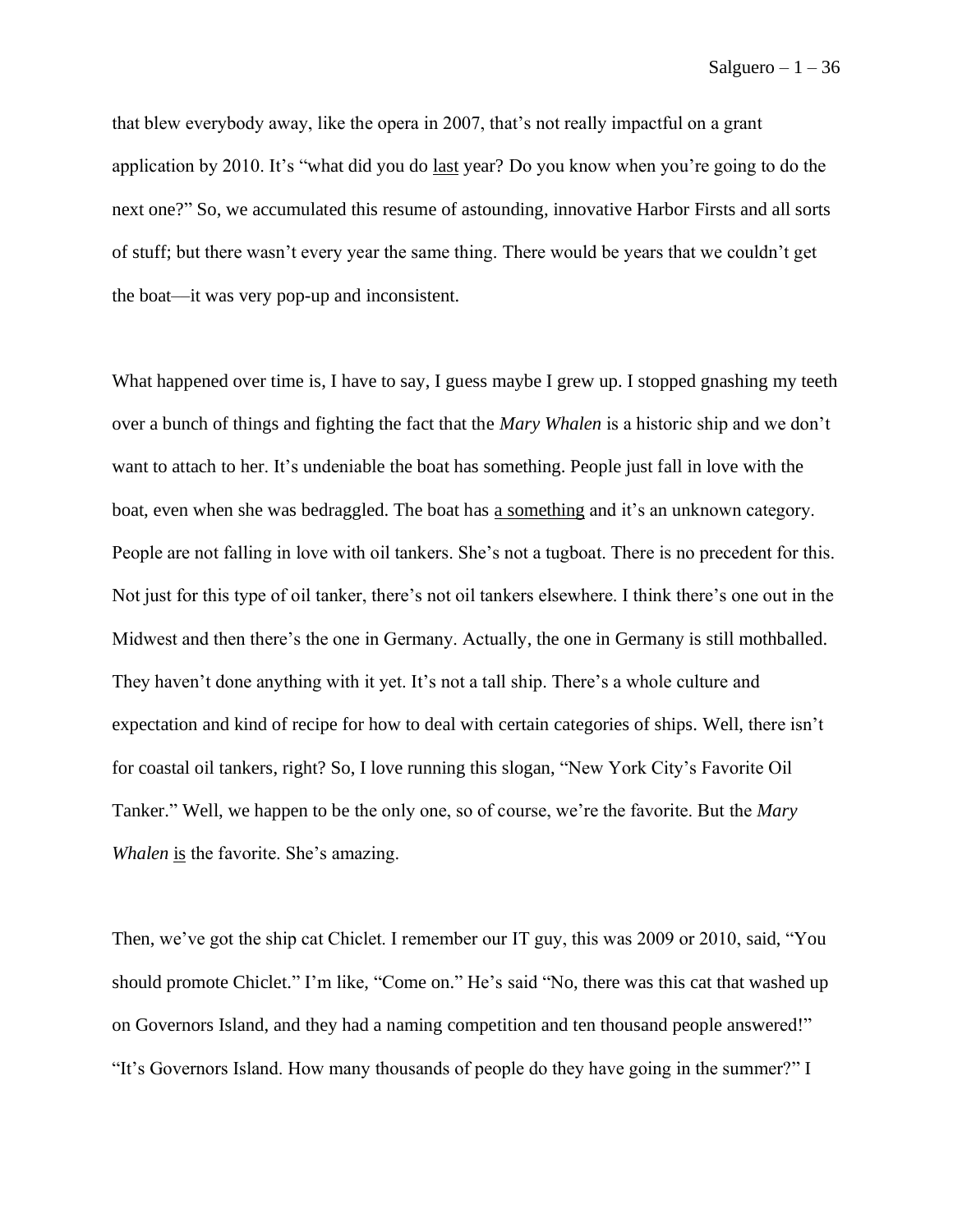was totally Debbie Downer on this. "Okay, we'll try it, we'll try it." We started talking about Chiclet. Chiclet's world famous now. We've had visitors come to visit us who followed us on Facebook for years. Here's how it goes, "Hey! It's really great to meet you and see the *Mary Whalen*. Where's Chiclet?" Cats do rule the Internet. Just don't fight it. She happens to be an extraordinary cat.

So, we have a historic ship and a famous cat; and it's not what I intended. It's impactful, it's eccentric. We have a park. It's PortSide Park, thanks to the pandemic. We called it Pandemic Pop-up Park last year; and people were tired of the pandemic label, so we took that off. It's now grandly named the "PortSide Park Puddle and Library" because when the sprinkler goes on, these puddles form and the kids all want to go in there. So, we declare it a feature. It's there. Don't pretend the puddles aren't there; and we're going to try to make them cleaner. We bought pool paint; and we're going to power wash—we were getting ready to do it, but the disruptive Formula E car race showed up this year. It was cancelled last year to COVID. And we just power washed, we spray painted the outlines of the water, and then spray paint that clean, and then put pool paint. We can actually hose it off, and it will look cleaner, and we hope we can manage the mud because right down by the sewer drain where it really pools, it gets really muddy. And of course, any kid under age five is in there all the time.

And the library, I would like to have a proper library. That was an idea that entered our business plans after 2005. The Red Hook Library had hired a consultant of the Brooklyn Public Library to do this whole revisioning thing, "what would the library be?" And they were asking all these questions. And I kept––typical me––suggesting, "there should be a maritime section in a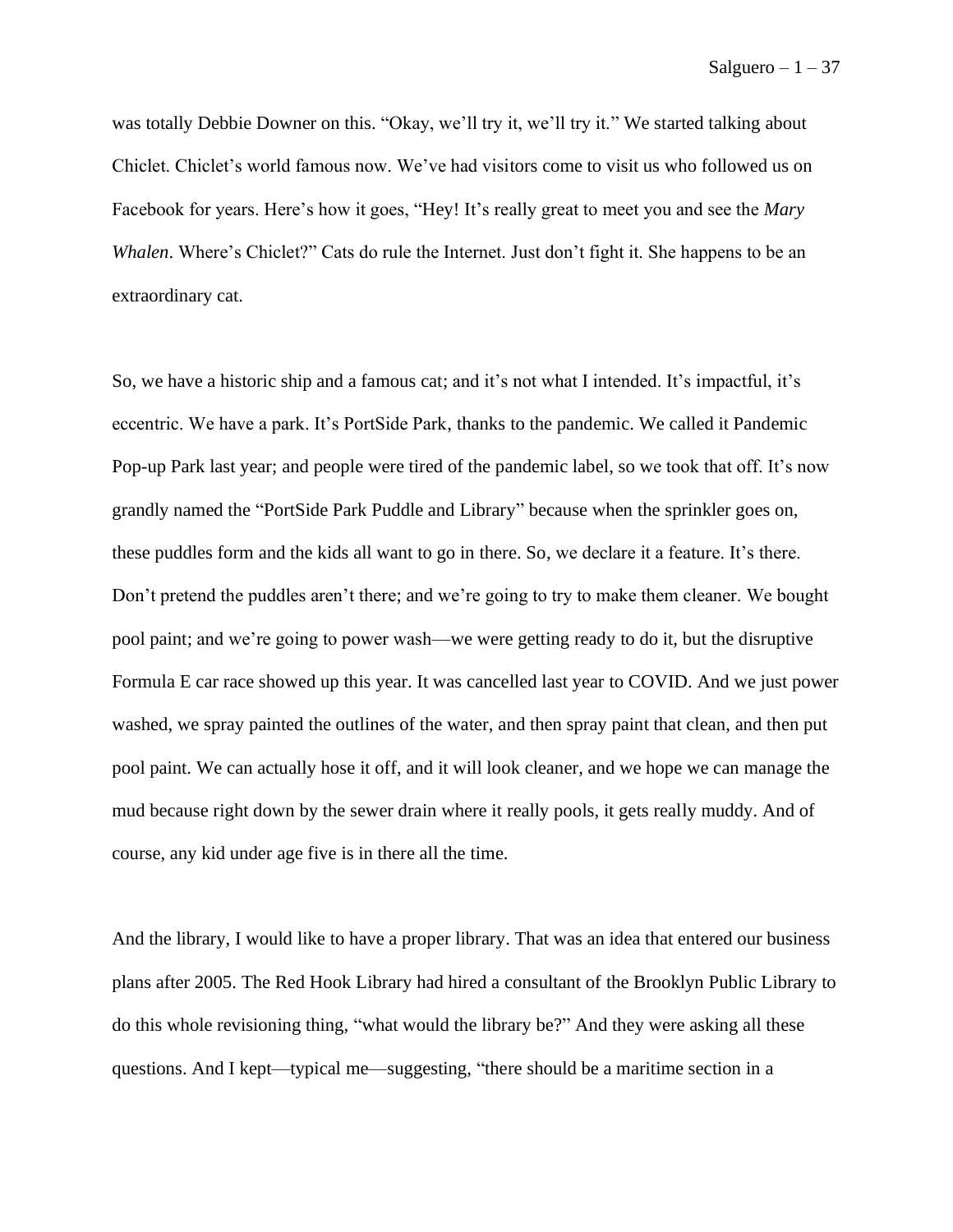maritime neighborhood!" Nobody was listening. "Why would I give this idea to the Red Hook Library? We should do this." This was after Hurricane Sandy, so I felt this should really have information about flooding and flood preparedness and all that kind of related stuff. But we don't have building space. Now what we have is a free library, used books, kids' books only, in the cruise terminal guard house that's not being used. That's an example of how PortSide pivots. Many people pivoted during the pandemic. Honey, we've been pivoting since 2005. And it's clever, and it's cute and whatever. It's not the library I would like. This is the constant sort of pivot tap dance we're doing.

Q: You mentioned the pandemic pivot. Can you also talk about Hurricane Sandy?

Salguero: There was a pivot. Ha!

Q: Yes, right, a surprise.

Salguero: Some expletives occur to me, but we won't do that in the interview. Well, it was a good thing we had Hurricane Irene the year before, which didn't hit us hard; but that was the first time I had to prepare for a hurricane with a boat. I use "boat," which is an informal thing. She's a ship. She's a small ship.

I really wasn't prepared. I had almost no notice. I had been busy. I hadn't been watching the weather, because I'm not going anywhere. I was like oh, my God! It was sort of forty-eight hours' notice. A good friend, a real character, Jan Andrusky, a woman, Jan, had a very senior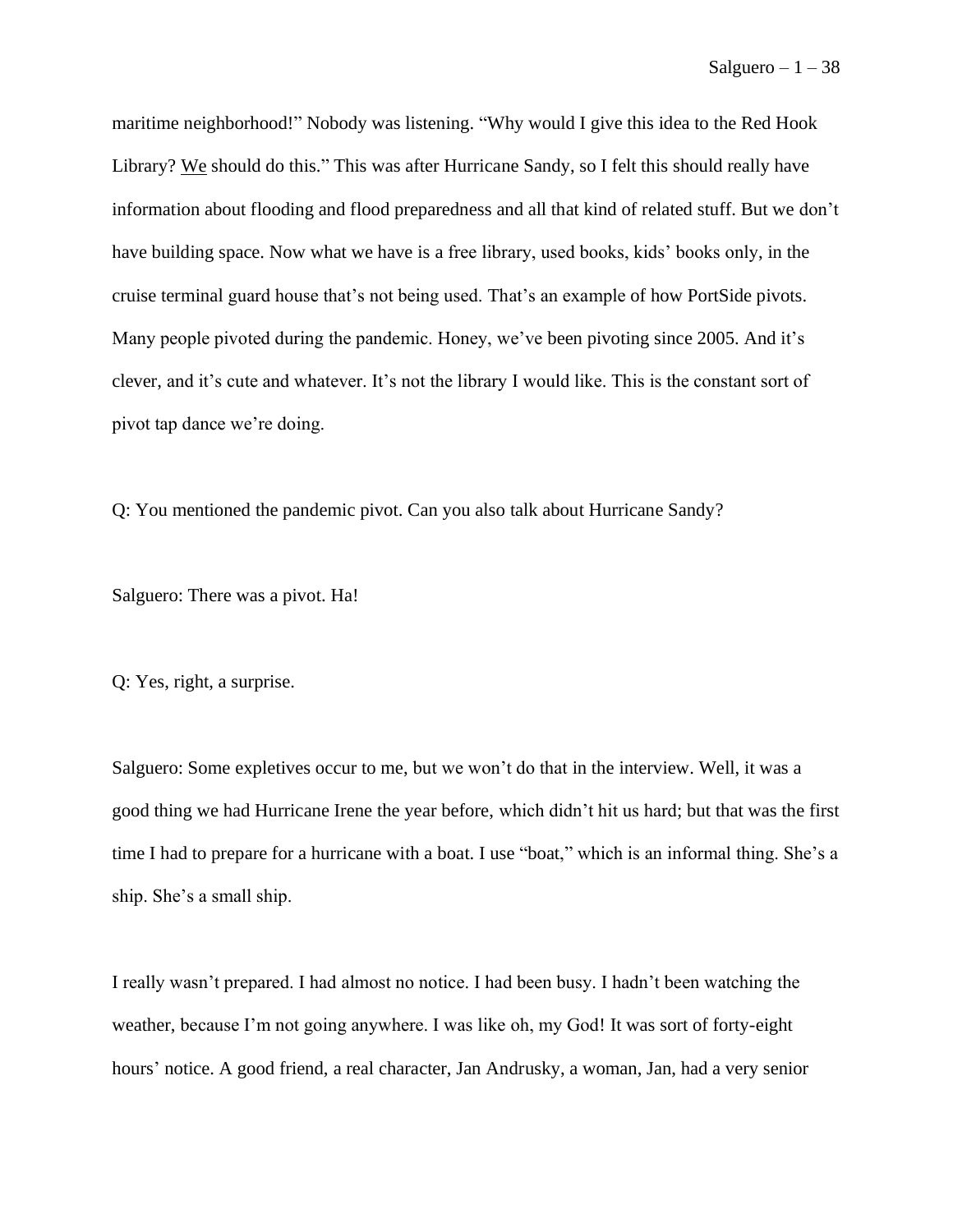position in a major maritime firm, Weeks Marine. They have a fleet. They do marine construction, crane barges, tugs, big heavy [makes loud machine noise] machinery, all around the Eastern Seaboard, the Gulf of Mexico, and I called her up. Her advice to me was, "Car"—she has this gravelly voice, "Car, if your ship breaks free, the Coast Guard is coming after you and you're fucked," she said. I said, "Ooh!" I actually wasn't afraid of the storm. I thought oh, my God, the Coast Guard. I just imagined the whole legal ramifications.

So, I had to come up with a storm plan on almost no notice. She got me this crew member—this was an amazing thing––she shows up with this short guy. I'm barely five foot six. I don't know if he's much taller than me. And I'm looking at him. I didn't have a crew who could stay on the boat. They aren't really available for hurricanes. And she shows up with this guy. He has this really thick Irish brogue. I said, "So, you know something about ships?" I can't do a brogue, he said, "Yes, I fished the North Sea for ten years." I'm like "great, come onboard." So that was my crew. We assembled the whole thing in forty-eight hours noticed. She put me on their fleet weather alert, so I didn't have to be looking for weather information. And basically, Irene didn't happen. But we had done this whole fire drill.

Hurricane Sandy, at that point, I was really much more prepared. We worked for four and a half days, like everyone else maritime. And I will leap ahead to say—I always cry here––it was heartbreaking to me to see the non-maritime people in my community of Red Hook who didn't know to prepare. So, when I got off the boat, Peter and I and Chiclet stayed on the boat during the storm, we come into Red Hook; and there was all this damage. A lot of it was preventable, and they just didn't know. They didn't know. Whereas, maritime people were working four to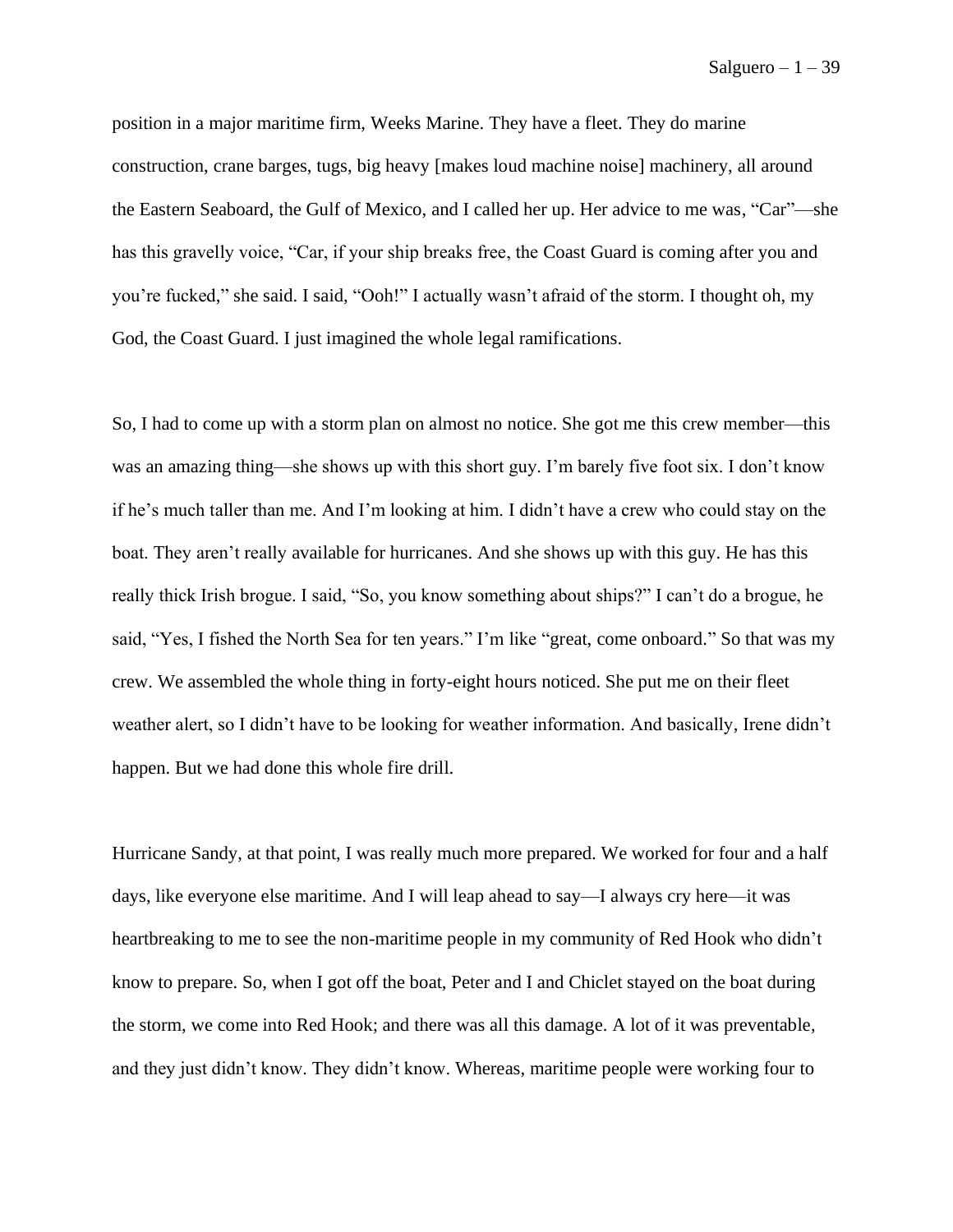five days on this. So, there's all these provisions.

The Port Authority, the complicated Port Authority, so Sandy is October 2012. We've not been evicted by the Port Authority, August-September 2011. They did impose the TWIC card limitation on me February 2012. But things had lightened up a bit. Somebody, I think, moved on at a senior position. The local port manager who was more favorably disposed, it was still—so they sent the wonderful Ed Woods, this towering, tall Port Authority police officer. He was like six three or four. And he said, "They sent me to talk to you, Carolina. I think they know I have a good relationship with you, and they're asking you to get the boat out of the port." I'm like, "for fuck's sakes! Where am I going to go?! I've been working to get out of the port for years!" I said, "All right, Ed. I don't know as if I can find anywhere, but I'll make some phone calls."

So, I called over to Erie Basin, the folks I had bought the boat from, and they're said, "hey, that's really funny. By the time this is over, there's going to be so many boats in here, you're going to be able to walk right across Erie Basin. We don't have room. Sorry, good luck". I was like "all right, okay, good, yup." Then I called over to GMD Shipyard in the Brooklyn Navy Yard. We hauled the *Mary Whalen* out in 2007. They did the work and then gave us a home for four months after that until they needed the pier back. They're like, you know, "Carolina"—I'm talking to the president––he mentioned when Irene came through here, blah, blah, bah, he describes how the water came in, what was flooded, what was damaged. "We're still trying to fix that, so I'm not sure you want to be here." I'm like "okay, I made the two phone calls I think I can make. Since the engine doesn't work, I can't run away." I'm watching from the container port, I can see ships going up the East River fleeing Sandy. There goes the Army Corps fleet.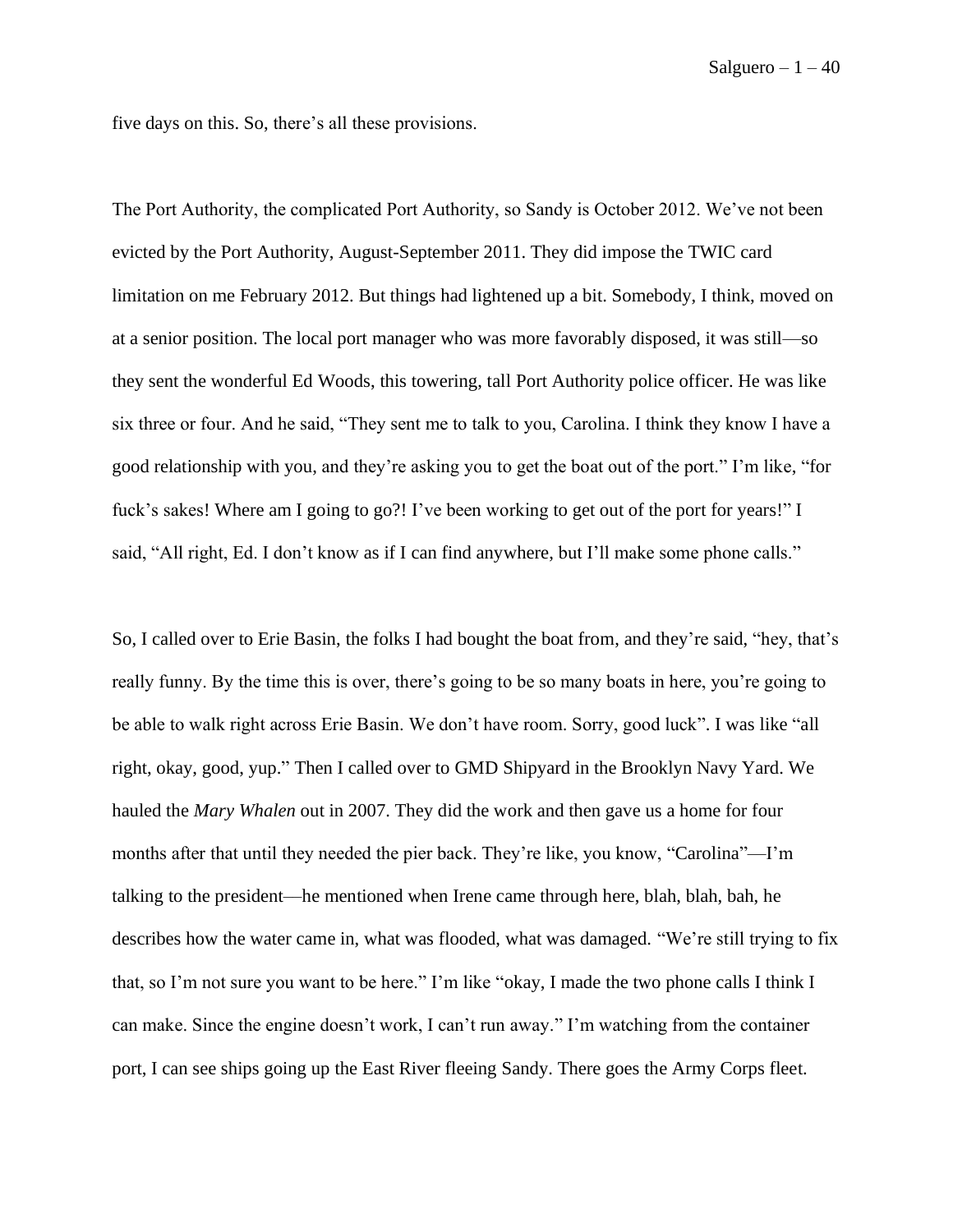There go tugs and barges. There's stuff in their boats. I'm sitting here, I'm a target. What can we do?

So, I called the Port Authority and said, "I'm terribly sorry. There's nowhere for me to go. I've made my best effort." And then it's like what can we do? So we got a tug—my calculation was to—so the boat at that time, the *Mary Whalen* was on the south side of Pier 9B. If you look at maps, Pier 9B almost aligns with Degraw Street, and it's what's called a finger pier. It's perpendicular to the stream, the East River. So, it's sticking out into the stream. To the south of us is a rocky shore, because that's where the original Hamilton Avenue ferry was. It's not a bulkhead. I'm thinking, "wow, if the dock lines break free, I have no engine, she hits those rocks, it's really a mess." And/or, what's bad, if she shoots down the Buttermilk Channel with these incredibly fast currents, there I am, the wheel is not even attached to the rudder. I can't even turn my rudder. [Makes squealing sound] I'm headed––bang!––until I hit the North Shore of Staten Island. That's not a good scenario.

So, I had the *Mary Whalen* moved around to the north side of the pier, thinking if she broke free, I'm in between two piers which might give us some time to throw some dock lines out, to call a tug, to just bash around in there maybe if the current, the tide wouldn't sweeping us out south. I was more worried about going south, I guess. I don't know why I wasn't worried about going north; but that's bad too. And also, there was a big stack of containers at the in-shore end of the pier. So I thought that's a little bit of protection from the wind, and then there's the height of the hill of Brooklyn Heights.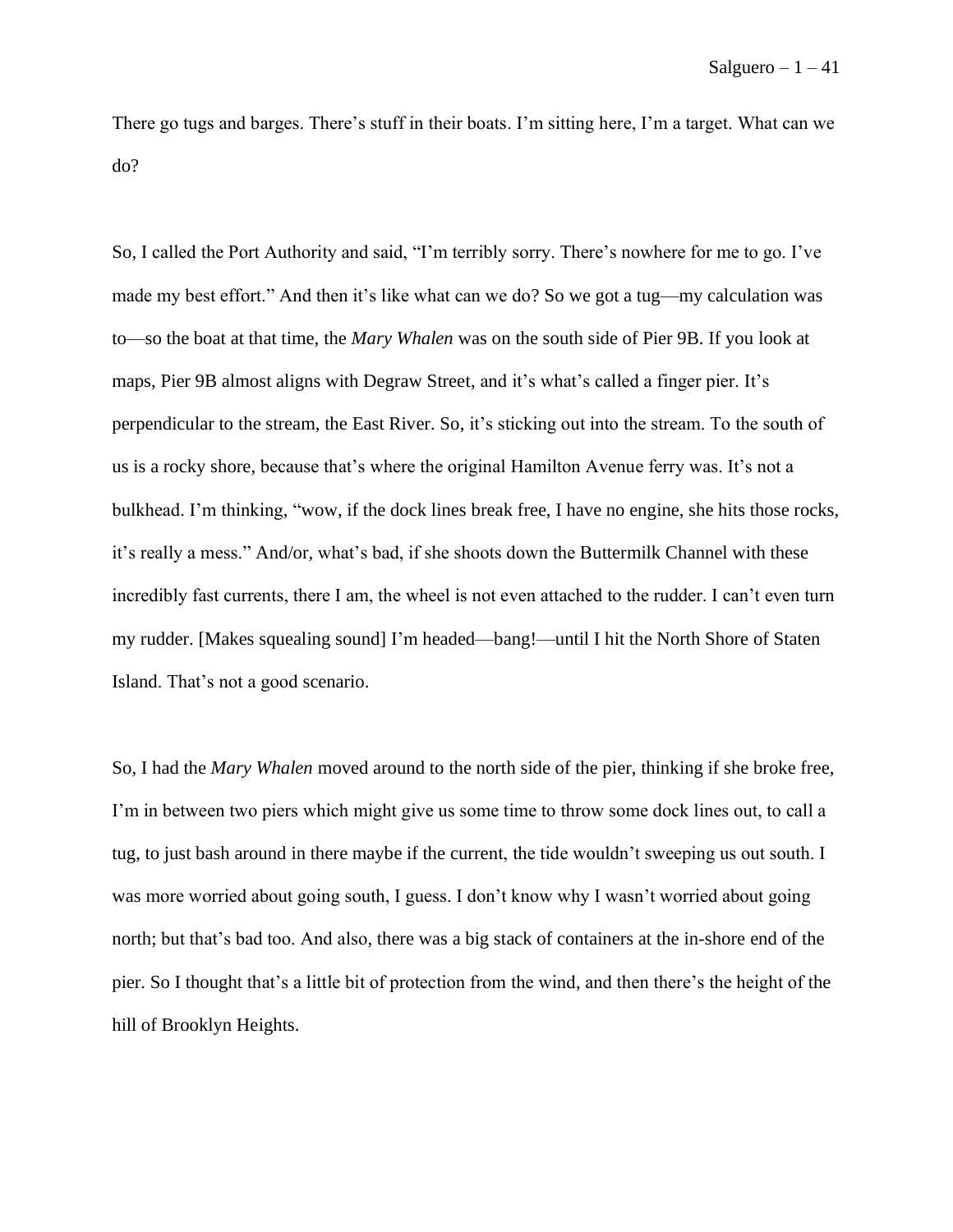So, we move the boat, we're putting out additional storm lines; and they come along, the port operators, they completely move the stack of containers astern of us. Okay, so there goes that wall, which is probably just as well because the containers ended up floating. So, what you do for a storm like that, is you put out additional dock lines. So, for non-mariners, normally there would be from each point on the boat a cleat or a bit—a line by the way is a rope—a dock line would go out to what you tie to a shore, a cleat or a bollard. So, for the storms, you might double part it. In other words, it would be a loop. We triple parted it, and they were extra long. So as the surge came in, we could float up without the lines being tight and tipping the boat. So, Jan Andrusky was there again, sending weather reports. Amazingly, the internet did not go down and watching it. I remember seeing the news that the tall ship *Bounty* sank in the morning. I'm like "this is bad. This is really bad. The *Bounty*'s down. It's coming up the coast. Here she comes, Sandy." So that was the thing, for mariners, it really wasn't a surprise, the level of the surge. About four hours before, I heard—there was an estimation that was within a few feet of what it ultimately ended up being at its peak, down here at the Battery and Red Hook and this area. So, Peter and I would go out and lengthen dock lines. We would just make them longer, make them longer.

Then, around four hours before, we heard what was coming. I was like "all right, I don't want the *Mary Whalen* to come up and float over the pier." She would damage the pier, and then I really have an issue with the Port Authority. She could possibly land on a bollard and puncture the hull. She's not going to sink readily because of all the compartments being an oil tanker; but I don't want a hole in the hull. So, okay, then the idea was to tie like a restraining line from the midpoint of the boat, the bits there, all the way to that pier that was to the north of us. That's 265 feet. So,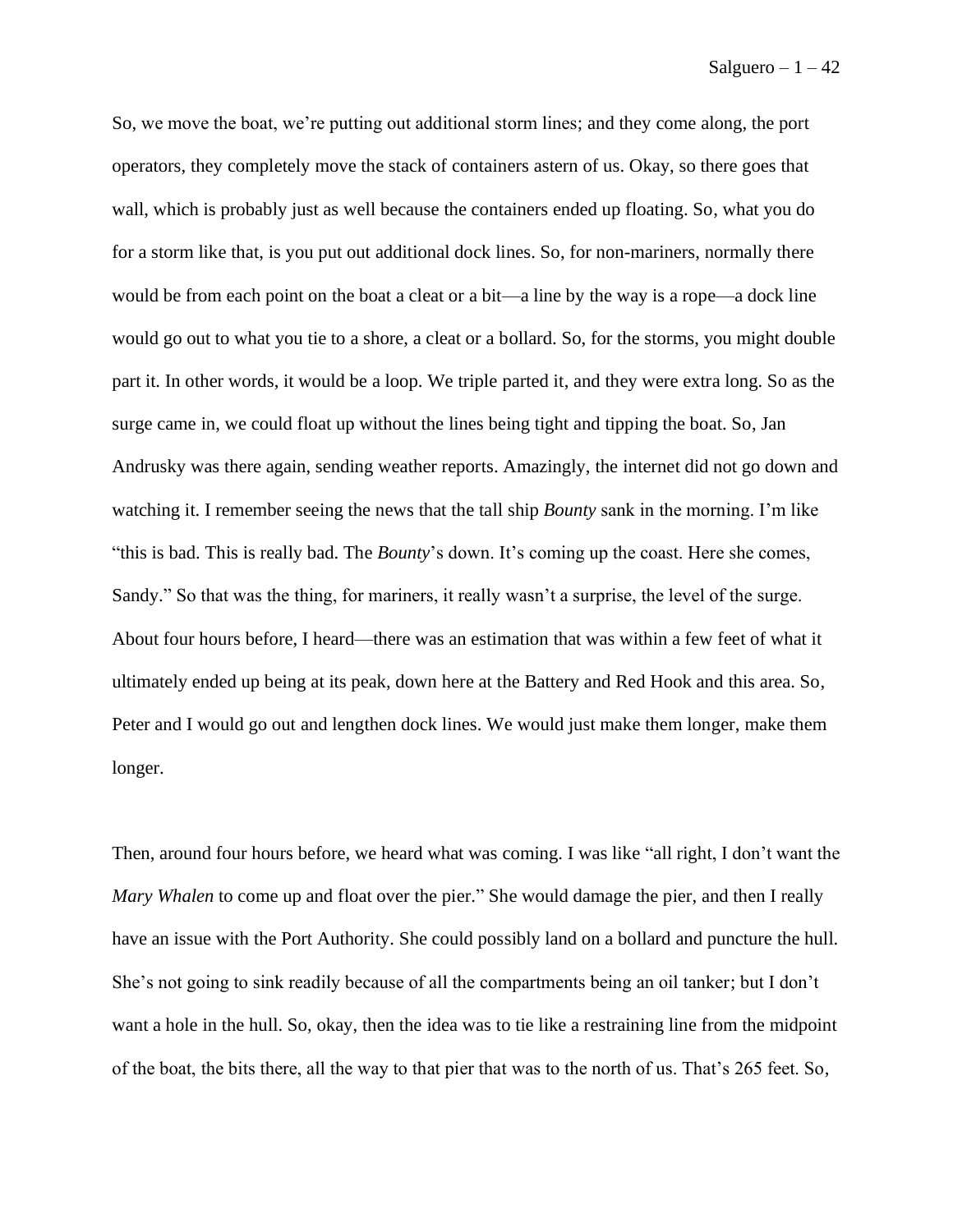we had all these extra dock lines. It's raining and blowing or whatever. And we're outside. I'm tying them together. The proper mariner verb is I'm "bending the lines together" to make this ginormous thing, it's over 265 feet long to get over there. And then we tie together—and these dock lines by the way, folks, are three to four inches in diameter. And then I'm tying together lighter line, meaning like smaller rope, so that we can throw with a heaving line that has a weighted monkey's fist at the end. I throw that to Peter who's on the bulkhead ashore, astern, behind the *Mary Whalen*; and then the two of us drag all of that line off the boat, into the water and then start walking up the shoreline, dragging that whole agglomeration of dock lines to the pier to the north of us. And as I'm making it off, tying it to a cleat, the surge comes in. Literally at that point, glug, glug, glug, up it comes, and I skedaddle and the water is starting to seep into the container port, meaning the asphalt part of the parking lot.

So, I continue walking inland to avoid the puddle. Peter for whatever reason of his own decides to go across the jersey barriers on the bulkhead. I mean that's really kind of precarious. And so, at the point, when he reaches our Pier 9B, he has to drop down into water, up to his mid-thigh. Fortunately, the pier actually sloped up from the parking lot level, probably a total of almost four feet which gave us a few minutes to go unplug our shore power cord, throw it up onto the ship, throw the road cones up, get up the ladder and pull the ladder up. And then glug, glug, glug, we watched it just come up.

And one of the weird things about this was the shed, the warehouse of similar length––three to four blocks long––next to the *Mary Whalen*, has these, they call them "man doors," the size of a man, a human, that you would open as opposed to the big rollup doors. They each have a square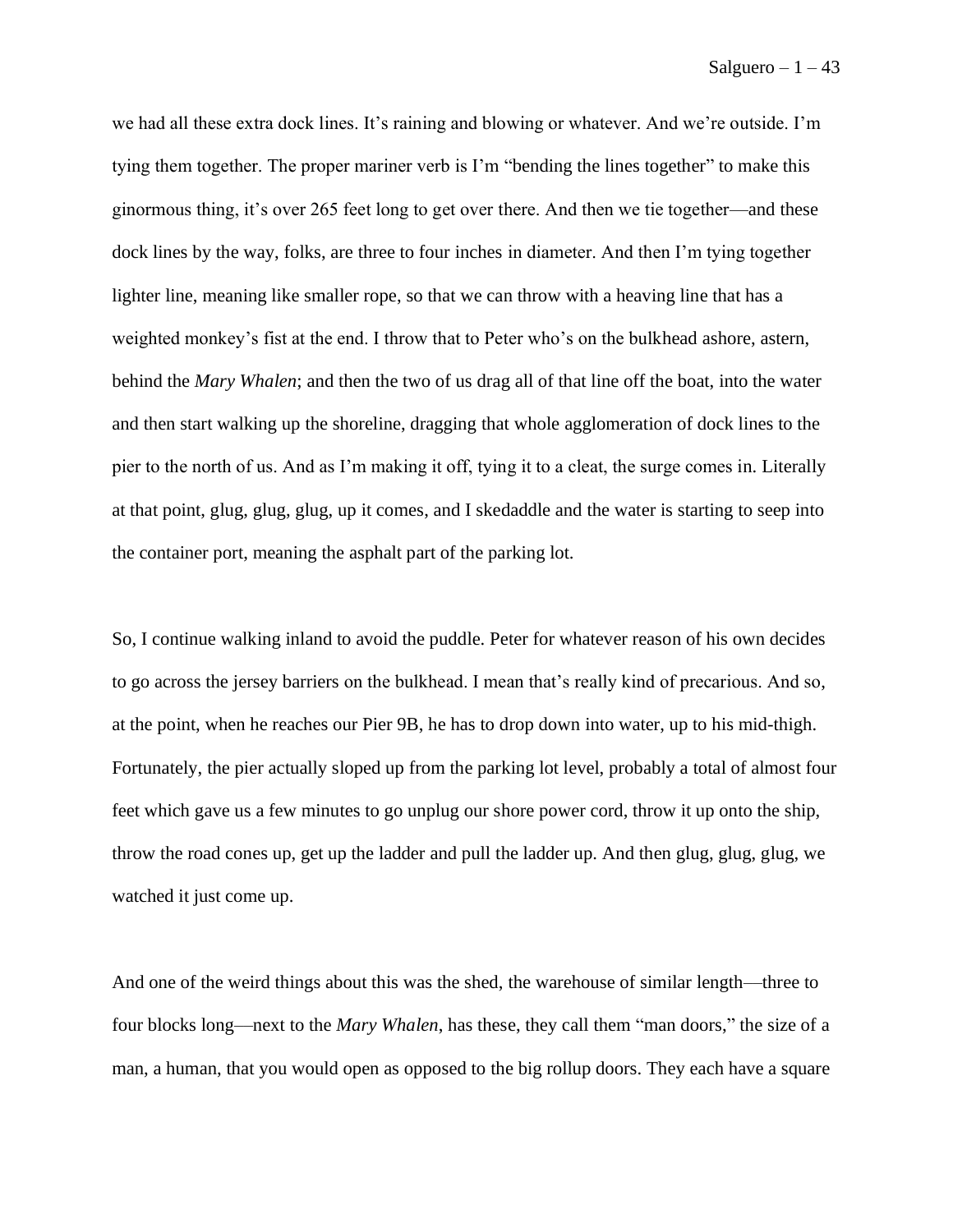window in them. There were 24/7 overhead lights on in there. They didn't go out. So, I was looking at an inland sea. I looked at water inside the building, illuminated by these lights; and then we looked at Manhattan. There were these big orange explosions illuminating in the sky. We decided those were probably transformers exploding which it turns out it was, because then you would see that chunk of Manhattan go dark. And we watched basically with this astounding view, large parts of Manhattan go dark.

And then I remember looking up the pier, meaning away from the shore, and thinking, what am I looking at? It looks like the Loch Ness Monster. What are all those humps? And then I realized these ginormous tires that are used as fenders the protection ––non-mariners call them bumpers, they're between the ship and the pier. They're huge tires. They're like four and a half feet high. They are floating, and they have flipped up to the amount of their tether. So, they probably have four feet hanging down, plus they have all of that height. And there's just little crescents of them sticking up like the Loch Ness Monster. These little crescents as I look up the pier, as if Nessie were suddenly a thousand feet long or something. I'm like "oh, right, that's what that is." Then I took a nap. Once the water started subsiding, I took a very short nap, so I would be awake for the next high tide.

So, the following day, I started to get these phone calls. "Are you aground?!" No, why? "Are you sure you're not aground?!" Yes, yes, I'm actually quite sure I'm not aground, and why are you asking me that question?" And that was because there was another old oil tanker that went aground in Staten Island, and people thought it was us. That was the *John B. Caddell*. Then Peter and I spent hours the next day pulling the *Mary Whalen* back to the pier, because she has no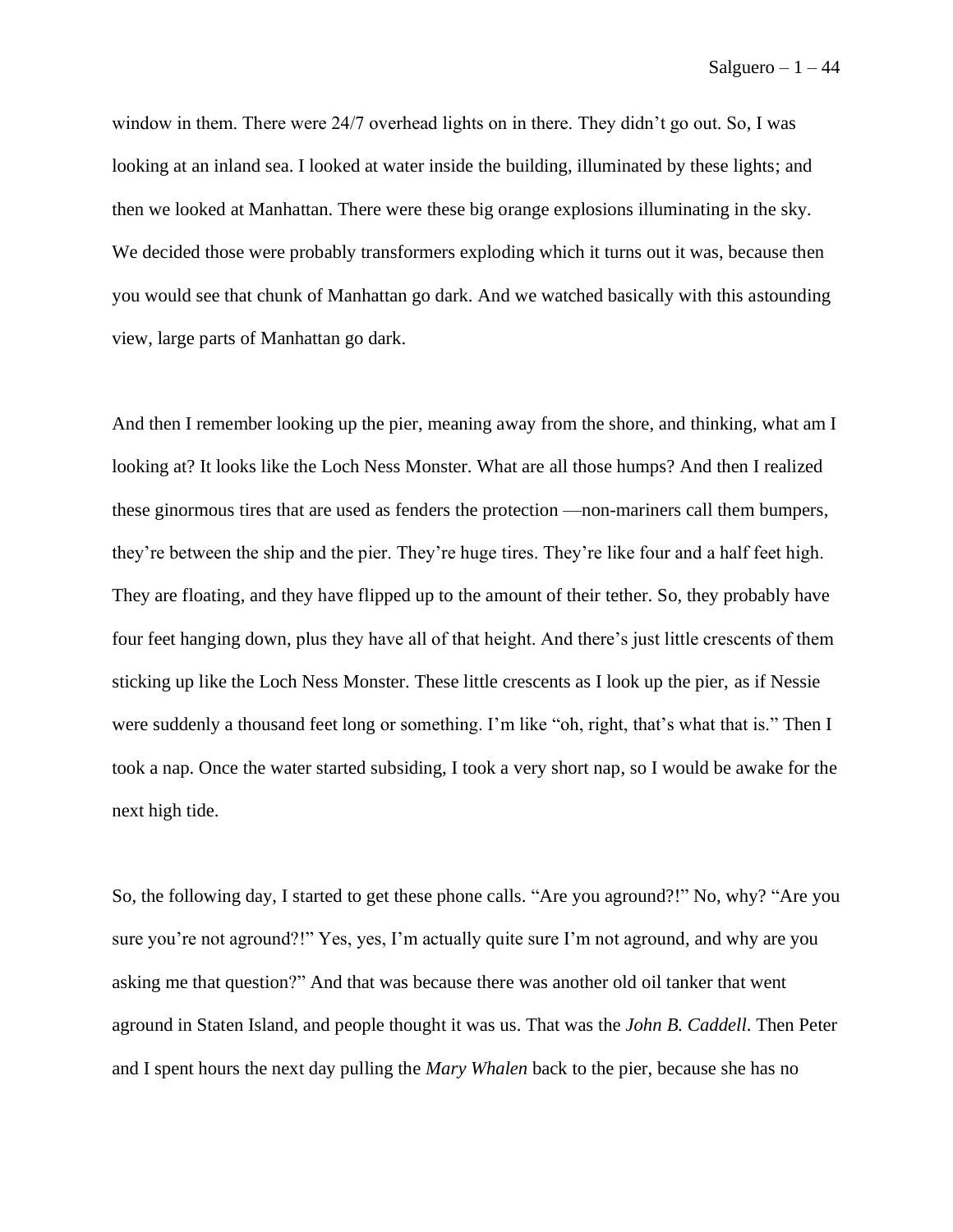working winch or capstan or anything. So, the wind at that point was on the other side of the pier; so we would wait for when it would subside. There would be a little lull in the action, and the lines again were triple-parted so we have incredible amounts of line. It took us three and a half hours to get the boat back to the pier. We'd get two feet of line in, and then another gust would come in. We had to do that with multiple things.

And Peter was justifiably, as the Historian and Curator, angry at me. I was so focused on the ship and everything else. Our floating dock, it's still on Greg O'Connell's property, a bunch of other things. I had forgotten about the historic books that were in the warehouse, and they were all flooded. He was angry, as well he should be. Then, we went into historic book remediation efforts. I kicked in the door of the Stevedore's Lounge, which is up on the second floor, and we dragged all these folding plastic tables up there. He had been the Curator at the Fire Museum at the time of 9/11 and knew a lot about water damage, with fires, water pouring on stuff and what happened after 9/11. So, we interleaved all of this stuff with towels, bedsheets, paper towels, wax paper, kind of everything. For days, he was there, turning leaves. We still have two historic books in the freezer that are probably shot. They are port history books from 1850.

So yes, no damage to the ship at all. Everything else that PortSide had off the pier was damaged, destroyed or floated away. And then we came ashore. The Red Hook restaurants and bars that served food, God bless them, teamed up. Rather than having the food spoil, they announced that there was going to be a free community barbecue at the corner right up the street here from where we are now, the corner of Van Brunt and Pioneer, "bring charcoal if you have it." And they cooked their remaining food supplies, so it wouldn't spoil, and they gave it away. And as a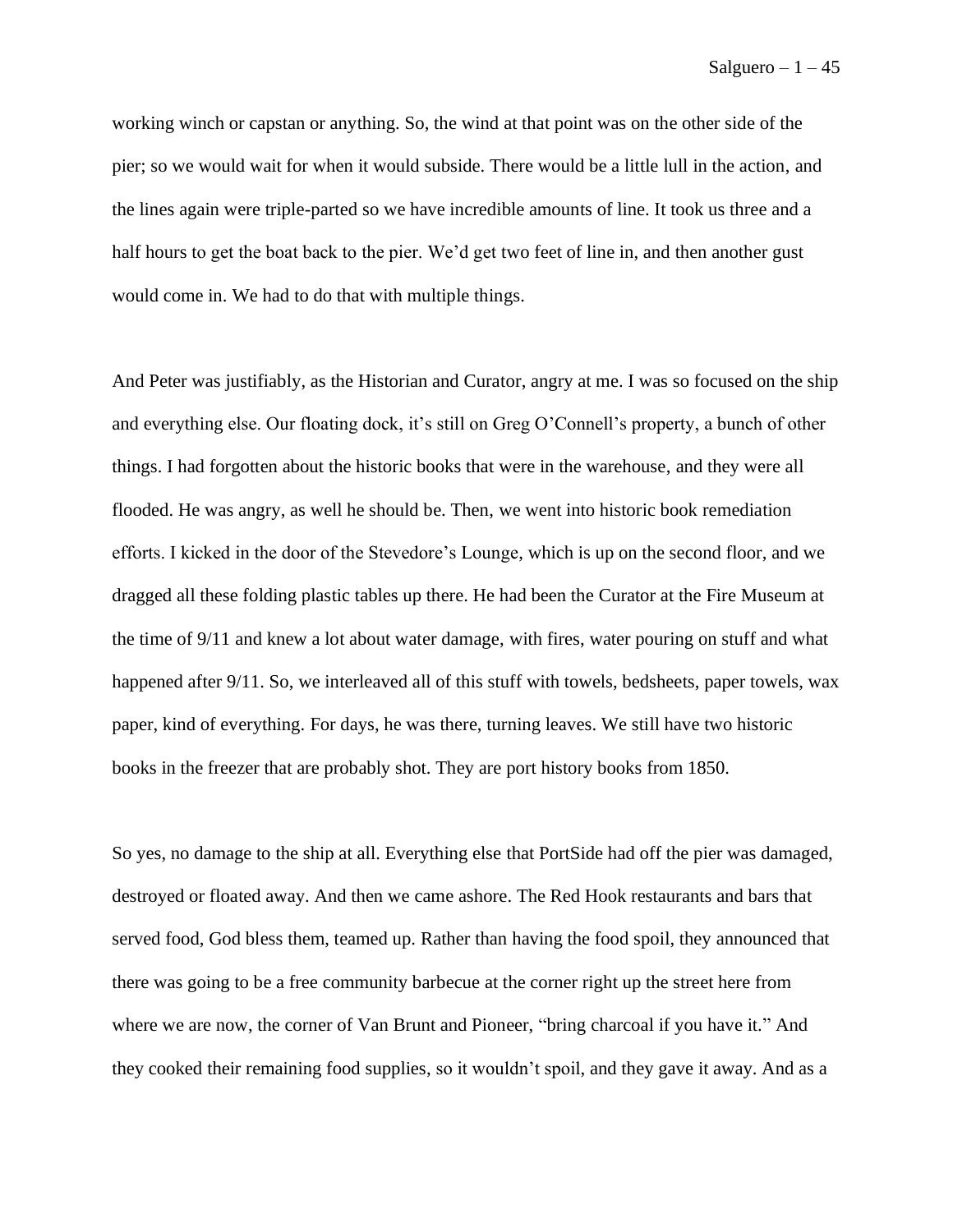photojournalist, I had covered disasters before, including 9/11, things overseas. As we approached, before we got to the intersection, I was like "oh, my God, Peter, this is really bad." And we got there and there were these just––welcome to the Red Hook helicopter scene [indicating present sounds of helicopters overhead]––there were these muddy, exhausted people and the sound of generators and pumps pumping muddy water to the street. And broken and lost souls because this was Wednesday evening now. So, the surge here was 8:00 PM Monday, October 29, 2012; and the barbecue was something like three to 3:00–9:00 PM on Wednesday. So, this was two days later. Already berms of garbage, black garbage bags along the street. As Peter commented—Peter's got this dry, sometimes dark sense of humor—it was like a macabre Christmas because people who have cellars, that's where you put your holiday decorations, so there were all these muddy Santas. There were a lot of muddy Santas. We have some pictures of muddy Santas perched atop of all of this stuff. It was heartbreaking.

And from that, we changed our programming. And it actually kept PortSide alive because we had announced—after the Port Authority's efforts to evict us from the container port—we had announced February 28, 2012 that PortSide needs a home by April 30 or we will close. And we hadn't found the home; but announcing that got coverage in *The New York Times*, CBS, a lot of prominent places. The phone was ringing. The City Council President of Yonkers, God bless him, Chuck Lesnick, wanted to recruit us to go there, which wouldn't have helped me work on changing NYC policy, but it would have kept the ship alive and made a different kind of PortSide. And other people, there was a local property owner who approached us. So, we were in these promising negotiations. So, we didn't shut down. And then Sandy came, and I guess being me wanting to help people, it gave us a new mission. We set up a Sandy recovery center, which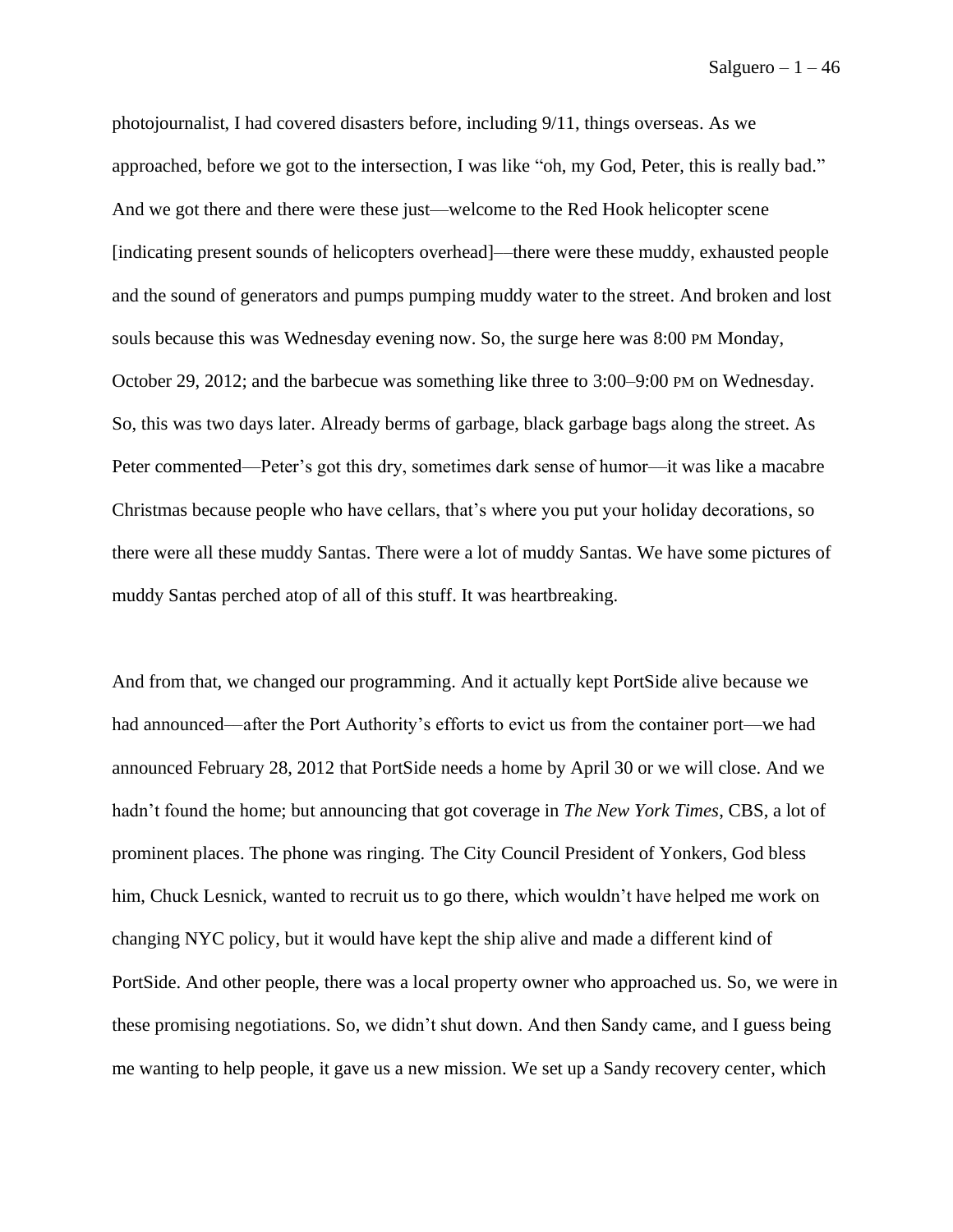we ran for the rest of the month, and then a virtual recovery center.

And I'm talking slowly; because I'm trying not to cry, people. For some reason, this part of the story always undoes me, watching people so damaged. And it was also particularly difficult––I couldn't say this then, and I've rarely said it, I didn't say it for years––but so much of the damage here was actually preventable. And they didn't know. So, we had discussions––I can't tell you how many, so many days of talk here at PortSide––on how to help non-maritime people living in a coastal community understand marine weather and prepare for storms. It became an obsession. I remember saying "we have to give this information" and Dan Goncharoff, a nonmariner, would say to me, "Carolina, they don't understand the information or the need for the information." We're workshopping this all the time. We came up with a bunch of ideas. But it made us change our programming, because the founding principle was embracing the potential of the waterways and connecting New Yorkers to their benefits and using the waterways. And the water was undeniably destructive. We needed to talk about that.

So, resiliency in the sense of flood preparation became a really strong part of our mission for quite a while. We're not on it all the time now; but yes, it was a really big deal. PortSide did win a White House award, a "Champions of Change" award, for our Sandy recovery work, which actually also includes the preparation of saving the, now, on the National Register of Historic Places––that was helpful that we didn't just save a boat, we saved an object on the National Register of Historic Places. And I have to say the Obama administration was really clever. Their award ceremony was just so they could pick the brains of people who had done this incredible stuff. So, they gave this award, you go to Washington, and the point was they had these panel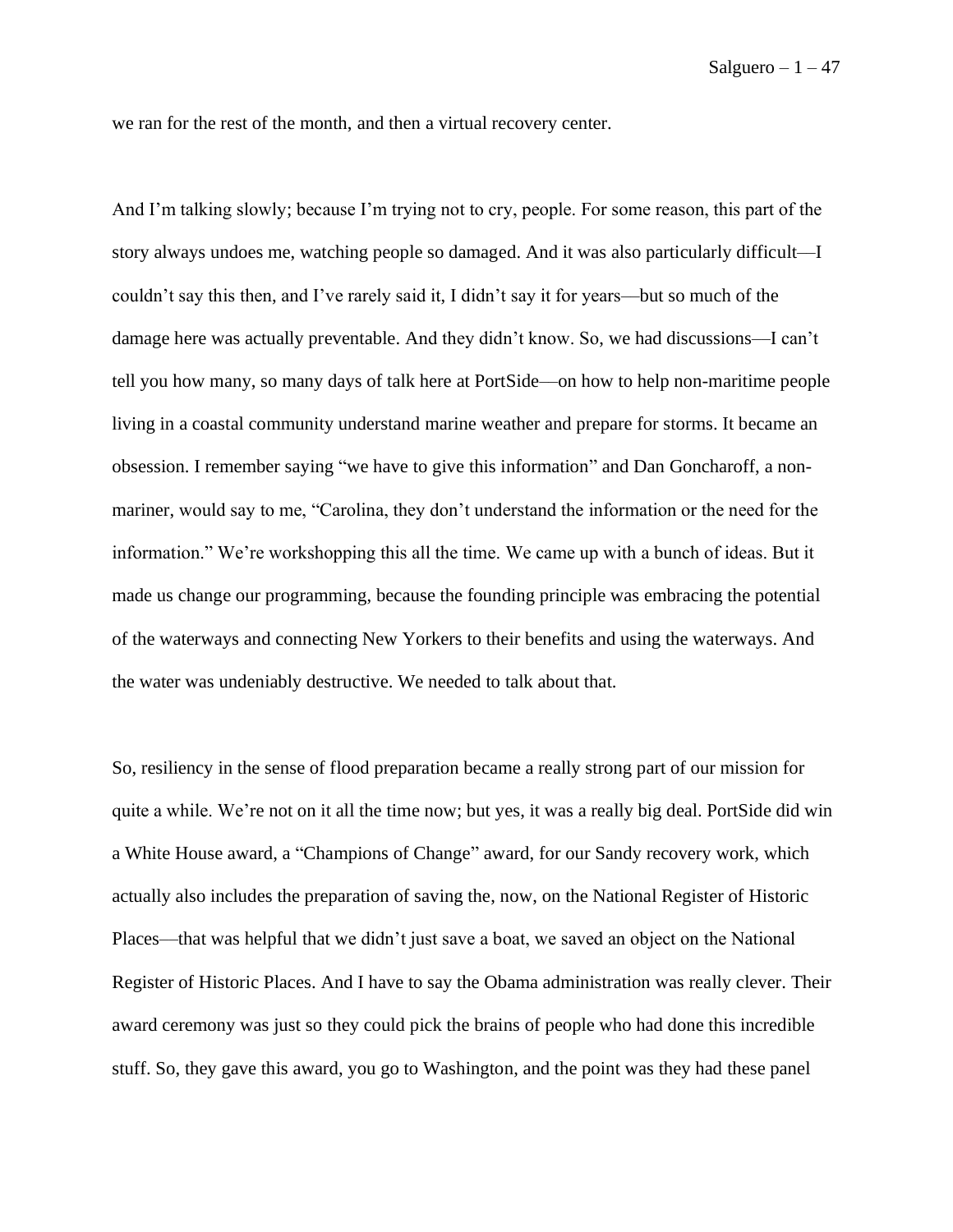discussions. So they would seat like six to seven awardees at a time. I forget now how many rounds of this there were, two, I think, at least two. I think it was just two. And they had an auditorium with about 125 federal employees plus whatever guests you wanted to invite. I think each winner could have ten. And the point was to have the interviewer ask questions of everyone they were awarding, so the federal employees could get the ideas of these people who were on the ground. I mean "honestly, how smart is that?" We're going to call it an award, but you have a White House award, and then we're going to learn from all the crazy stuff you people did in the middle of that mess.

That also intensified our resiliency work, because what happened was I went there with these ideas. Dan Goncharoff, a car driver, I thought had a really great one, which I think City Planning finally did do something about this; but I don't know whether it came from our idea. It has not been that visible. All of the coastal evacuation focus was about getting the people out. So here we are located in a container port in a mixed-use neighborhood, meaning—for people that don't know zoning, mixed-use means that we've got industry along with residents. New York City parking regulations do not allow commercial vehicles to be parked overnight on the street. So therefore, it's not legal for all your vehicles that are essential for businesses, commercial and industrial, to get out of the flood zone and park on the street. So, we watched. The container port has an incredible number of vehicles. Because they don't leave the port—it's not New York City, it's Port Authority property––they don't have license plates, so they wouldn't even be allowed on the street. They had to replace the ball bearings in every one of the hustlers. Those are the chassis and trucks that move the containers around the port, all this kind of thing, incredible amounts of work. So, one of the ideas, we said there should be an evacuation plan for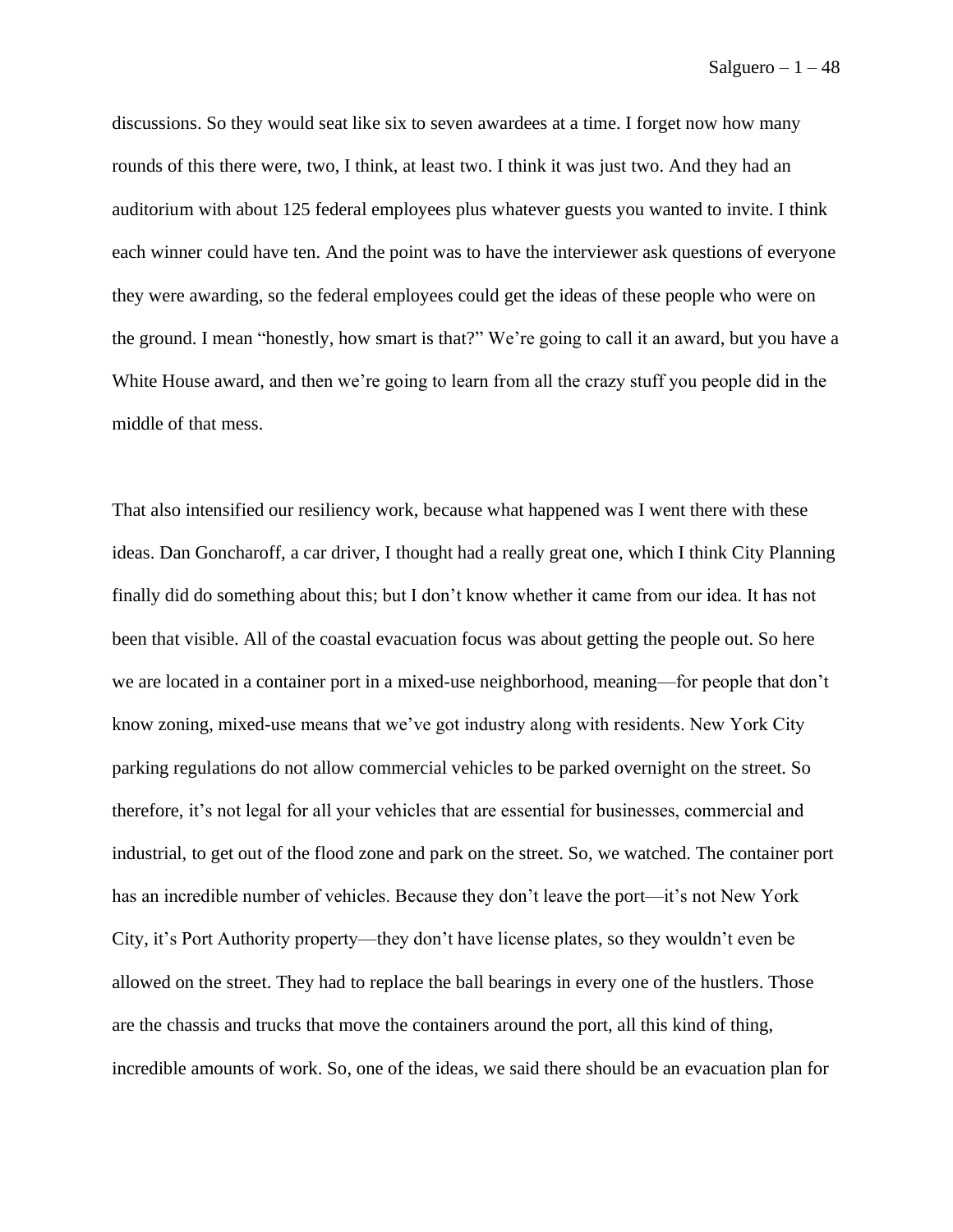vehicles, which means you have to come up with a parking solution. We actually workshopped it all out, these are the criteria you have to look at it. Probably something you have to take an inventory as to how many vehicles you have, where in Red Hook are they going to go, which avenue. Probably big avenues, you allow for the period of the surge, all this kind of stuff.

We proposed a high-water mark signage thing to memorialize in the community—where people can forget and people die and new people come in––where the flood had reached. So, FEMA actually came up with the high water mark thing. So, what happened was the senior delegation of Federal Emergency Response came to little PortSide to meet with us. They met with us for three and a half hours on the *Mary Whalen* in the container port. I mean, this is classic PortSide. We have the award from the White House. We're talking to senior federal people, and our local entities like the public sector—well, the EDC, I need to clarify for people. The Economic Development Corporation behaves like its government. It's actually a non-profit doing the business of the government; and the fact that it's not actually government means that it doesn't offer the same type of transparency and accountability, and they get away with this nonsense. But the EDC won't give us 6,500 square feet of space; but we had the Feds talking to us to get our ideas about flood preparation; and they actually implemented a bunch of them. I mean I really can't think of anything more quintessentially PortSide and the stupidity of New York City waterfront management. Give the kid 6,500 square feet of space and watch the incredible stuff they do! Instead of saying well, your budget's really small, have you noticed the incredible shit we do with no money? Pardon the expletive. I work on the docks. Unbelievable.

Q: And it's interesting because I hadn't thought about this before but it sounds like a lot of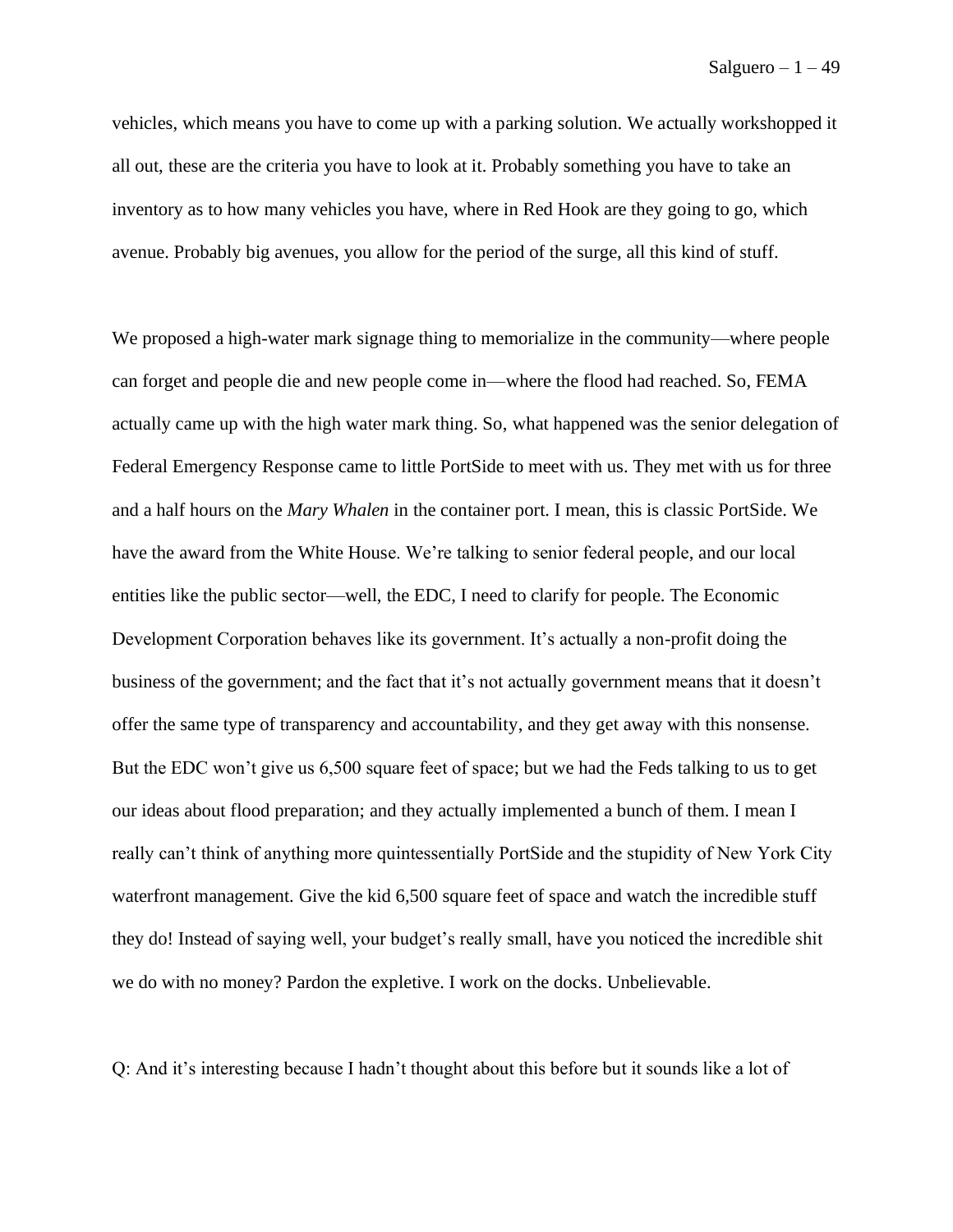PortSide's immediate response to what was happening in Red Hook a day or two later is about giving people information. I think so much of the response was about NYCHA [New York City Housing Authority] needs to do this and the MTA [Metropolitan Transportation Authority] needs to be doing this, the department—whoever is in charge of the roads and so on and so forth, these big kinds of structural planning. But you've seen that those places don't always have the capacity or interest and so what's next is giving information directly to people—

Salguero: But what we did also—generally, at PortSide idea is "don't compete or be duplicative." That's why, at founding, we didn't have a big environmental program; because I felt there was the Riverkeeper, [Hudson River Sloop] *Clearwater*, a lot of organizations. Not that the waters are clean; but they are on this and they are on this for decades. So, we will invite those organizations to partner with us to do environmental programs. Admittedly, that's changed because the schools kept asking for environmental things; so we began to add them. But at the point that PortSide gets off the boat, goes to that barbecue, we spent two days on our own stuff. I started asking around, so there's already some other things going on.

Initially, what I thought we were going to do was, I went over to Red Hook Initiative where they were overwhelmed with this volunteer program which was actually being run by Occupy Sandy, not RHI, at that time, I said, "how can I help? Would you like this taken out of here?" Yes. So I was actually looking for a place to do the volunteer dispatch. I called Victoria Hagman—now, Victoria Alexander––who's the founder of the real estate firm, Realty Collective. This is so Red Hook, right? Only in Red Hook do you have a maritime organization talking to a realtor about using her office for an aid station, which she's also using as an art gallery. The art gallery! We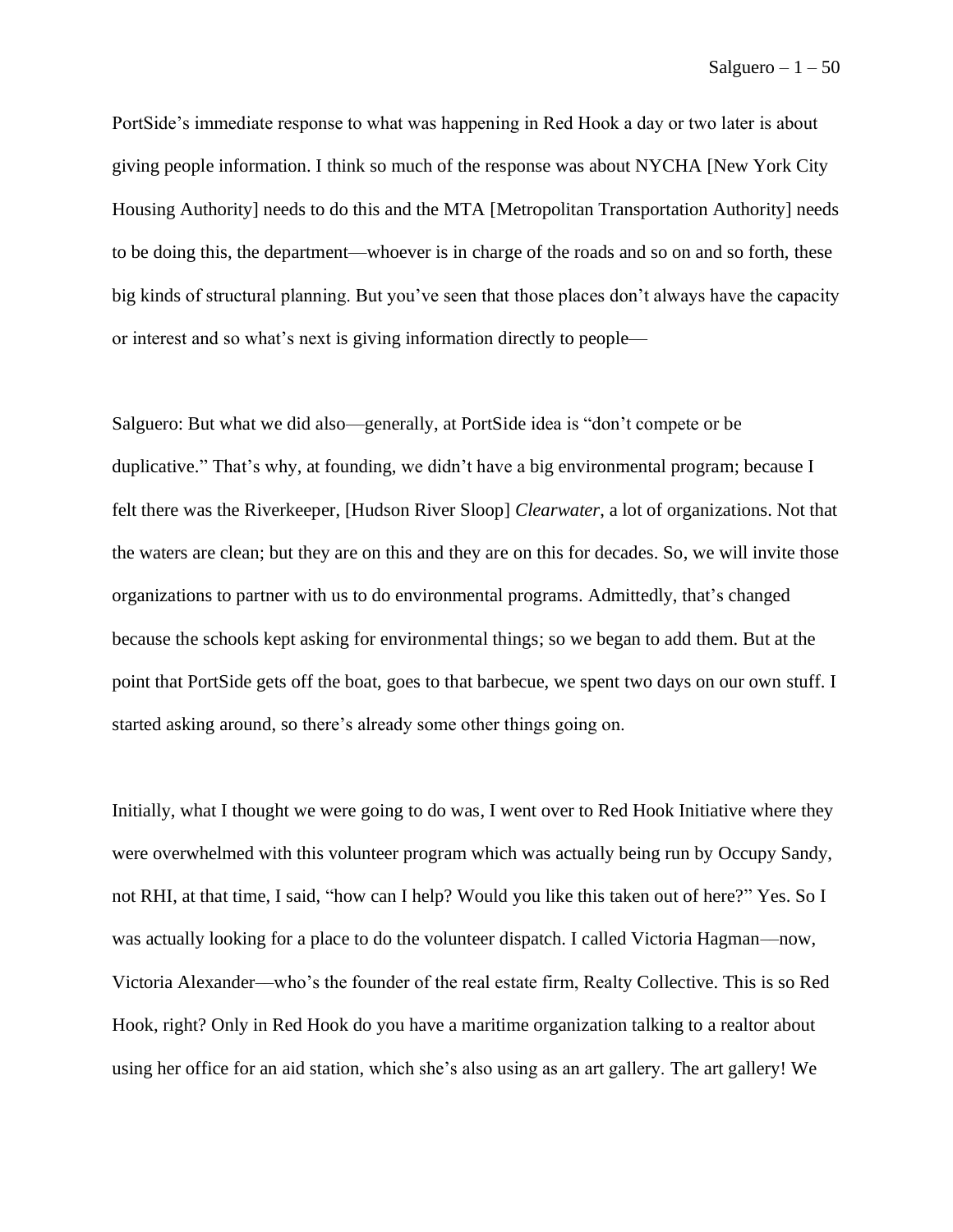had the best dressed aid center.

So, she said yes. And we could occupy Friday morning. So at the point we're starting Friday morning, some of the people are already doing food and PPE and whatever else. The volunteer dispatch ends up being handled by, what was then called the Southwest Brooklyn Industrial Development Corporation. Now it's South Brooklyn, SBIDC. So, they have that piece. I'm like "okay, then what are we going to do?" So, it became—I just want to clarify, we didn't necessarily have this vision where we were just going to give information to people. That was sort of a missing piece. But it's very PortSide in that we're always giving information, which is part of the advocacy section or piece of our programming, and it's also education. And I've learned, I guess former journalist, photojournalist, that's what I do. You're sharing information.

Do you want to move? Are you getting hot? The sun is on you.

Q: I'm going to have to move pretty soon. Actually, yes.

Salguero: So, what ended up happening is we were then helping residents, not primarily public housing. They were going over to Red Hook Initiative, RHI and IKEA, I think mainly in the park. So, it was mainly homeowners and tenants and private housing, and then small businesses. So, we were effectively the first small business recovery center in Red Hook before it moved to IKEA. Yes, IKEA is so amazing, I have to say.

I have some feelings for the media, I need to put this in there. The media never did a story that I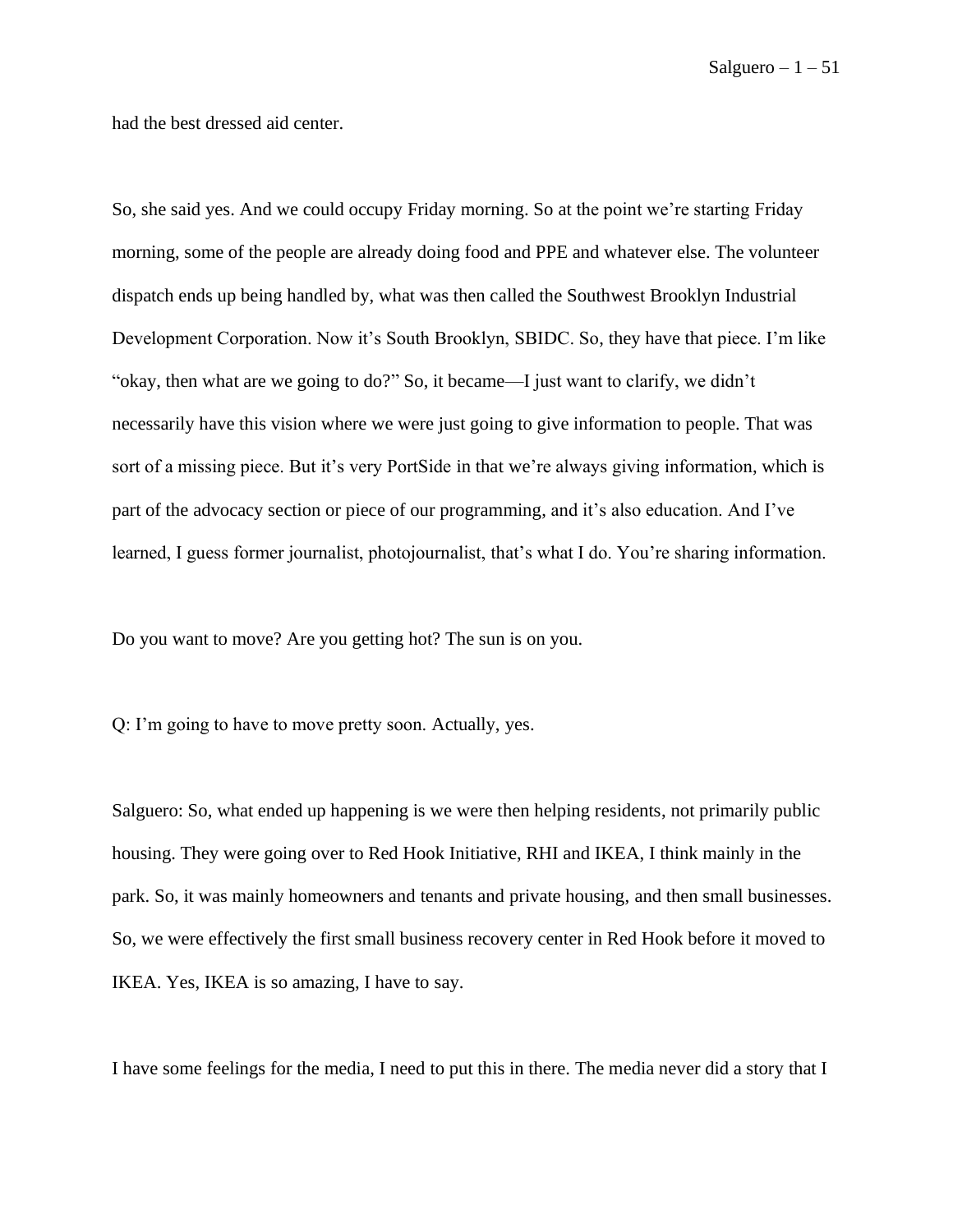could ever find at the time about how IKEA turns their cafeteria into an aid center. I mean how many big box stores do that kind of thing? And they're so Swedish, they're so modest, there was no press release. There was nothing. And I kept hearing in the neighborhood all of this stuff that IKEA was doing like "They came to our business and they said what do you need?" Like a restaurant or something, "what do you need?" They gave them furniture. They gave furniture to people, all this kind of stuff. So, finally I called up. I said, "Can I talk to you about all this stuff that you've done?" I essentially interviewed them and documented it all. We asked them if we could honor them at our fundraiser. We had a Sandy-themed fundraiser. I think it was 2014, and they said no. So, then we just sprung a surprise Good Neighbor award on them. And I wanted to do that, not just because I wanted to thank or commend people who do good things, but I thought this was really instructive. They'd even designed their building to be floodproof––before Sandy. And the ways that they served, I thought it was important to understand what recovery really looks like. They were doing all this stuff that wasn't mentioned.

Somehow in the eyes of the media, and even the mayor, the reopening of Fairway became this metric for Red Hook's recovery, which is really not apt. That was the store they focused on; and in focusing on that store, that really ignored the plight of the NYCHA people, the residents and everything else. But anyway, whatever, we're done with Sandy for now. I can go on about this for a long time, but I talk too much.

Q: Yes, it's important also, I think, to emphasize that Red Hook was affected so much more profoundly than many other neighborhoods in terms of people not having power, not being able to access their homes, because the elevators were broken, and so on and so forth.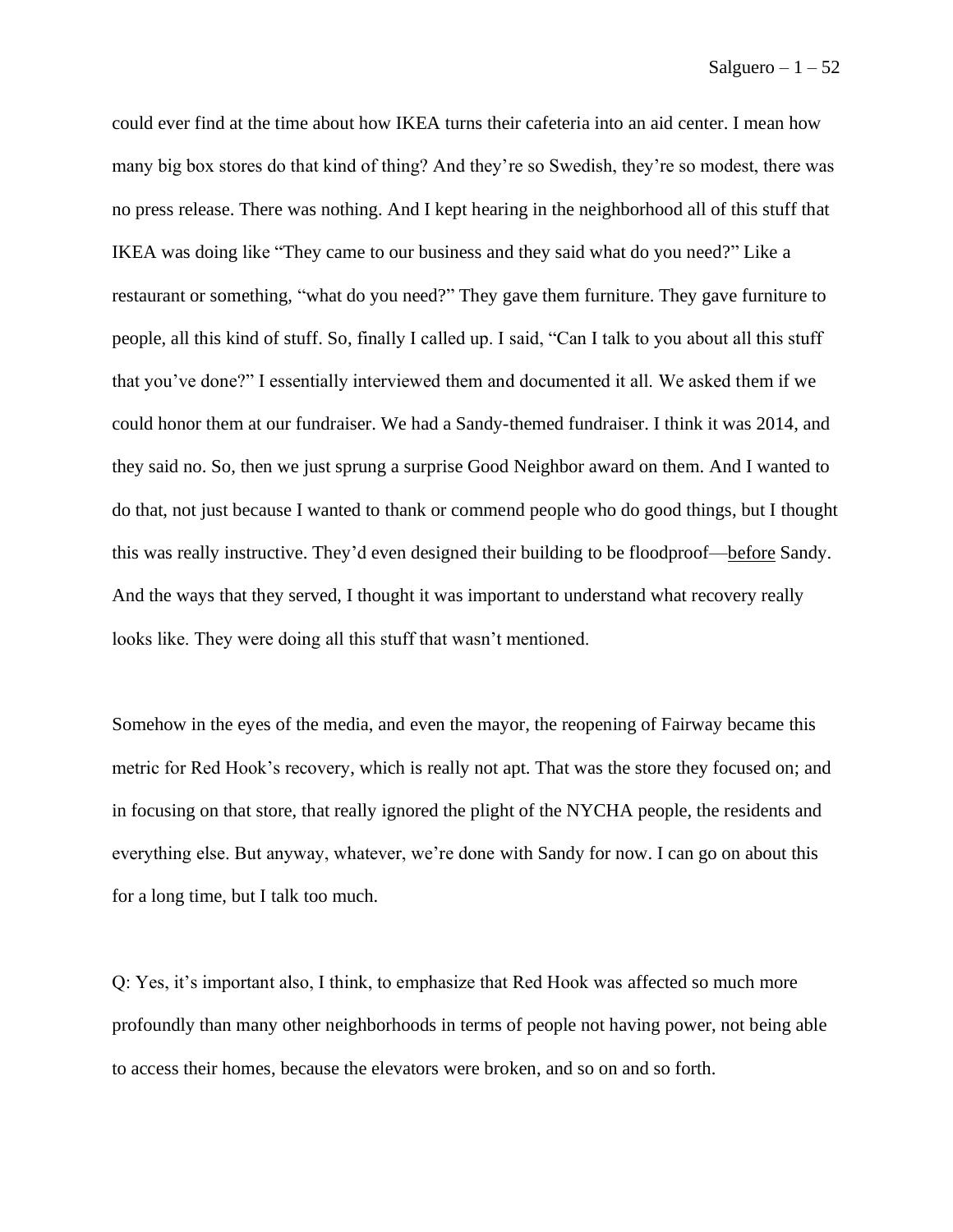Salguero: Yes, and the damage to Red Hook NYCHA, because generally NYCHA was put in low lying lands of fill. So, it flooded incredibly. I mean, the city policy was to put poor people in undesirable property. And it was undesirable, because it was a flood plain. That wasn't necessarily the calculation, but that's what happened; it flooded. The only upside I can find of the whole story is I feel like NYCHA residents and public housing advocates had been hammering away for years at the fact that NYCHA was not maintaining places, was a terrible landlord, and that was not getting enough visibility. And with Sandy, my feeling is that all these outsiders came in as volunteers––health people, Medical Matt [Matthew Kraushar] here in Red Hook did medical, all this kind of stuff––and suddenly, all these people saw how horrible the conditions were even before Sandy. I have this feeling it helped bust that story wide open because NYCHA has just been unbelievably abusive.

Yes, so we had every form of damage here. Red Hook wasn't all solid land. If you look at Red Hook WaterStories, the old maps there, it's a peninsula that had interior saltwater ponds and a lot of marsh. It was filled over time. So, it's low-lying, it's spongy. So not only did the saltwater come in, we're at the bottom of the hill so to speak; so the water came running down Park Slope. It also came running down through the storm drains and surging up. So, we had storm drains just with geysers coming out of them, and sewage coming up people's toilets into the house. And then ground water, there's actually a lot of underground springs here. So, we had all this water, salt, sewage, ground water. In our aid center, PortSide's Sandy Recovery Center, I talked to a man who lived on Dikeman Street, owned a building and worked for maintenance at Red Hook NYCHA public housing, and he said the ground water came up for four days after the storm.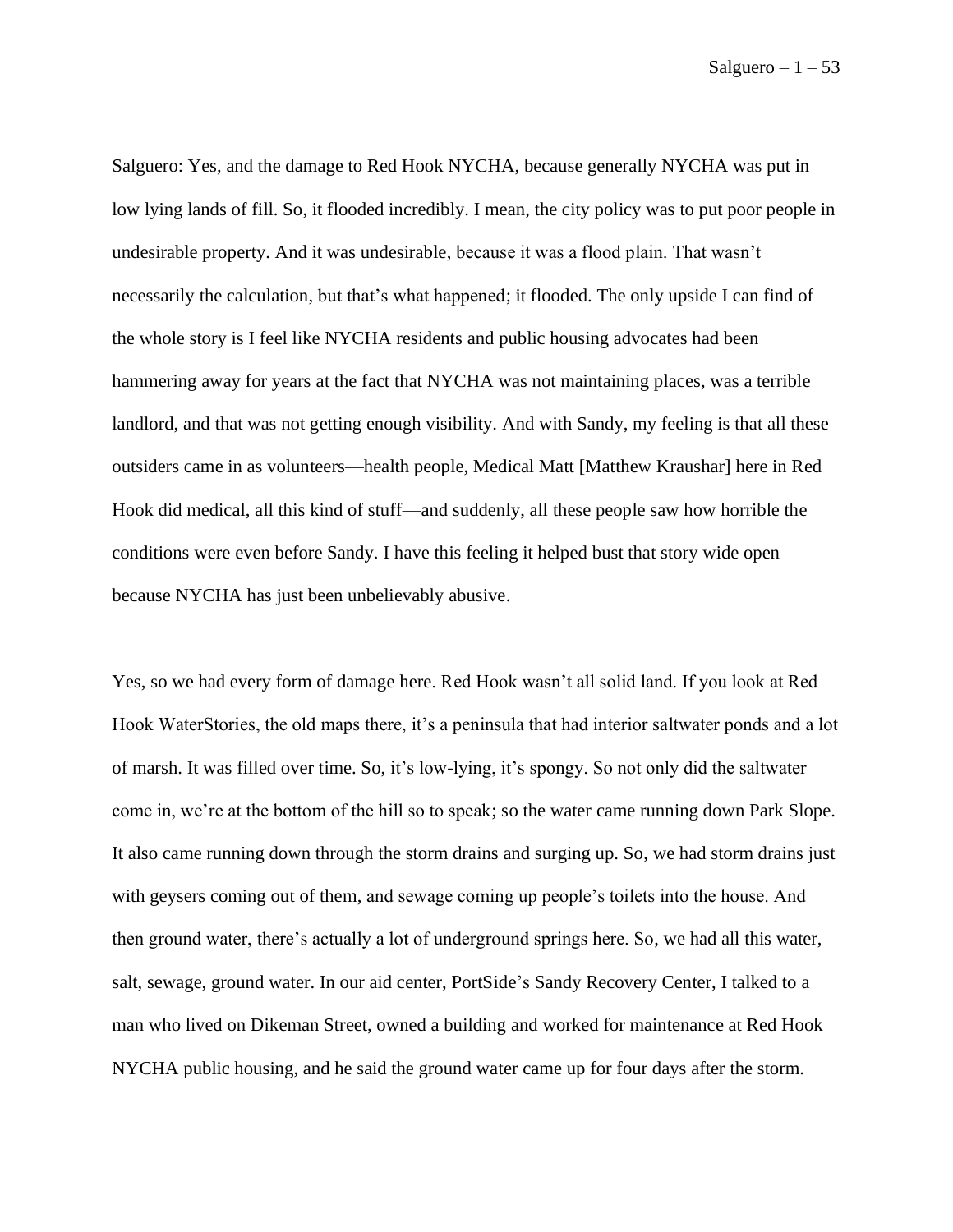Q: Would you like to talk about the shift from maybe like environmental consciousness or something like that, when PortSide was first getting started, to where things are at now, with reconciling climate change or acknowledging climate change and the reality of these superstorms? I guess I'm asking kind of a future-looking question.

Salguero: Well, here's the thing. We decided, we actually did not jump on the climate change bandwagon. There's so much work to do just to get the city to use the waterways, I'm leaving that for others. I also honestly feel like some organizations talking about that, you're not going to change national and global policy. There's been such little progress on the maritime sort of thing. So kind of not going there—we will share articles and issues related to flooding that, yes, it's going to be intensified in severe storms by climate change, but we haven't added a climate change piece, to be honest.

I think if I think about environmental stuff, right now in Red Hook and in Sunset Park and some other neighborhoods, but very intensely here, there's an intersection with another environmental issue and maritime potential; and that is the arrival of the—and there are two terms used––the last mile or e-commerce warehouses. So, Red Hook is looking at what people have dubbed the "truckpocalypse" because so many of these warehouses––enormous ones, particularly huge ones––are being planned or have actually been built already in the neighborhood. How are the trucks going to fit coming in and out? This is a peninsula. There are very few roads in. It's like small roads. Red Hook, the grid was laid out in I think it was 1841; but it wasn't even all built out until the 1930s. These are narrow roads. Because of it having been a marsh, subsidence––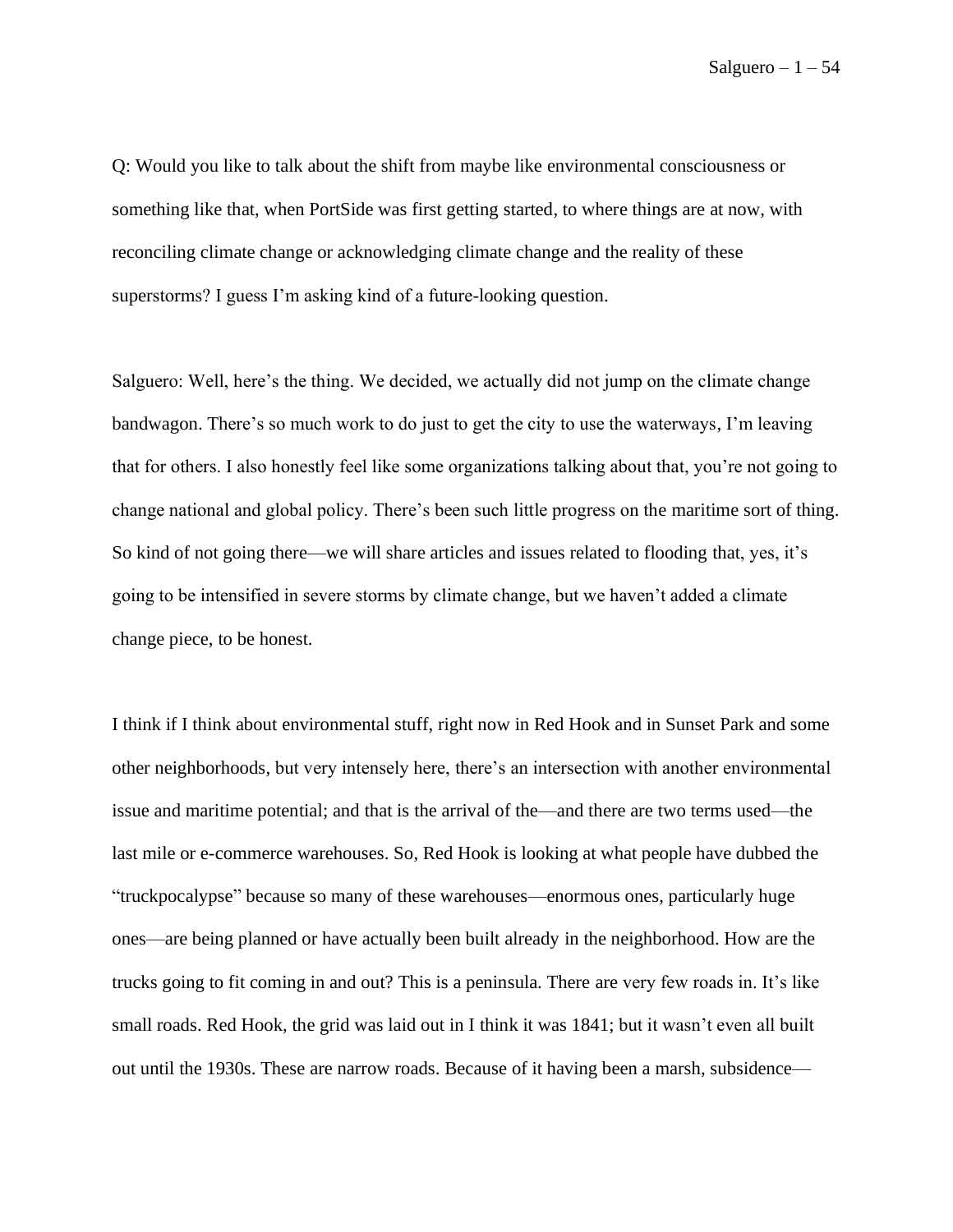sinking––with the trucks is a concern, plus all the other stuff about traffic, diesel exhaust, fatalities, whatever else.

So, I have found––it's gratifying, I just wish it hadn't taken so long––people who are not in the maritime community or maritime advocacy community are now like to eager to hear if maritime can actually solve this by bringing the freight in by water, maybe even distributing it somewhat by water, to reduce the truck impact. So that's an environmental justice, EJ, issue in terms of the impacts of heavy trucking to these places. So PortSide is part of a working group and doing what we can, but I just wish we had more bandwidth right now.

So, we've been underfunded for years. As I mentioned earlier, denied any form of revenue generation until Wednesday of this week. And the pandemic cut our budget further and also our capacity. We also had a lot of unpaid people who worked here regularly, not just for events, and they became unavailable for reasons of the pandemic. So, we're on a skeleton crew right now. It's kind of frustrating and heartbreaking. Here are suddenly people asking for maritime activity, and I just don't have the team to dedicate completely to researching stuff where I'm sure the answer lies. I'm doing whatever networking that I can. I'm on Zoom calls; but for several weeks, I haven't been able to create the Excel spreadsheet for the non-mariners in one of the working groups I said that I would do to help people figure out.

And we've promised—I've promised––to make a web page, probably a blog post for people to comment on it, a jumpingoff web page. I don't know exactly to call it yet. We can't call it "Maritime For Dummies" because the "For Dummies" brand is trademarked, but essentially that.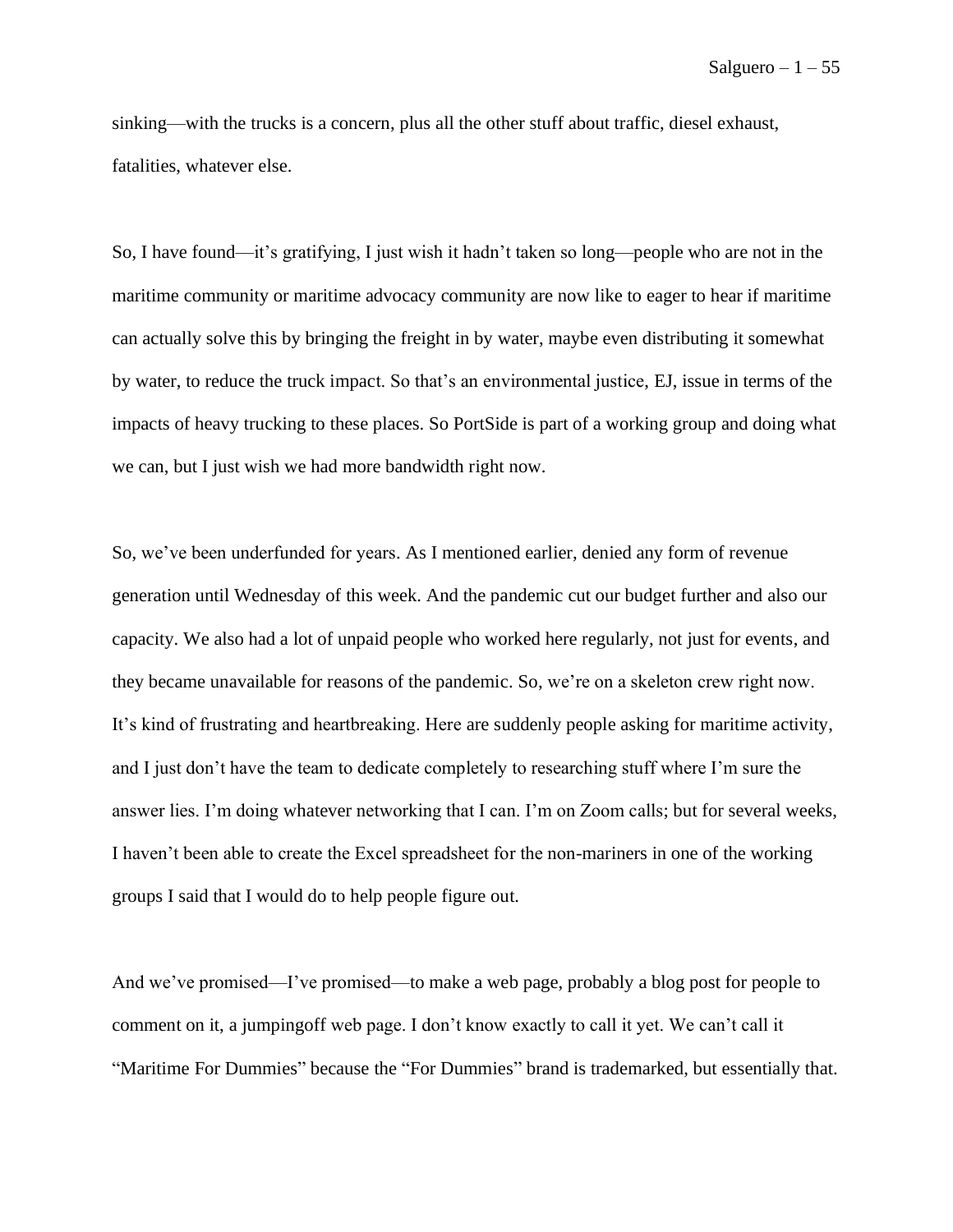Because what I'm learning is really smart people, wonky people, policy people who are researching this, are not maritime literate. Going back to Dan Goncharoff, they don't have the maritime language. They understand the concepts, but they can't really understand at a deeper level; because this stuff has to be translated and unpacked for them. And it's not just language like a bulkhead is a wall. It's how it all sort of works and what kind of boats do what and what are the rules for doing that, what are the costs, all this sort of stuff. I kind of want to pull that out of my head, I don't know when it's going to happen, in the next couple of weeks.

But maybe e-commerce is going to lead to a maritime revival. I think it will actually. Put it this way, I think it can and it should; and the normal city obstructionists, I hope they just get out of the way.

Q: Can you talk about why words like development and revitalization are challenging and difficult and sometimes problematic when you're thinking about future activities?

Salguero: Okay, let me think what's a simple way to put this. So, the "waterfront revitalization," that term I always use doing air quotes with my fingers. I think there's the term "greenwashing," and "greenwashing" is also used in some of this stuff, which is to make some sound eco, sustainable, whatever as a way to Trojan horse or bring in something that's more destructive. I think "revitalization" is one of those words that suggests it's all positive. So, for people who aren't maritime people, there's another big discussion that's been going on for a long time in the city, intensified by the pandemic: what is neighborhood revitalization as compared to gentrification? What I said years ago was, I think the term neighborhood revitalization is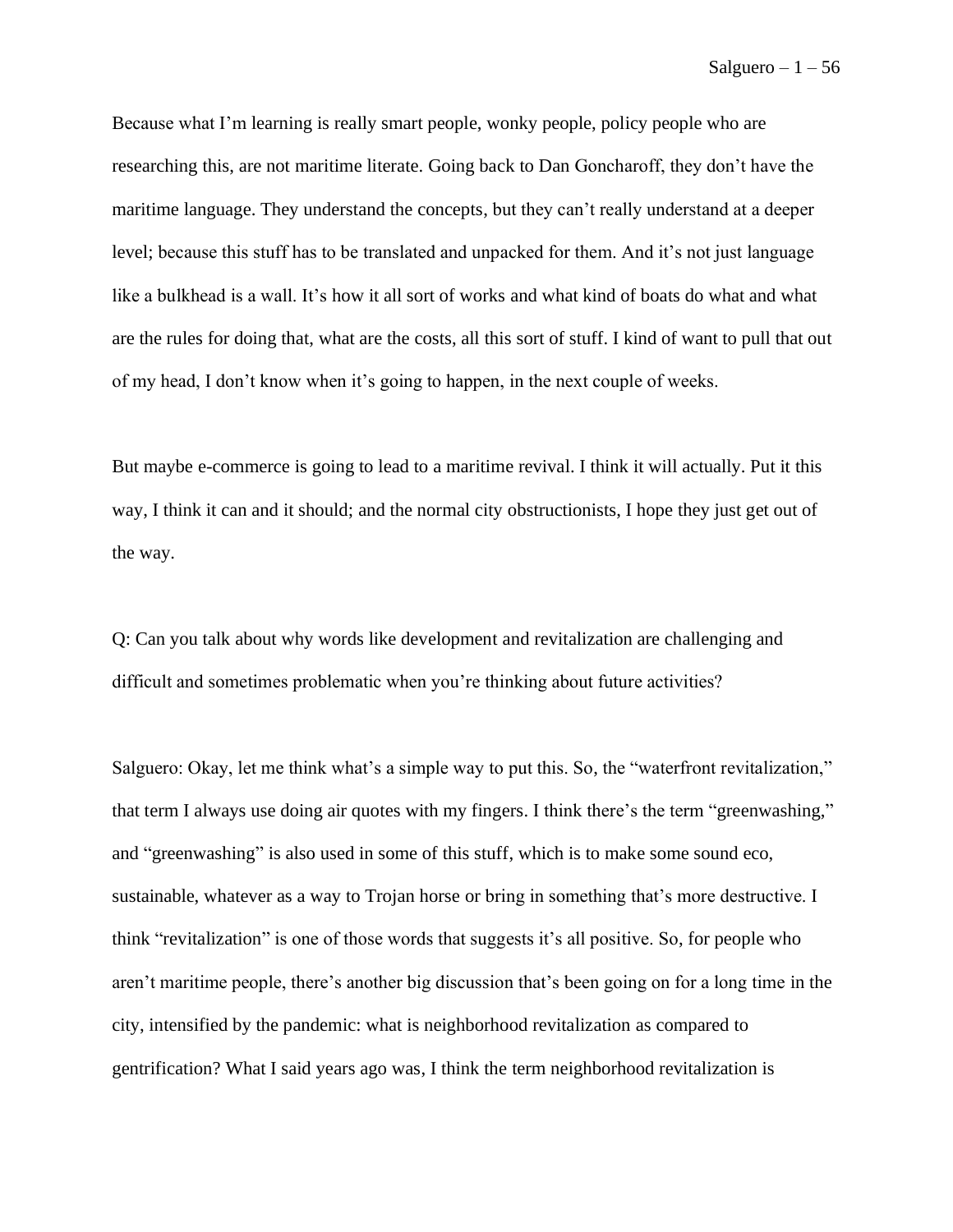problematic in that neighborhood to me implies people and culture and what we really do in this city is building revitalization or replacement. So that if a neighborhood is "improved," it means gentrification, basically means new people coming in, things getting better, and they get the benefit of it. Whether that's fixing old buildings or putting in new buildings, getting better city services, improving the transportation, picking up the garbage more, improving the school, all that kind of stuff, it's not really community revitalization in New York; because the community that was there has been pushed out, largely.

And so with the waterfront revitalization, I really felt that it was being packaged, honestly, as public access to the waterfront and parks. You get a park and things are better. By the way, I love parks. I'm not opposed to parks. All people need parks. We need more parks. There needs to be better park equity in New York City, meaning communities that don't have a lot of parks, which, like the communities that really suffering most from the pandemic, are low-income communities of color. The system is not fair in New York. It's not fair. It's also not competent, often. So, these waterfront parks, I have generally found them really disappointing; because they're not really using the waterways. The waterfront word is tricky, it's the <u>front</u>. The waterfront is basically what you're doing with the land that abuts the water. You're not interacting with the water except to look at it.

In fact, at one point, when we were desperately looking for a home after the Port Authority tried to evict us from the container port in 2011, I contacted Marty Maher who's the current Commissioner of Brooklyn Parks now, he was the Chief of Staff for the Commissioner of Brooklyn Parks at that point, former Coast Guard guy. He was all excited about having PortSide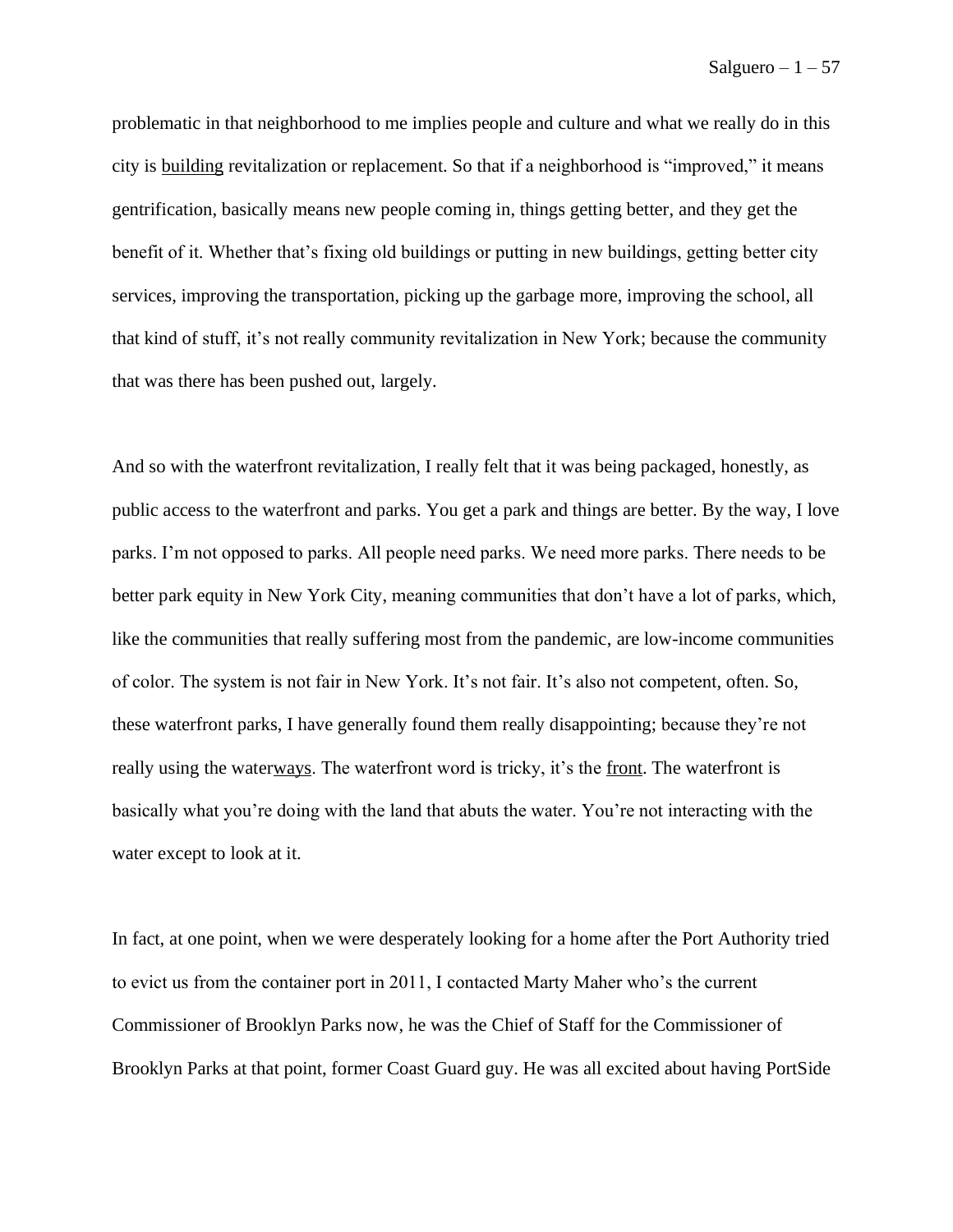somewhere on a park pier. Oh, to clarify for people who don't know, many waterfront parks are actually not run by the Parks Department. That is actually one of the problematic features, to my mind, of this "waterfront revitalization." These really big new parks have generally been done some of them were joint city-state projects, some of them were EDC, Economic Development projects––and they end up being run often by their own authority, not by the Parks Department. So, Marty Maher looked at his portfolio of parks up in North Brooklyn and then in Sheepshead Bay; and in Sheepshead Bay, it turned out that the *Mary Whalen* was too big and in North Brooklyn, he said actually there's this concept "that boats block the view." So, a boat can't go there. That so epitomizes that. I'm like, by the way, if you get on the *Mary Whalen*, you can get the view.

But the notion that boats are view-blocking, not that they're actually amenities––anywhere else in the world, yes, we all understand that it's wonderful to have natural areas where there is no boat or sign of human presence; but in most port cities, boats aren't considered view-blockers. They're part of the whole story.

Q: As opposed to being part of the view.

Salguero: It's just nuts, really nuts. So, this revitalization thing, I finally dubbed a number of these big new waterfront parks, like Brooklyn Bridge Park and Hudson River Park, as "condo lawns." That their function actually is to support, trigger, trigger, support, the inland development adjacent to them, which is luxury condos. Throw in a hotel in the case of Brooklyn Bridge Park. So, in Hudson River Park, in this case, that was abutting the park, across West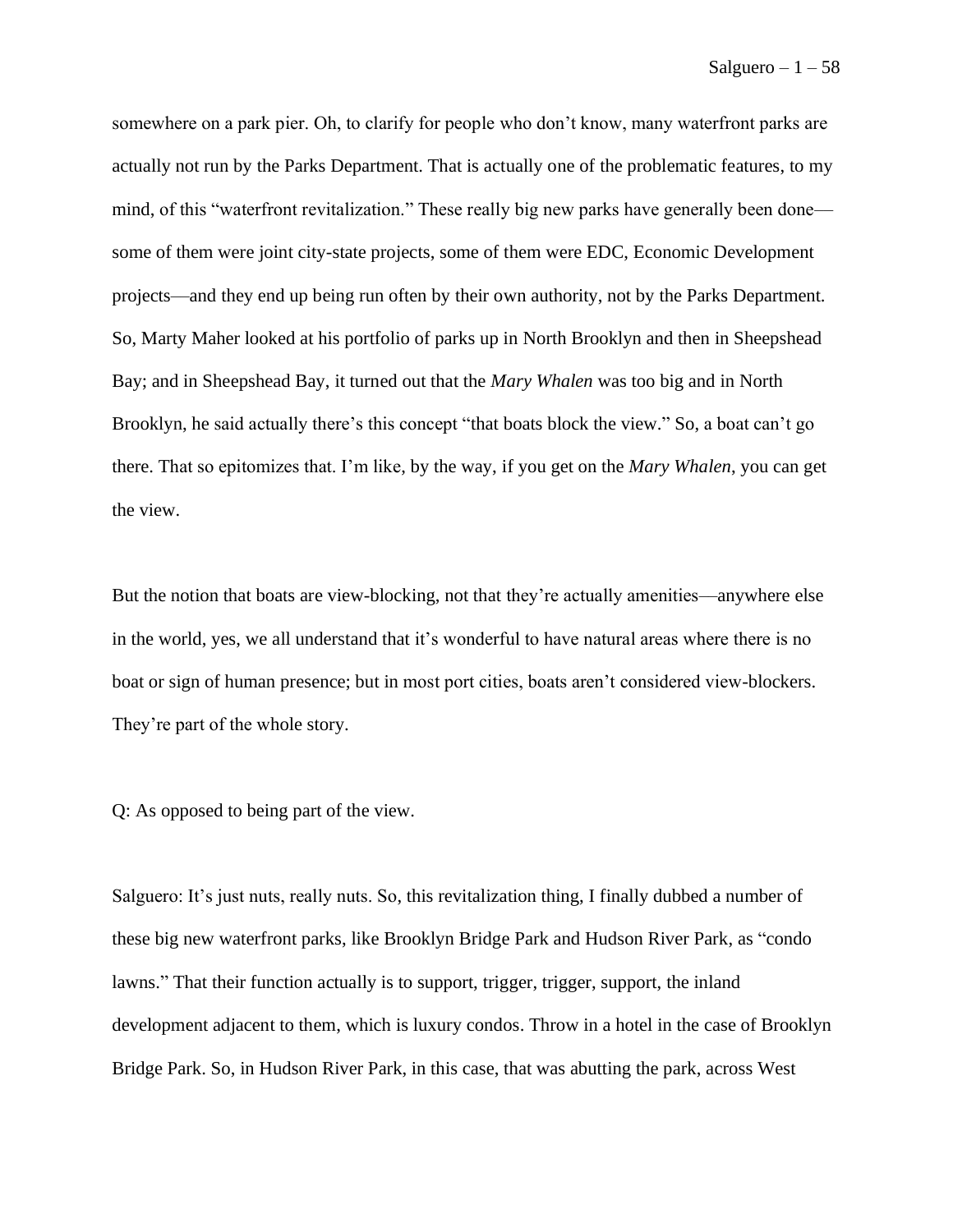Street. In Brooklyn Bridge Park, they got so audacious, they argued that they had to have a luxury development within the park to pay for the park. That was peak New York City kind of stuff.

And so, I don't like the term because there are other ways to revitalize. You can also revitalize by putting more little parks, park equity in lower income communities. Your parks could be differently run. And again, I don't want to sound like—I'm a creative person. I'm an awardwinning photographer. But I feel like they develop this culture of high-design architects doing all this kind of sort of groovy sort of stuff, competing with one another to have custom design fences and architectural follies. I remember one *New York Times* reviewer talking about the "clam shack for whimsy" that was proposed for Pier 15 near the South Street Seaport as opposed to using programs, as opposed to using culture, education, interpretation. There are other things that you could do, and those were not their priorities. It became design and, honestly, real estate development. And that's not community development. PortSide is about community and economic development.

Now yes, real estate development is a form of economic development; but it is not the only form and luxury condos is a very narrow, small subset for the privileged few of economic development. The only thing—just to pull back for a second, what the city was also doing before the luxury condo thing, our first stage was a retail or big box development. So, if you look at the Brooklyn shore, there used to be a Toys R Us. They closed. I forget what's out there now, Target. Home Depot, Jethro, these kinds of places. Those had been shipyards. IKEA comes to Red Hook, the Gateway Mall. So, these big industrial plots. I have to say, my father—he's dead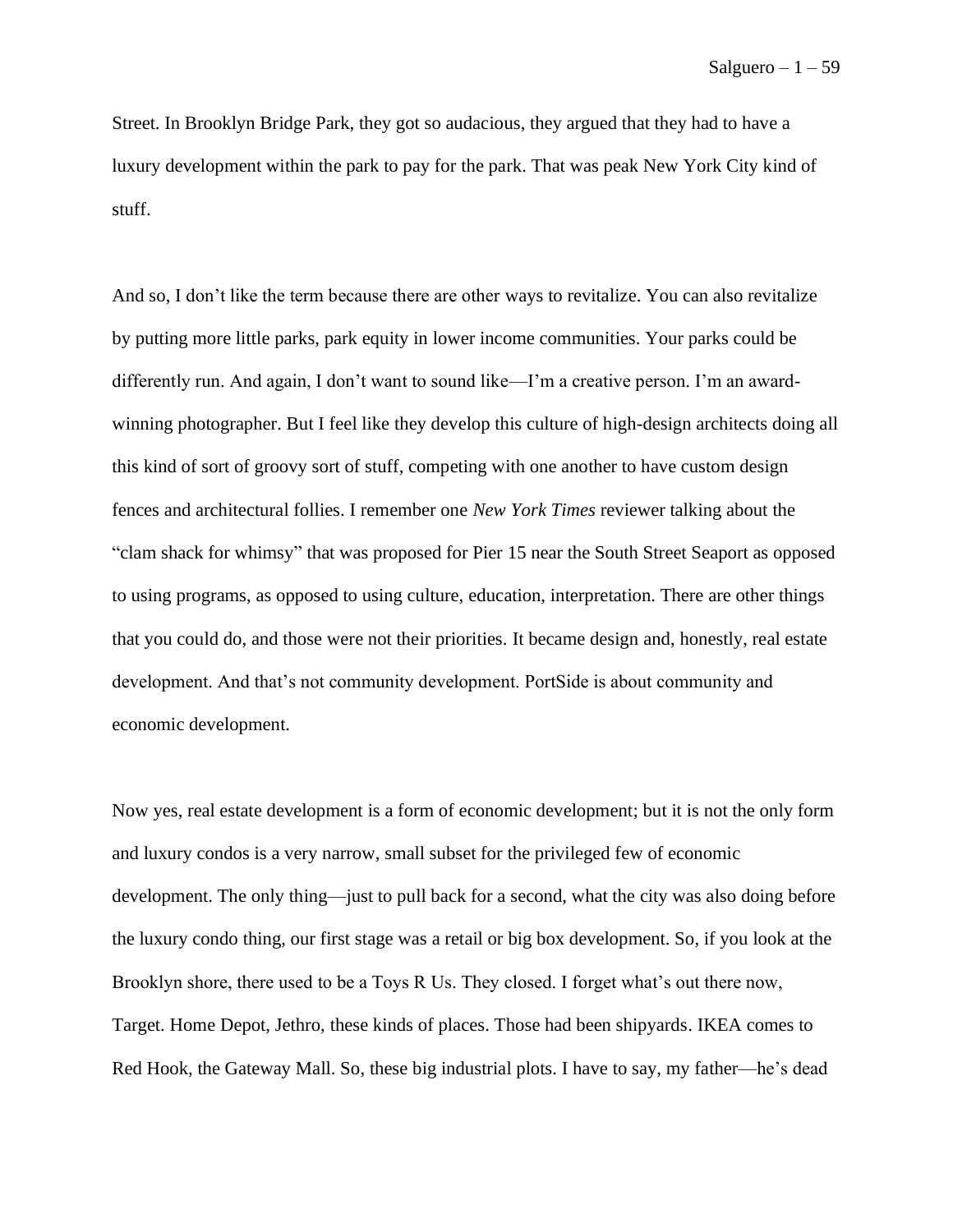now––founded and ran a small design, design-build, manufacturing company in Connecticut and Rhode Island. Like widgets, they designed and manufactured displays for high-end watch companies. After he died, the company was basically killed by China. The major clients took the production off to China. My sister went there, and she came back and said, "I'm not doing this. I stepped up to be president"––she had worked for the company as well––"of a small family firm with 35-50 employees, and this is basically slave labor they're doing in China; and I don't want to be part of it." We all supported her.

It was my prediction that the Chinese aren't going to work for a pittance forever. They're going to rebuild their economy in the totalitarian way, and they're going to come eat our lunch in twenty years. That was my prediction. And I just felt like it was wrong that we thought that we weren't going to manufacture anything anymore, that we were just going to have a service economy. I remember listening to the Department of Small Business Services and all this kind of talk about city planning, that we weren't a manufacturing nation, and people were going to have service jobs. Where, we now understand, those who weren't understanding before—I was one who always understood—the pandemic taught us, those service jobs are low-paying, no benefits, of course, high COVID risk and everything else. We decided—I shouldn't say we––the players in the city decided that big box stores and luxury real estate were going to be what was going to go on, with these condo lawn parks, on the waterfront. And it's neither equitable nor fair nor complicated. And I think it's really problematic. Maybe it took a pandemic, which intensified the development of e-commerce, to make some of these people rethink some of this. We'll see. Luxury real estate developers have a lot of clout in this town.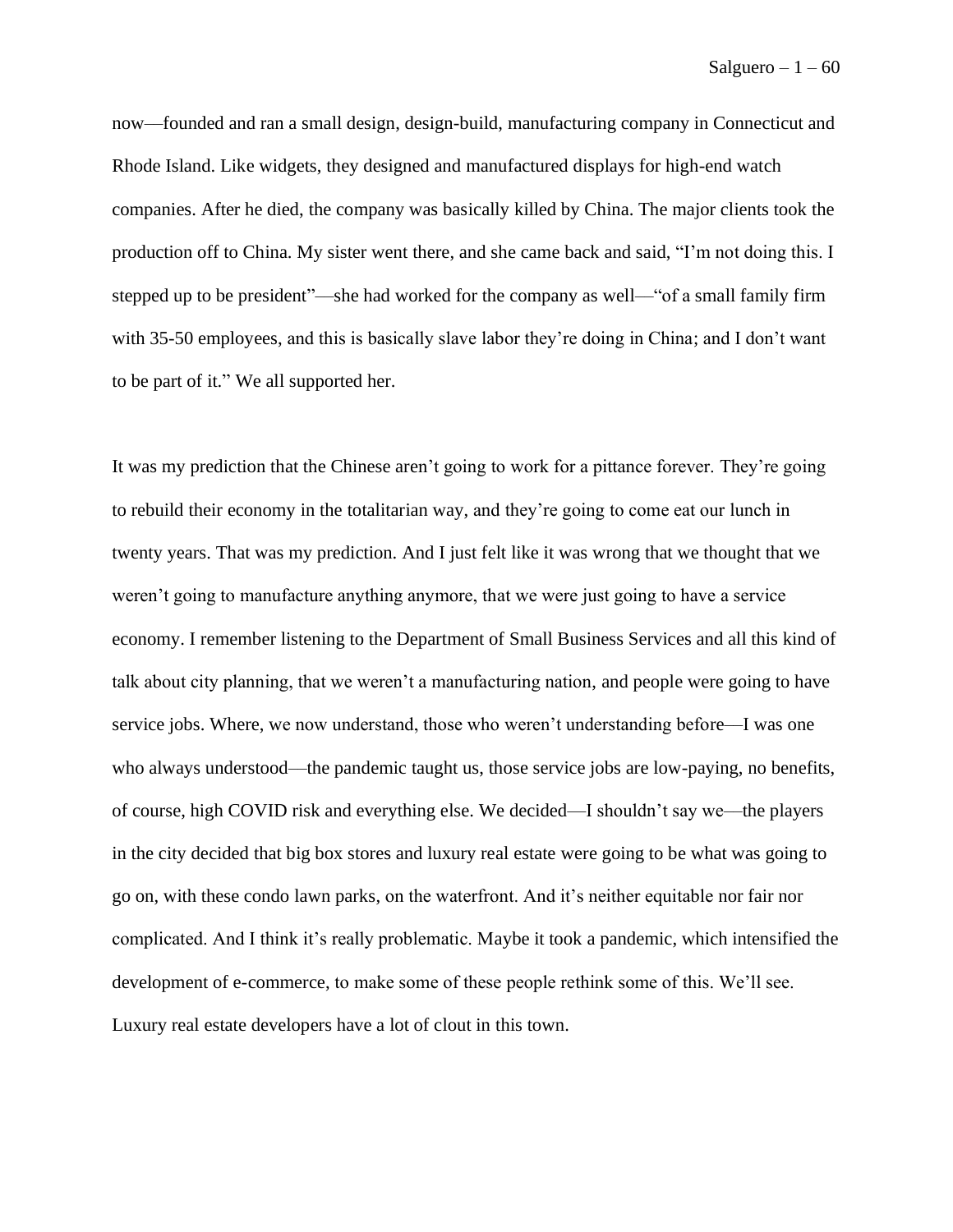Q: For sure, for sure. As a long-time former resident of Greenpoint—

Salguero: Oh, yes, okay [blows raspberry].

Q: Yes, they won. I want to ask if there's anything else that you had written down in your notes that you want to make sure to mention. I think we covered the things that I have—

Salguero: Yes, I wanted to make sure that I had the list that was in the 2005 [business plan] so I didn't forget it. I'm looking at your own list, really great list of questions. Hats off to you.

I'm going to say one thing, your question for the future of Waterfront and Waterways Statement for the Comprehensive Waterfront Plan. So, PortSide took a very different tack this time, and that was, in the past, more like conventional advocates, we said what we thought something should be, which reminds me of that kind of cheerleader language that non-profits use: this should happen; this should happen; we affirm; you affirm. I kind of went back to journalism, and I outed; because such little had changed since Vision 2020. As I said, after calling around the harbor to see what other people were saying, and I found so much dismay and disengagement that's the problem—when you get disengagement, the advocates and operators are leaving the scene. I just felt it has to be said. And this is also part of PortSide's own pivot, new pivot right now, which is we still don't have the space, not only to do what we would like to do, to be comfortably sustainable. We need actually space to do things.

So here is a maritime middle school coming to Red Hook, and we don't have enough space to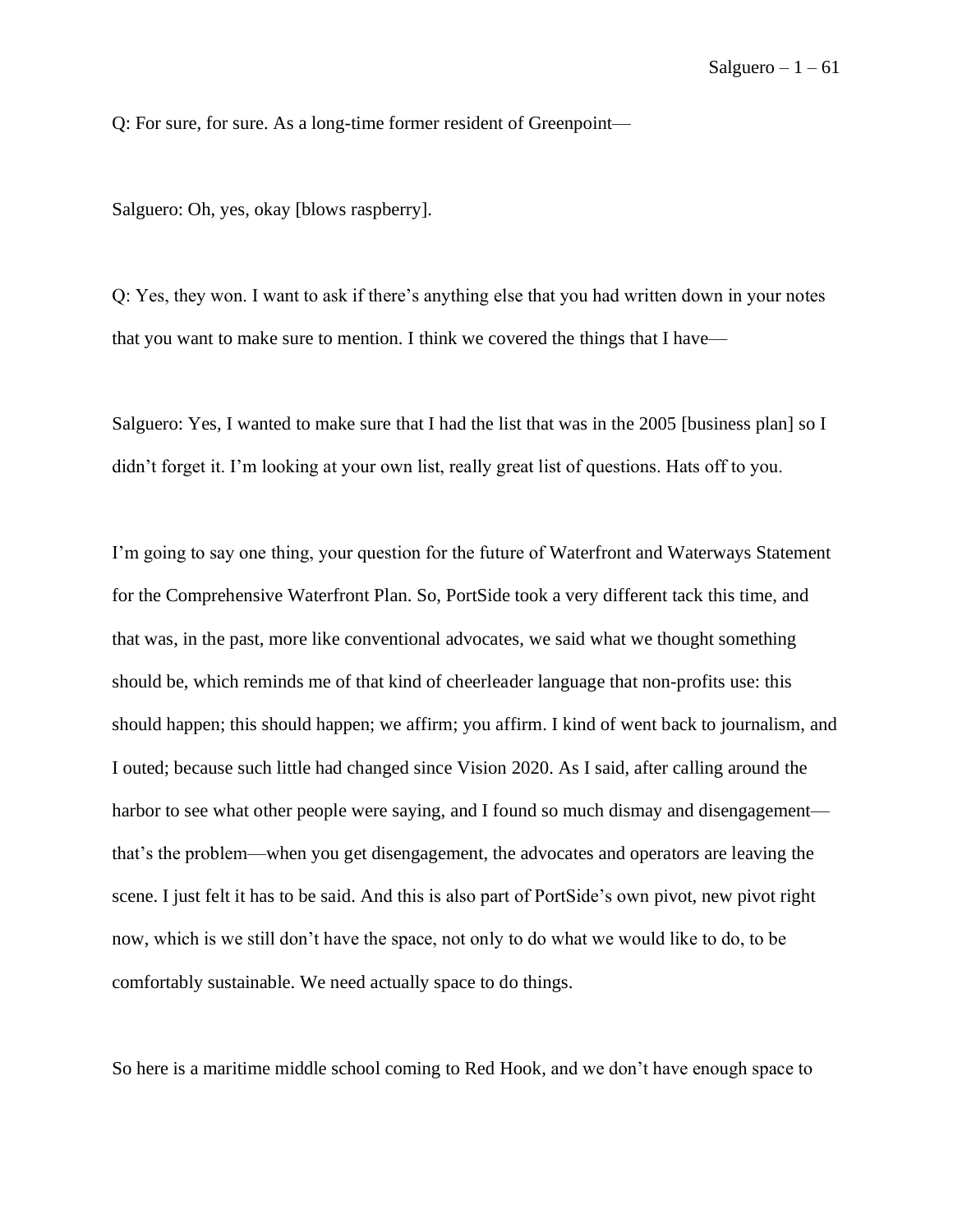actually work with them. We inspired PS 676 to become Brooklyn's first maritime-themed elementary school. It's now morphing into the middle school. The DOE people and the district have been very impressed with the impact and quality of our programs. Right-size our space finally, right? And we have tried working within the system for years to get space. Mind you, whenever there's the possibility of possibly moving to private property, we jump on it, we investigate, we research. We've looked at over twenty places in New York harbor; but right now we're stuck right here.

We've made actually a lot of progress with the Port Authority. I want to commend Beth Rooney for this**.** But the EDC is just resistant, recalcitrant and, honestly, corrupt and lying. They asked us to do this—and we have lots of political support, incredible amounts of political support. Elected officials even outside our own district saying that PortSide merits a home, that this is a good idea, whatever else. And our councilman, Carlos Menchaca, working with others, he got the president at the time, of the EDC, to come over here to the *Mary Whalen*, in the galley––pouring rain that afternoon––to see about getting this building space they previously promised. We cannot have the six hundred feet of pier, that's already rented out. The asphalt south of the shed has already been rented out to someone else. We're just asking, again, for 6,500 square feet of space out of 64 million square feet in your portfolio, right? It's a big ask, kids [said with sarcasm].

And he says something, which I'm going to be honest now, it's a flaming lie! He says, "Well, we've spoke to legal, and we can't give you the space based on your prior RFP; because it's too long ago." You people can do whatever you want. You do it all the time. You do it all the time!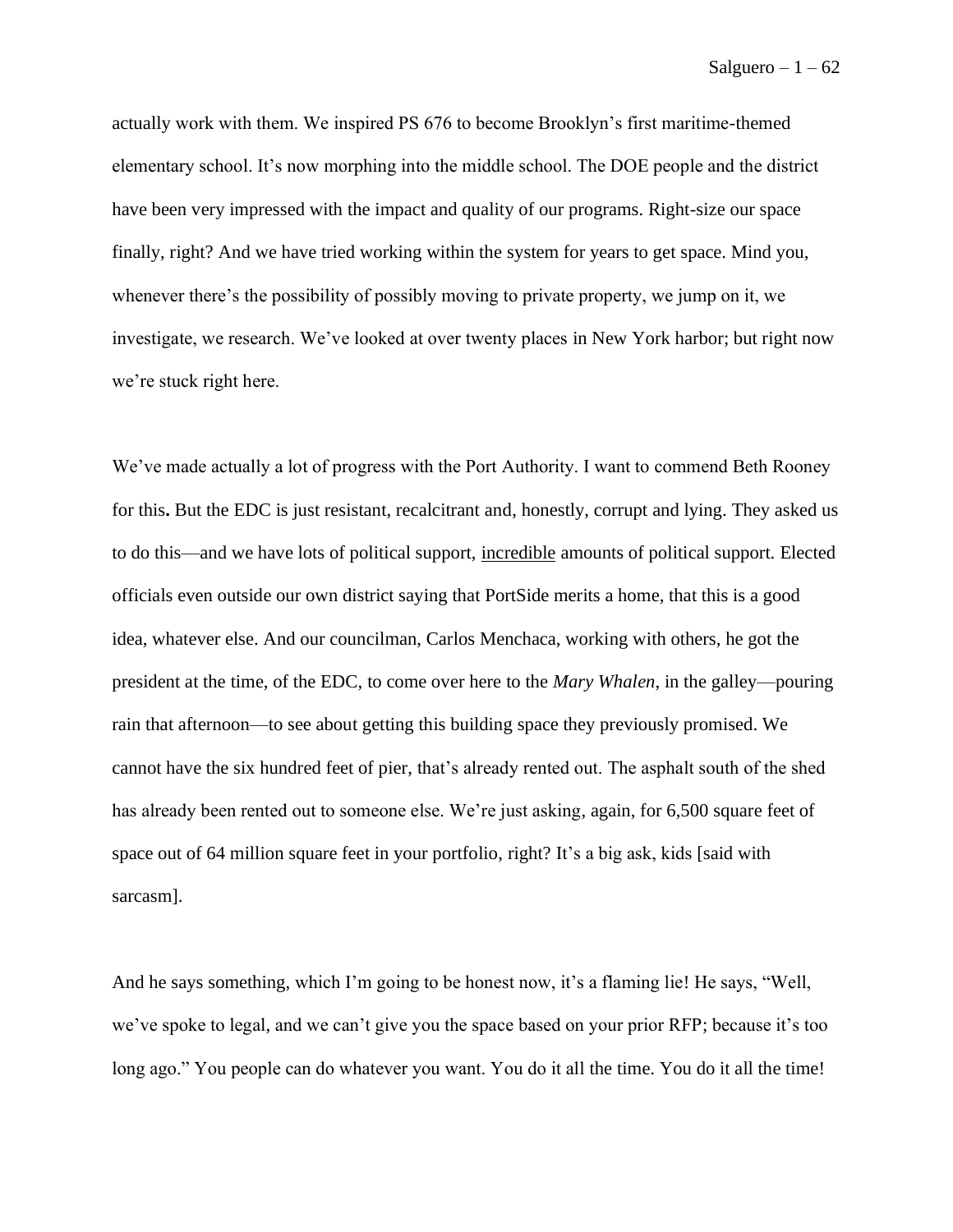But I didn't feel it was politic to say "that's a flaming lie." I said "okay, all right." So he said "what we're going to ask you to do is do this business plan." So 2018—and by the way, the EDC's terms for a business plan is really robust. So, a small organization that, as I said earlier, you've cut our legs off for years, so we can't dance readily. We don't have much of a budget or whatever else. We have to do this enormous scope of work the way they want, dah dah dah, then they're going to send us questions, which we have to answer in thirty days. Thirty days later they send the questions. Thirty days after that, we have to answer them, and then we have to present thirty days after that. It's this whole dog and pony show.

The senior vice president—they send over the lead guy who loves to hear himself talk, clearly he doesn't even know we've been promised a home here. Okay? So that's blowing off all of our work. I tell you, I was so caught by surprise by that. I didn't actually just out this as a big piece of theater at the time. I was flabbergasted. Because the second slide, again trying to be optimistic in that chirpy cheerleader non-profit kind of way, the slide says something like "because we were promised a home here from 2008 to 2011, we have lots of ideas and partners that are ready to go." And I just banged right through that slide really fast, because I figured that's a known, that's a given. Also, I don't read all the text on a slide in PowerPoint. The guy's name was Matthew Kwatinetz. He's no longer with them. It's typical. They cycle out every two to four years. So, there's no continuity. Try to develop any relationship with them.

He goes "wait, wait. What do you mean you were promised a home here? Can you back up?" At that point, honestly, I thought this whole thing was bullshit. If you don't know that, you've not read the plan, you've not read the executive summary. You've not been briefed. There's been no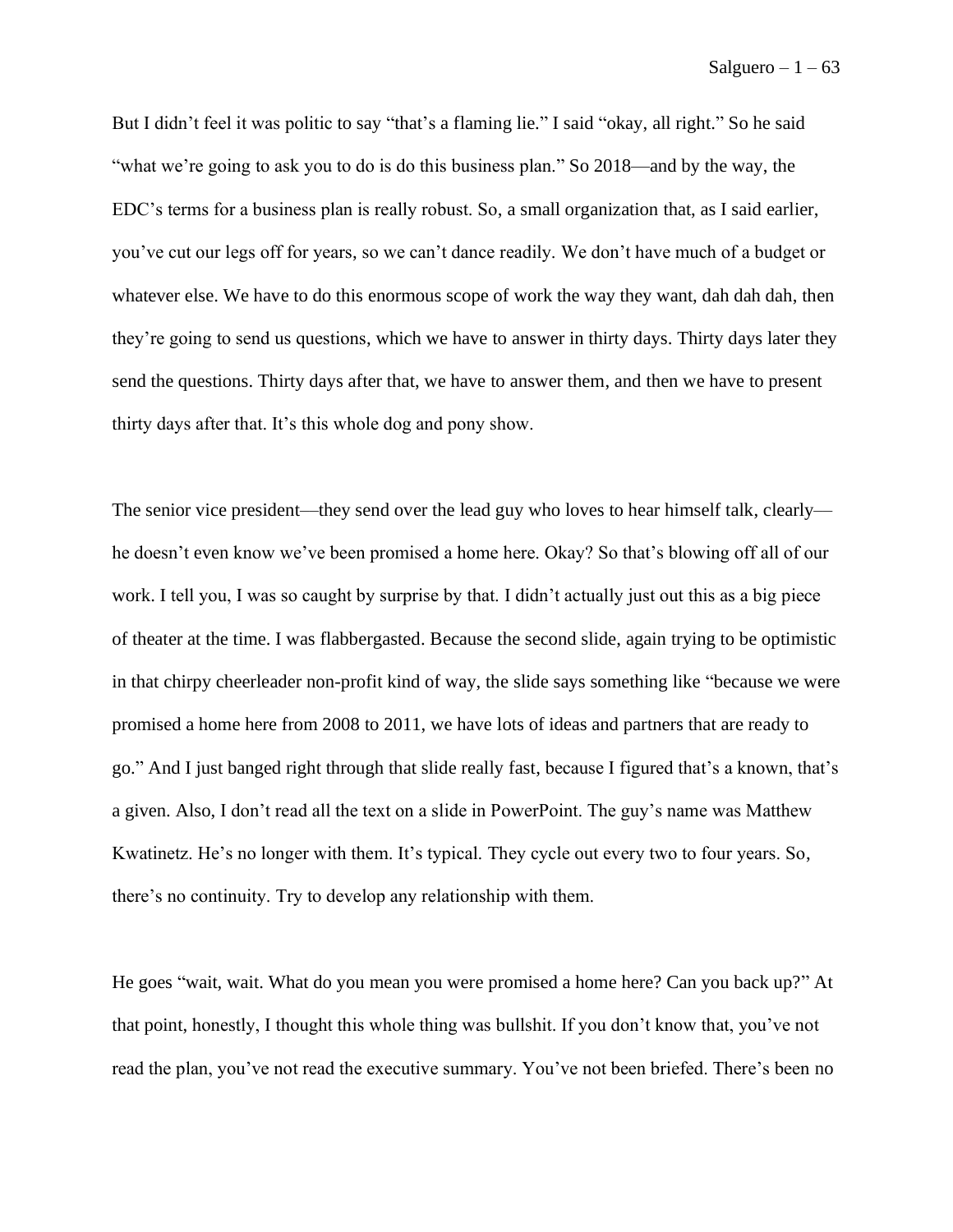caucusing on this. You've just been sent out like a hitman to shoot this down. Yes, we want to see a ramp-up plan. I'll be damned if I do a ramp-up plan. We just did a ramp-up plan. It's called a business plan, which you obviously—maybe you opened up the budget page––but you need to have a narrative in there, and I actually wrote really long, I wrote super detailed so it's on the record of all the stuff that we did. I didn't add all the impediments.

So, by the time the comprehensive waterfront plan came around––unfortunately, short notice, so it's not my best testimony writing––I just decided it was time to put this on the record, that our back story is a sixteen-year teachable moment on what the dysfunctions are on New York City public-sector waterfront management. And so, the general part of the statement talks about some harbor-wide issues, and I said basically we can't just do the normal thing of affirming what should happen. Things are not working. They have not worked. There was not change in the evolution of significance since Vision 2020. Allowing for the impacts of Sandy, these are some of the issues. So that was one general chunk, attaching some appendices about problems in pier design at Hudson River Park. And then, I decided to write an exposé of the EDC using the Atlantic Basin here; because we know it really well, and there wasn't the bandwidth at the time to do all EDC issues everywhere. That was going to be too monstropolous. That was pretty big [to address the issues in the Atlantic Basin alone]. So there was a whole section on what has not worked here, what's wrong about how it has been managed, from failed infrastructure to unfulfilled promises beyond the story of the promised home to PortSide, a whole bunch of that stuff. And then there's a separate thing, which is the EDC/PortSide story, which we had never told publicly in its entirety before. And so, to bring it back to the wheelhouse behind me—when are you going to go public with this?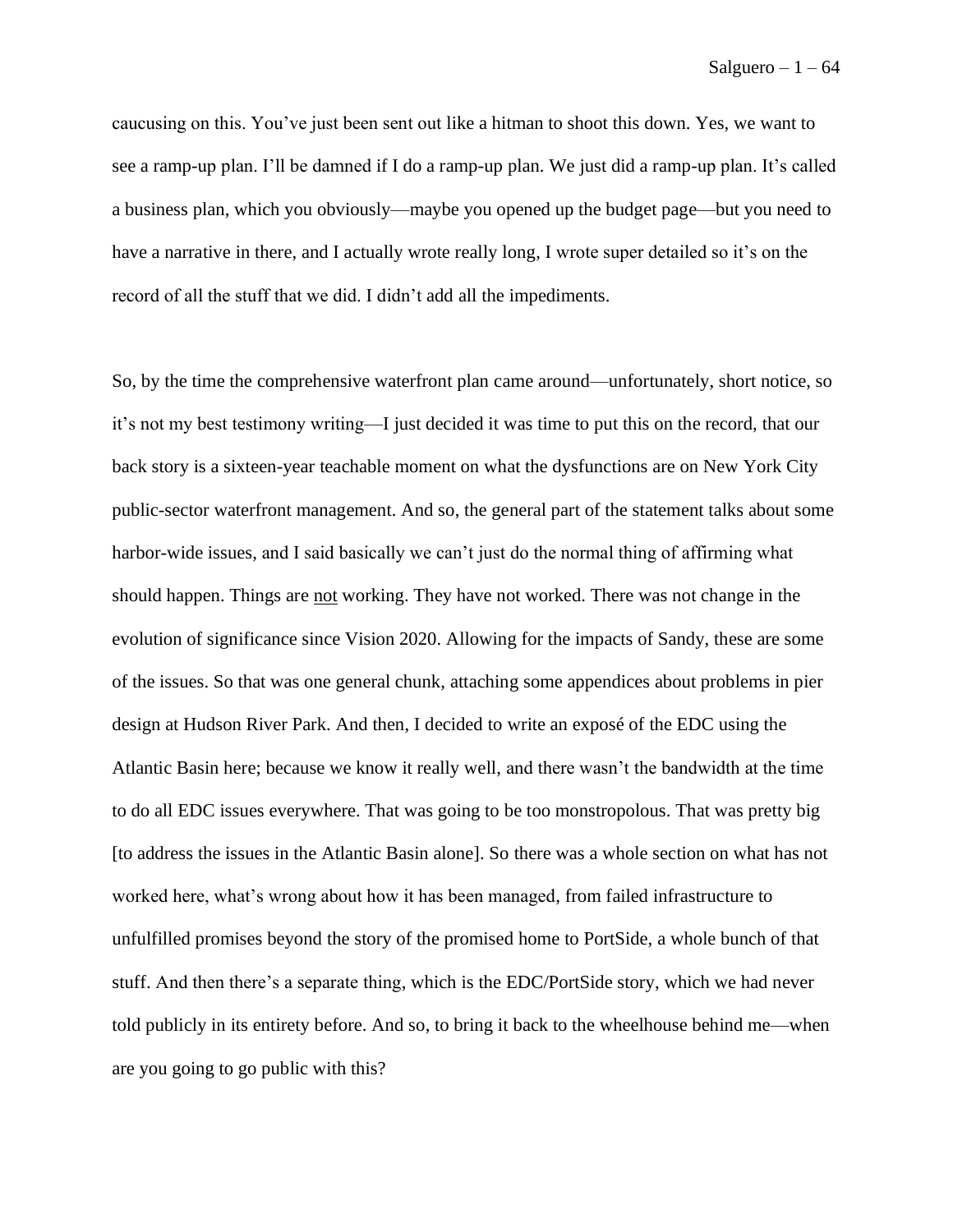Q: Sometime before the end of the calendar year.

Salguero: Okay, don't rush it. We haven't publicized that. It's on the public record. It occurred to me that embedding that in our statement for the Department of City Planning, embedded it in the public record, which could have more impact and would certainly have their lawyers looking at it––make them actually look at this stuff––and I learned that from the project that Allison Prete and I had did with the Waterfront Matters website about the Pier 6-12 study. Every comment that was collected on that study, we also recorded—this is before podcasts, mind you—we recorded all the public presentations and had them transcribed by human beings. The community board, CB6, submitted all of that, the meeting transcriptions and all the comments and whatever to the public record, which, as an urban planner told me, "Carolina, you've effectively shut down the study; because their lawyers are pouring over it. If they've been spinning or misrepresenting, it's all on the record. Normally, this isn't on the record. It's in the public record." So why put the statement on the public record? We haven't gone public with it on our website or the media yet, one, because we have some other immediate urgencies, but I needed some advice as to how best handle this; because PR is different from the kind of journalism that I know how to do.

So, one of our motives for this big renovation––this is how preservation works, at least around here—we were introduced to two fellows who founded a new advertising agency called Atlantic New York. We haven't done the press release on this yet. So don't publish this until you circle back to me on this. But they, for their own wonderful reasons, had decided they wanted to launch the agency with a pop-up office on a ship. They both come from maritime places, one in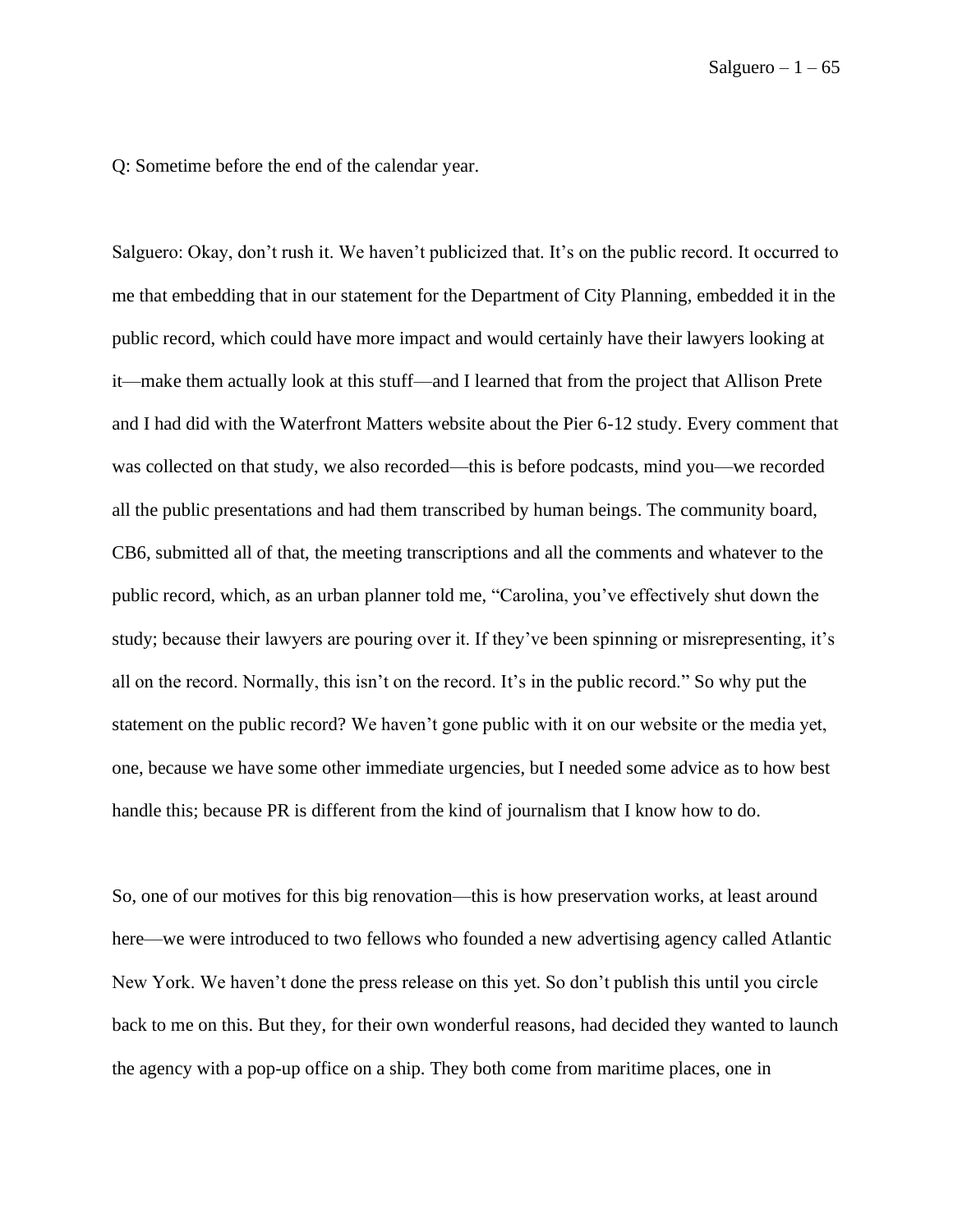Portugal, one in Brazil; and I loved them when they said, "Yes, we were looking for ships around New York, but where are all the boats? We're from maritime cities. We don't understand this." Okay, I said, "basically we see eye to eye here." So, their advertising concept was they launch, literally launch, being on a boat, and they have all this maritime language. They use a "crosscurrent philosophy." They have what they call the "Atlantic Breeze." And they have these maritime metaphors.

And they wanted to also, with the pandemic, as an idea of the mobile office, the remote office, the idea of being on the ship outside. So, they were looking for a place for two and a half months. I said yes, you can operate out of the wheelhouse. The wheelhouse restoration at that point had been interrupted and was stalled. So, that was the driving force to actually get this finished to this level. So, they started occupancy this week. So, what PortSide gets out of that, they donated \$3,000, a reimbursement for these renovation costs. And, because we can't rent the boat, and we can't rent space, they're going to give us work. So, we have a partnership. They're going to work on helping PortSide craft an advertising campaign that balances the conventional non-profit messaging of "PortSide is great, support us" and also "here's our back story," which we weren't telling, which is also related to this exposé piece. And I'm hoping they come up with something. So, they've got a few more weeks to work on that.

I hope I like what they come up with; but otherwise, we're going public one way or another with this whole story, because we can't exist until we get more space and more permissions just to do basic stuff. And we have failed to get it working within the system, negotiating, doing multiple business plans. For the EDC, we did an RFEI, request for expressions of interest, an RFP,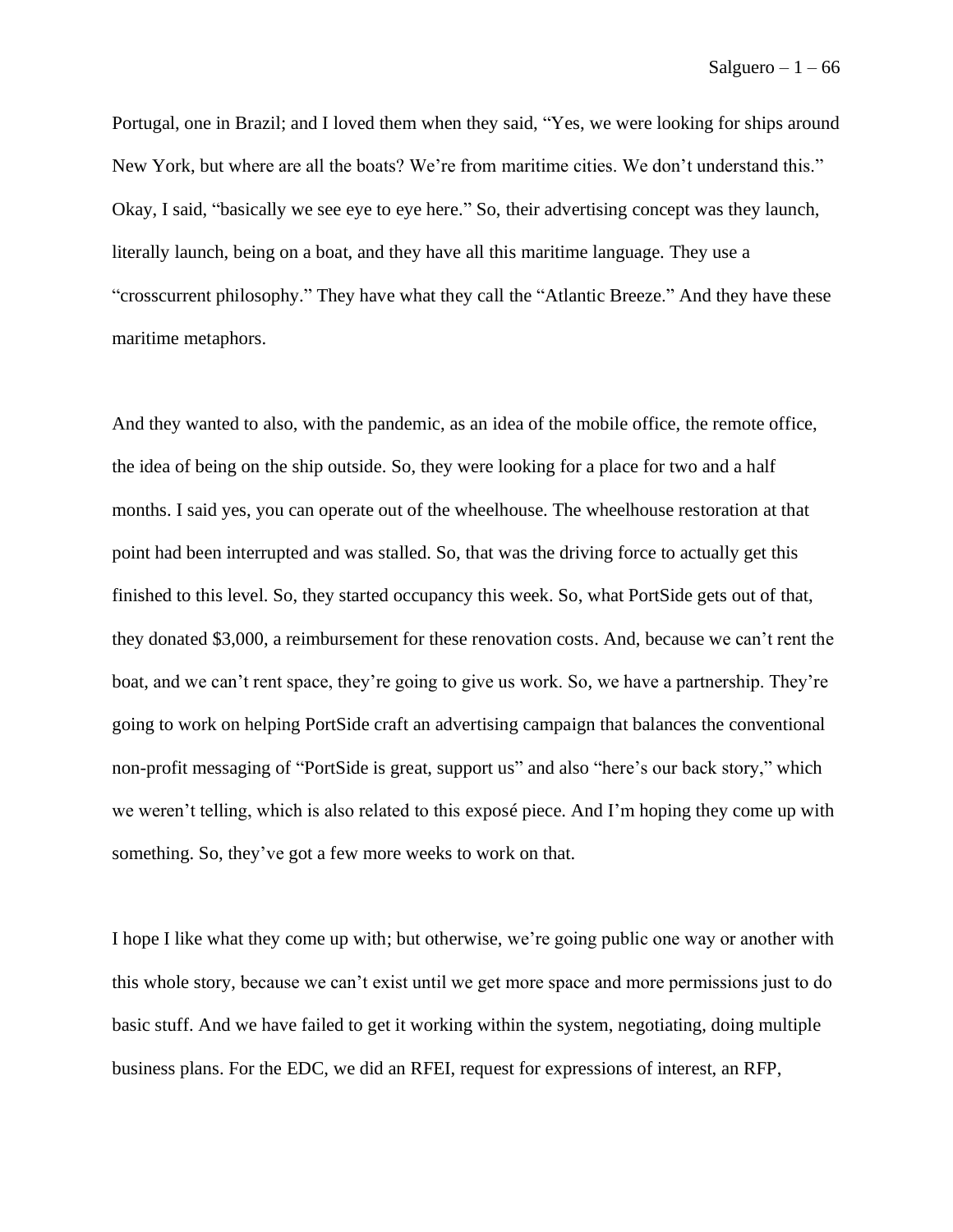request for proposals, a business plan, had elected officials leaning on them, nothing. So we're going to tell the story.

But that actually is what helps finish the restoration project of the wheelhouse is the fact that Atlantic New York advertising agency is going to be here for two and a half months. Yes, they're going to work for us; and in addition, we get the secondary benefits or exposure of their social media, their clients. They're part of an international organization of small independent advertising agencies. They're going to have like a conference, mostly virtual here. So, we will get additional exposure from that. So, that's also very PortSide. We have continually struck up unusual partnerships. And so here we go. We're launching an ad agency from the wheelhouse of a historic ship. Future meets past with new missions for all.

And I really like them also; besides the fact they were looking for boats in New York, they are a socially conscious ad agency. That's interesting, I think that's a military radar plane [indicating plane overhead]. They're socially conscious, and they're also change agents. So, one of their first campaigns was—now I'm going to forget the name––Refund? it's basically a campaign for restitution for Black Americans. They also did a campaign to support gun control, but in their crosscurrent methodology. They did it by opening up a gun store where people come in, but then they talk about why people shouldn't have guns. So, they're creative thinkers. They're social change agents. They have a social conscience, and they like ships.

Q: It sounds like a perfect partner for PortSide.